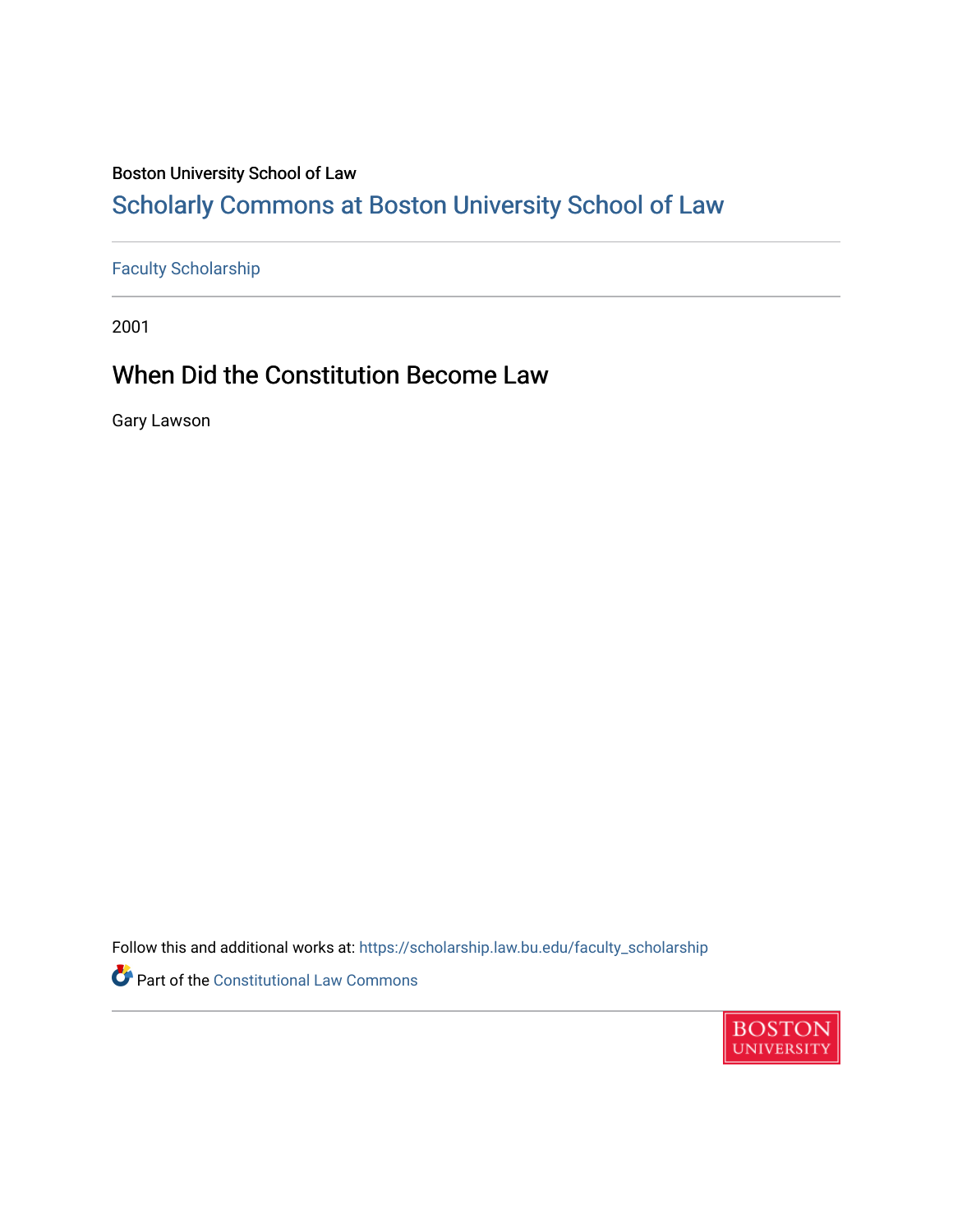# BOSTON UNIVERSITY SCHOOL OF LAW

WORKING PAPER SERIES, PUBLIC LAW & LEGAL THEORY WORKING PAPER NO. 01-07



## **WHEN DID THE CONSTITUTION BECOME LAW?**

GARY LAWSON & GUY SEIDMAN

This paper can be downloaded without charge at:

The Boston University School of Law Working Paper Series Index: http://www.bu.edu/law/faculty/papers

The Social Science Research Network Electronic Paper Collection: [http://papers.ssrn.com/abstract=](http://papers.ssrn.com/paper.taf?abstract_id=278416)278416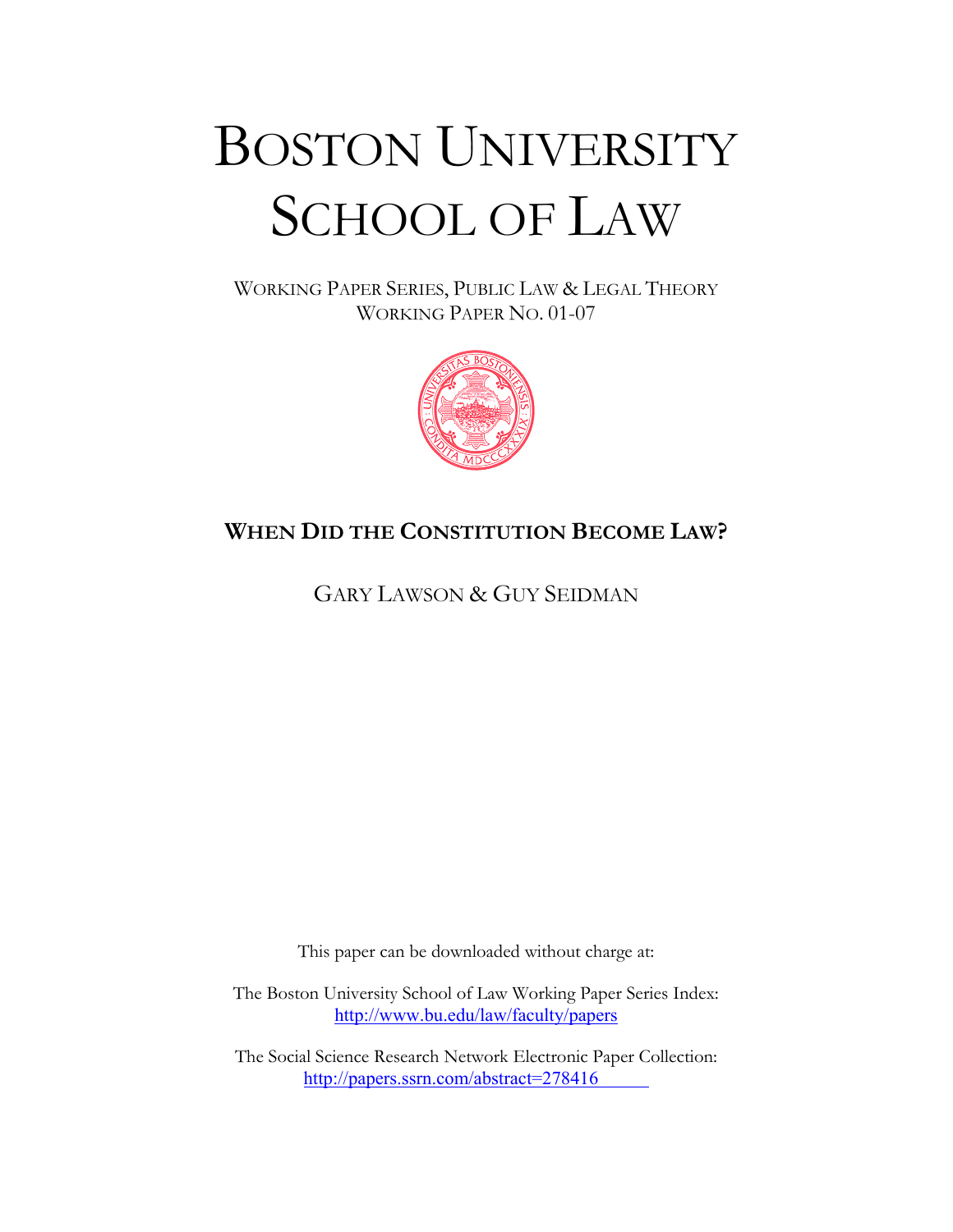#### **WHEN DID THE CONSTITUTION BECOME LAW?**

Gary Lawson & Guy Seidman

**Abstract:** Conventional wisdom and Supreme Court doctrine hold that the federal Constitution became legally effective on March 4, 1789, when the first session of Congress began. This conclusion is wrong, or at least seriously incomplete. Evidence from the Constitution, its adoption, and contemporaneous understandings reflected in treaties, statutes, and state constitutions demonstrates that the Constitution did not have a single effective date. Instead, different parts of the Constitution took effect in stages, beginning on June 21, 1788, when New Hampshire became the ninth state to ratify the document, and continuing at least until April 30, 1789, when President Washington was sworn into office. One must examine each provision to determine to which stage of constitutional effectiveness it belongs. The provisions of the Constitution that limit the power of state governments, for instance, took effect at the first stage and were therefore enforceable law as of June 21, 1788. This understanding has potentially significant consequences for certain litigation involving Native American land claims.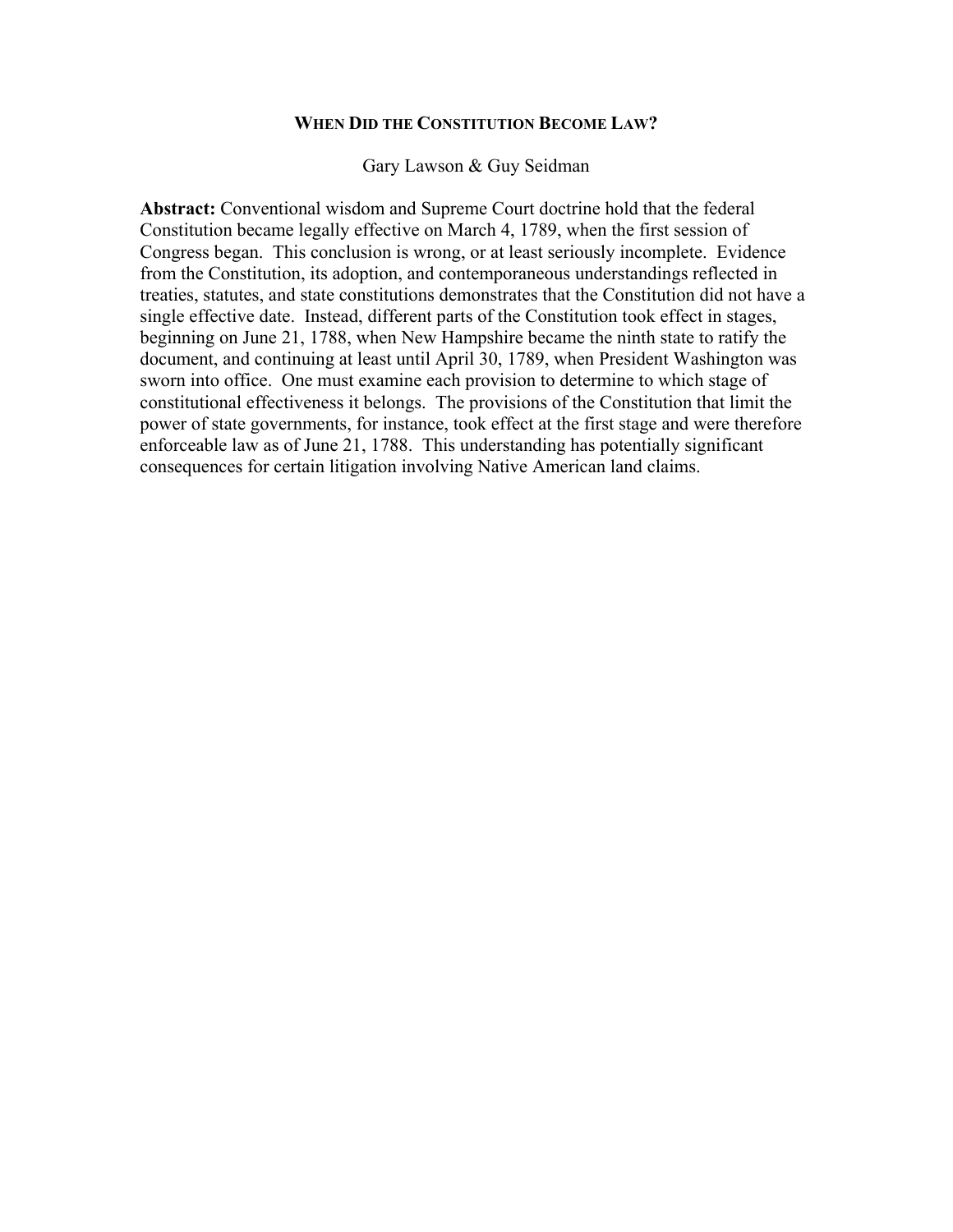#### WHEN DID THE CONSTITUTION BECOME LAW?

Gary Lawson\* Guy Seidman\*\*

 Article VII of the United States Constitution declares that "[t]he Ratification of the Conventions of nine States, shall be sufficient for the Establishment of this Constitution between the States so ratifying the Same."<sup>1</sup> On June 21, 1788, New Hampshire became the ninth state to ratify the Constitution. Under the plain terms of Article VII, that would seem to be enough to bring the Constitution into effect. States that subsequently ratified the Constitution, with or without knowledge of New Hampshire's decisive action,<sup>2</sup> were electing to join an already-existing union.

 One might assume that June 21 would therefore have gone down in history as a national holiday: the day that the nation's governing charter became law. Neither June 21 nor the New Hampshire ratifying convention, however, have become part of the national folklore. Nor are they even part of the specialized lore of the law. Indeed, according to the standard legal account, the Constitution did not become effective as law until March 4, 1789, when the first session of Congress began. The Supreme Court so

<sup>\*</sup> Professor, Boston University School of Law. We are grateful to Jack Beermann and other participants at a workshop at Boston University School of Law for their comments.

<sup>\*\*</sup> Lecturer, Interdisciplinary Center Herzliya, Israel.

<sup>1</sup> **U.S. Const.** Art. VII.

<sup>&</sup>lt;sup>2</sup> Virginia ratified the Constitution on June 25, 1788 without definitively knowing of the events in New Hampshire. See **George Ticknor Curtis, History of the Origin, Formation, and Adoption of the Constitution of the United States** 578 (1865).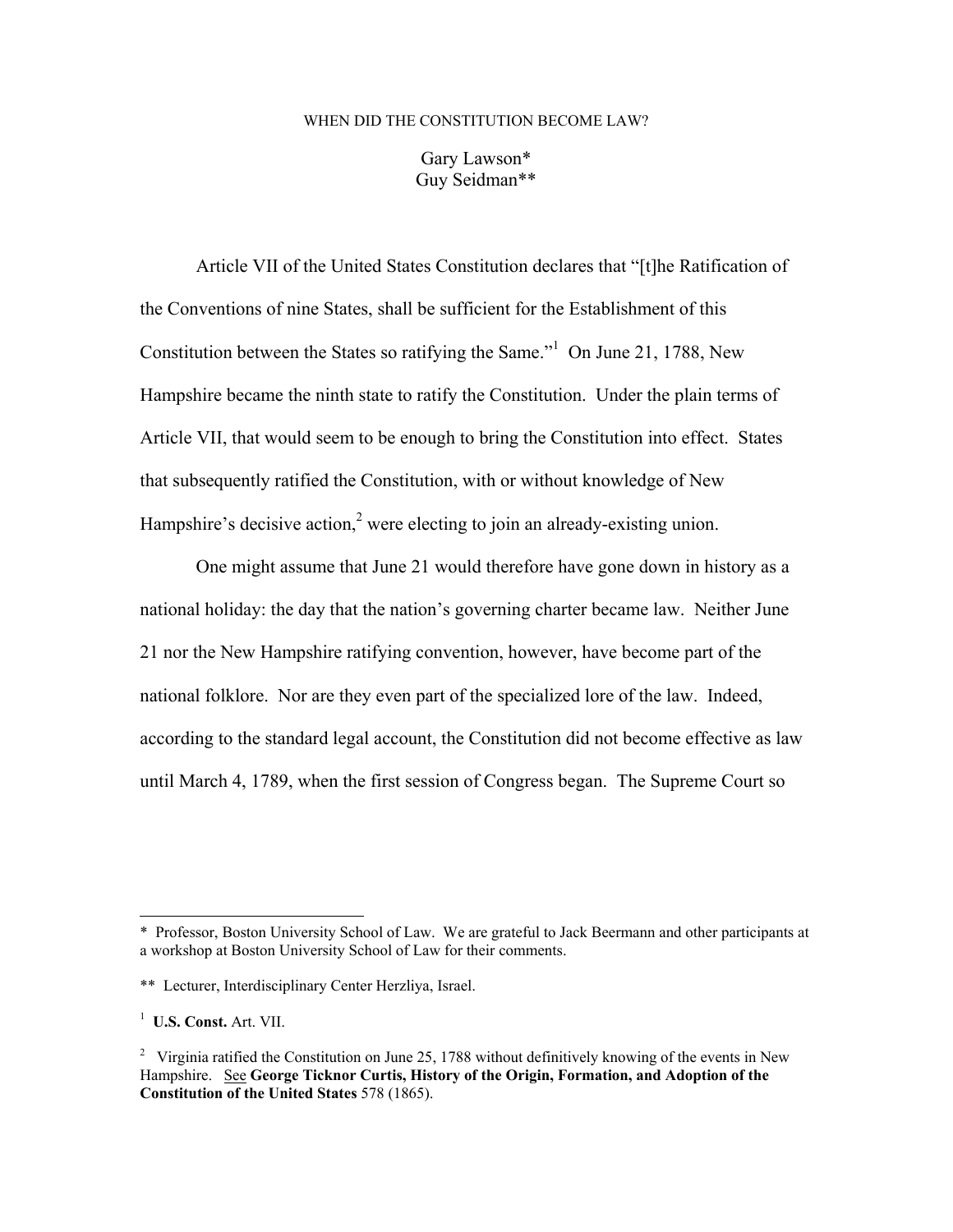held in 1820 in Owings v. Speed,<sup>3</sup> and that answer has endured as established hornbook  $d$ octrine. $4$ 

The standard account is wrong, or at least incomplete. It is wrong across a wide range of circumstances, including the specific circumstances at issue in Owings v. Speed. The truth about the Constitution's legal effect is far more complicated and nuanced than the Supreme Court recognized in 1820, and it is long past time for that ancient error to be corrected. Certain provisions of the Constitution, in accordance with conventional doctrine, did not in fact become effective until the first Congress was in session, but other provisions became law both earlier and later than that date. Provisions that require the action of the President did not become effective until a President had been properly elected and sworn into office on April 30, 1789. Still other provisions became legally operative as soon as the Article VII ratification process was complete. Whether that latter date is June 21, 1788, when the ninth state ratified the document, or July 2, 1788, when the Confederation Congress received notification of that ratification, or some subsequent date when the ratification was or should have been verified by Congress, much of the Constitution became a binding legal document at some point during the summer of 1788.

<sup>&</sup>lt;sup>3</sup> 18 U.S. (5 Wheat.) 420 (1820).

<sup>&</sup>lt;sup>4</sup> See 16 Am. Jur. 2d, Constitutional Law § 43, at 400 ("The Constitution of the United States did not take effect at once on its being ratified by the necessary number of conventions in nine states."); 16 **C.J.S.**, Constitutional Law § 35, at 107 ("The Constitution of the United States did not become operative until . . . a day for commencing proceedings under the Constitution had been appointed by Congress"). The sparse law review commentary that mentions the effective date of the Constitution also follows Owings without comment. See Bruce Ackerman & Neal Katyal, Our Unconventional Founding, 62 **U. Chi. L. Rev.** 475, 556 (1995); Hans W. Baade, Time and Meaning: Notes on the Intertemporal Law of Statutory Construction and Constitutional Interpretation, 43 **Am. J. Comp. L.** 319, 337 n.144 (1995); Hans W. Baade, "Original Intent" in Historical Perspective: Some Critical Glosses, 69 **Tex. L. Rev.** 1001, 1003 n.5 (1991).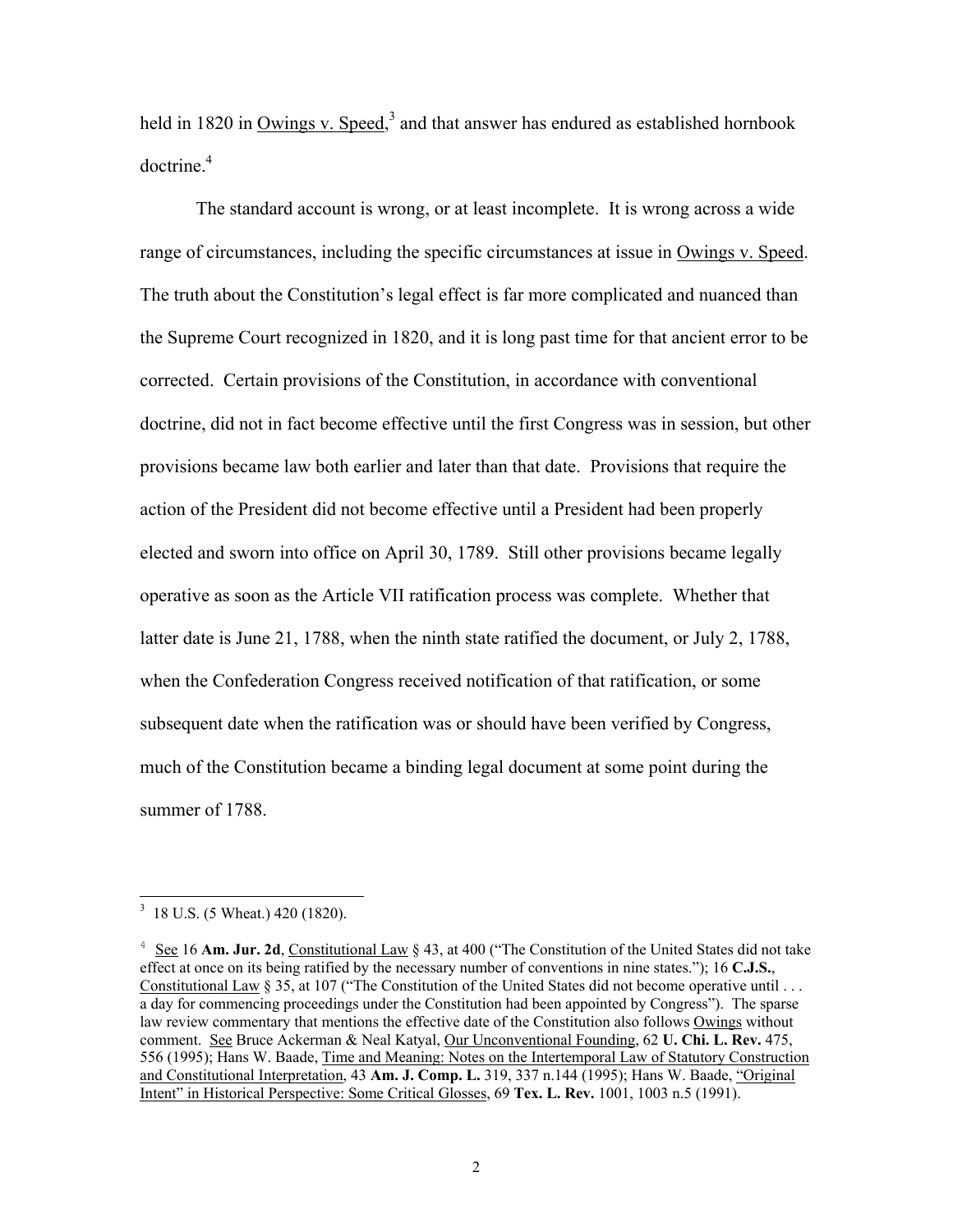There are three reasons why it is important to know the true date(s) of the Constitution's legal effectiveness. First, even in the twenty-first century, it is not difficult to imagine cases in which the effective date of the Constitution might prove dispositive. Indeed, one such case, with enormously high stakes, occupied a great deal of judicial attention in the 1980s. The Oneida Indian Nation sued in 1978 to recover five million acres of land in New York that it claimed was purchased by the State of New York in 1788 through an invalid treaty. One of the plaintiffs' many arguments was that the Constitution eliminated any power that the ratifying states might have had under the Confederation government to enter into treaties with Indians, and that the 1788 treaty with New York was therefore illegal. That claim was flatly dismissed by the courts on the strength of Owings v. Speed's 1820 declaration that the Constitution did not become binding law until March 4, 1789.<sup>5</sup> While the litigation, which spanned more than ten years, involved a wide range of substantive, jurisdictional, and procedural issues, $<sup>6</sup>$  it is</sup> hard to say that Owings' holding was entirely irrelevant to the outcome. Put more bluntly, had the effective date of the Constitution been correctly understood two decades ago, a substantial portion of upstate New York might have changed hands.

Second, some theories of governmental legitimacy might turn on the precise sequence of events in the founding era, so it is important that those events be properly

 5 See infra XX.

<sup>&</sup>lt;sup>6</sup> In all, there were four decisions on the merits, see Oneida Indian Nation of New York v. State of New York, 520 F. Supp. 1278 (N.D.N.Y. 1981), aff'd in part, rev'd in part, 691 F.2d 1070 (2d Cir. 1982), on remand, 649 F. Supp. 420 (N.D.N.Y. 1986), aff'd, 860 F.2d 1145 (2d. Cir. 1988); and a passel of decisions on procedural issues. See Oneida Indian Nation of Wisconsin v. State of New York, 102 F.R.D. 445 (N.D.N.Y. 1983) (denying motion to intervene), rev'd, 732 F.2d 261 (2d Cir. 1984); Oneida of the Thames Band v. State of New York, 102 F.R.D. 450 (N.D.N.Y. 1983) (disqualifying counsel), remanded, 757 F.2d 19 (2d Cir. 1985), motion to recall mandate denied, 771 F.2d 51 (2d Cir. 1985).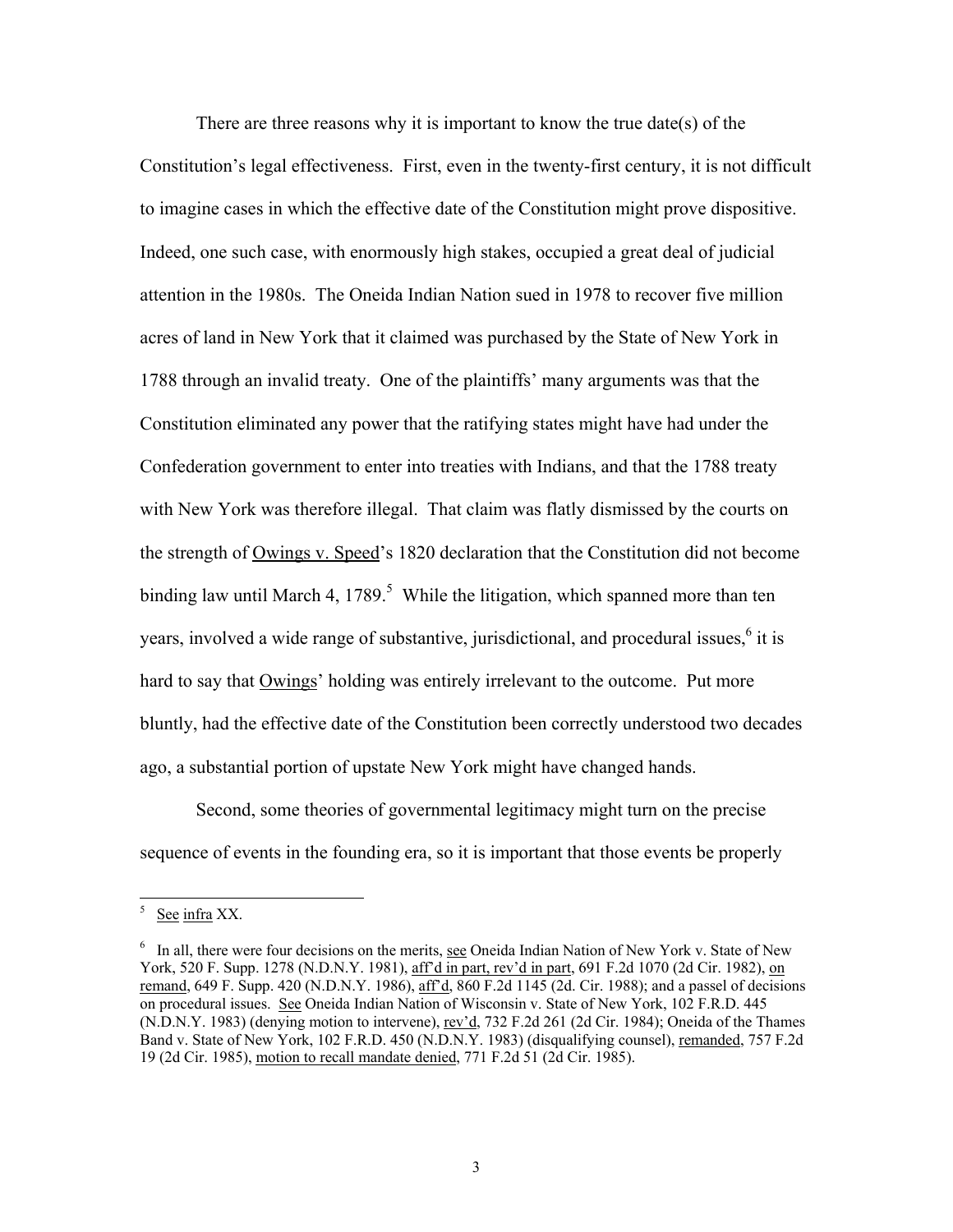recorded and understood. For instance, Akhil Amar and Bruce Ackerman (along with his sometime-co-author Neal Katyal) have engaged in an ongoing debate concerning the legality of the adoption of the Constitution.<sup>7</sup> Part of that debate involves the extent to which the Articles of Confederation, which clearly required unanimous consent among the states for any alterations, were in effect during the founding period.<sup>8</sup> As we shall later see, the existence of the Constitution did not necessarily preclude the continuing validity of the Articles of Confederation,<sup>9</sup> so the effective date of the Constitution does not definitively resolve the status of the Articles. Nonetheless, the relationship between the Articles and the Constitution is relevant to some important debates about theories of interpretation and legitimacy, and the effective date of the Constitution potentially bears on that relationship.<sup>10</sup>

Third, purely as a matter of history, there is something to be said for correcting the record. If history books had consistently reported the year of the Norman Conquest as 1067, and we now discovered that it actually happened in  $1066$ ,<sup> $11$ </sup> it probably would not change much of consequence in the world, but one might as well get it right. This is particularly true with something as basic as the effective date of the Constitution.

<sup>7</sup> See, e.g., **Bruce Ackerman**, 2 **We the People: Transformations** (1997); **Bruce Ackerman**, 1 **We the**  People: Foundations (1991); Ackerman & Katyal, supra note XX, Akhil Reed Amar, The Consent of the Governed: Constitutional Amendment Outside Article V, 94 **Colum. L. Rev.** 457 (1994); Akhil Reed Amar, Philadelphia Revisited: Amending the Constitution Outside Article V, 55 **U. Chi. L. Rev.** 1043 (1988).

 $8 \text{ See}$ , e.g., Ackerman & Katyal, supra note XX, at 539-58.

 $9\,$  See supra XX.

<sup>&</sup>lt;sup>10</sup> We leave it to the combatants in those debates to determine whether and how it does so.

<sup>&</sup>lt;sup>11</sup> It would appear that much of what we "know" about the Norman Conquest is in fact error, see **Frank McLynn, 1066: The Year of the Three Battles** (1999), but the date of October 14, 1066 for the Battle of Hastings has thus far survived the test of time.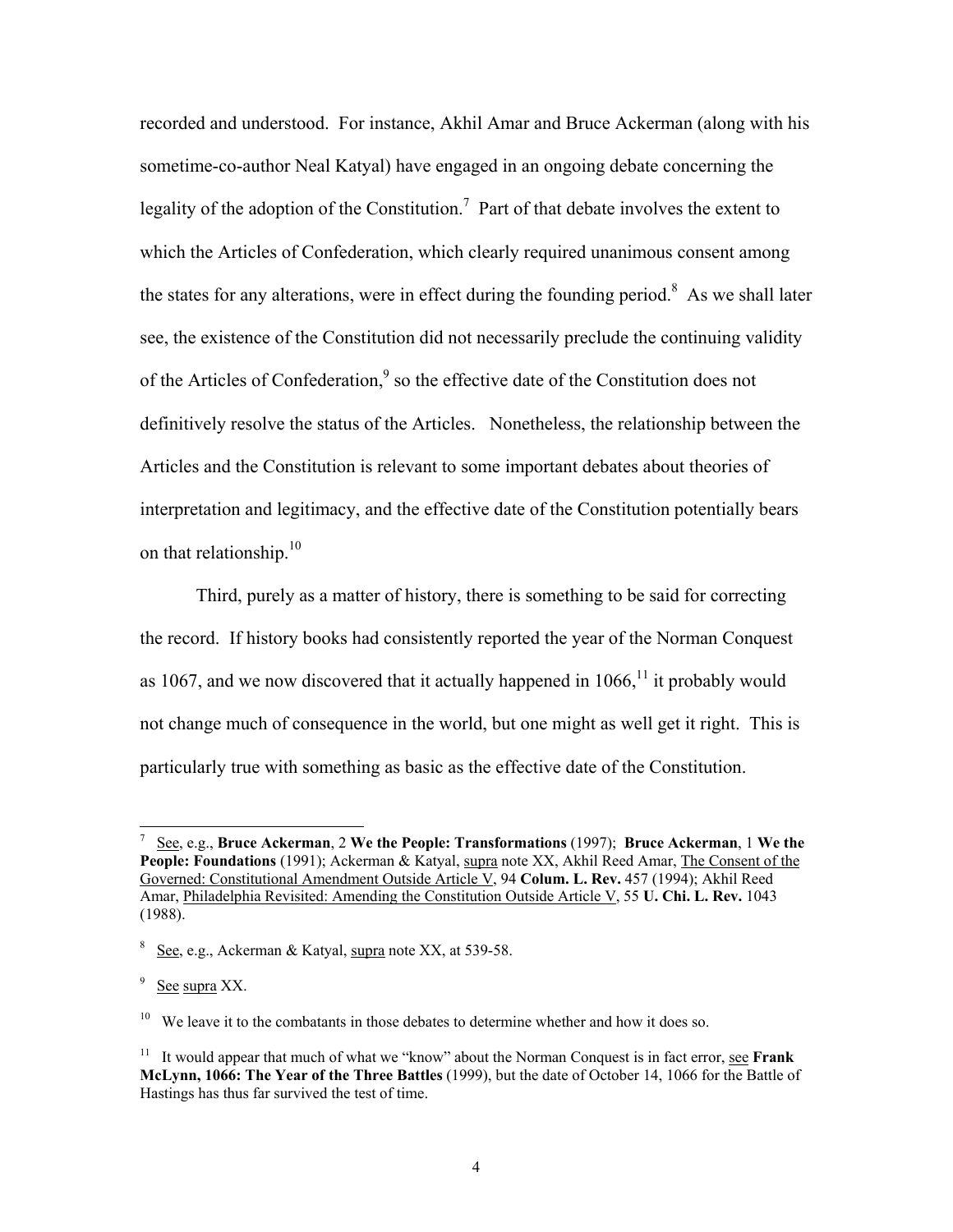In Part I of this article, we set forth the correct understanding of the Constitution's effective date. We show that the Supreme Court grossly oversimplified the problem in 1820. Different clauses of the Constitution actually became effective at different points in time, and certain crucial provisions, especially those limiting the power of state governments, took effect immediately upon completion of the ninth ratification in 1788. In Part II, we show how that understanding might have altered the course of the litigation in the 1980s between the state of New York and the Oneida Indian Nation. We demonstrate that the federal courts rejected the Oneida Indian Nation's claims to land in New York on the basis of a 1788 treaty that was invalid under a proper understanding of the Constitution's effective date. Part III contains brief concluding remarks.

 The legal operation of the Constitution, like its adoption, was on ongoing process. That makes it difficult to fix a precise date for celebration,<sup>12</sup> but the loss of a potential national holiday is a small price to pay for doctrinal and historical accuracy.

#### I. WHEN (AND WHOM) DID THE CONSTITUTION BIND?

#### A. The Birth of a Nation – Or Was It Still a Pregnancy?

 On June 21, 1788, New Hampshire became the ninth state to ratify the United States Constitution. The Confederation Congress received official notification of New Hampshire's decisive ratification on July 2, 1788 and verified the official documents

 $12 \,$ 12 Or for mourning, if one thinks that the Anti-Federalists had the better of the argument.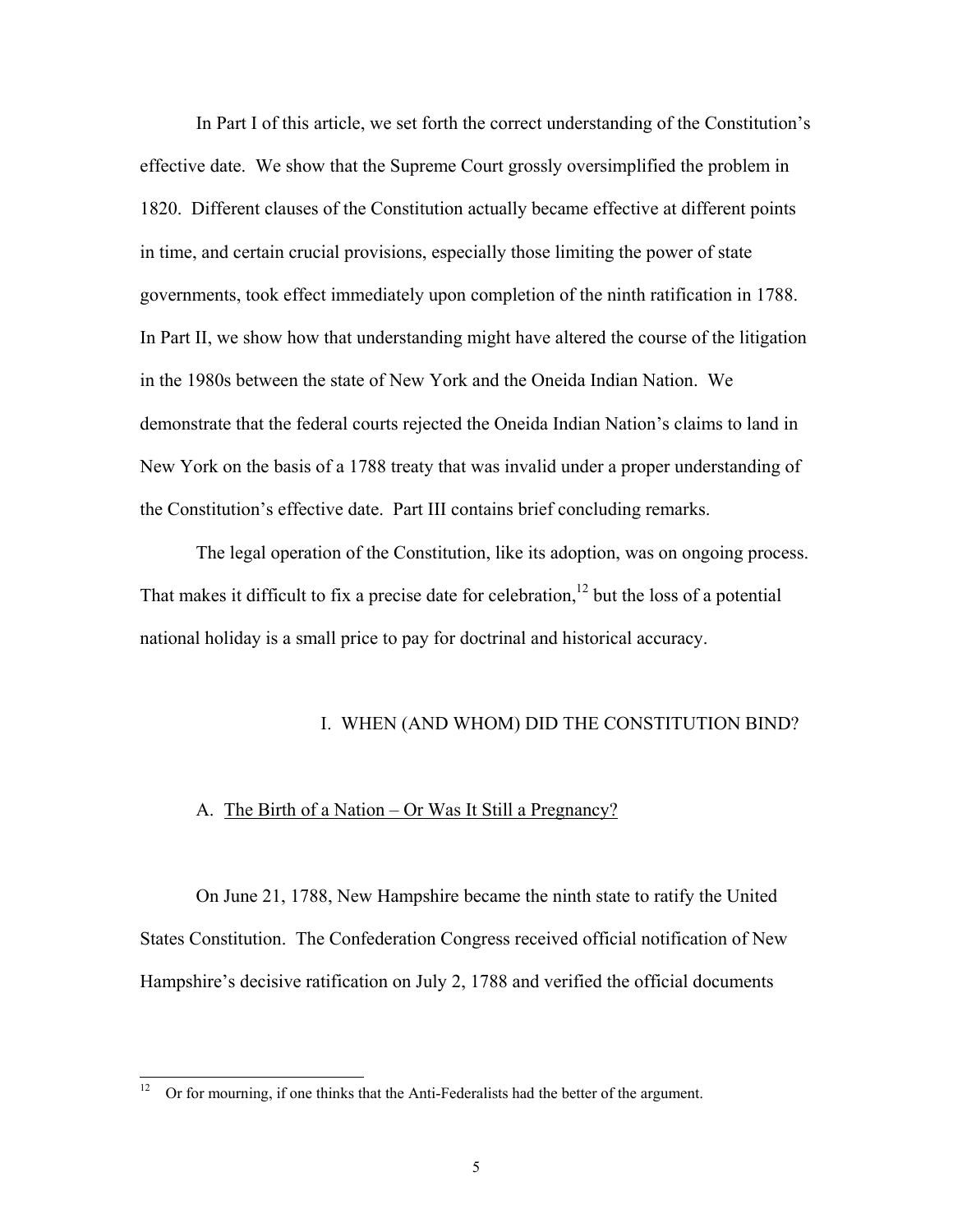shortly thereafter.<sup>13</sup> Pursuant to Article VII, that ninth ratification was "sufficient for the Establishment of this Constitution between the States so ratifying the Same."<sup>14</sup>

 It was, however, well understood when the Constitution was proposed for ratification that the document was not self-executing in all respects. A Congress and a President had to be selected in accordance with the procedures set forth in the new Constitution. The states had to be notified of the final ratification and then had to conduct elections for the initial members of the House, Senate, and electoral college. There had to be a time and place established for the first meeting of the new Congress. The electoral votes had to be cast and counted and the new President and Vice President sworn in. Governmental officers had to be appointed. Thus, the new government could not totally displace the government established under the Articles of Confederation immediately upon the ninth ratification, because the new government did not yet exist. Provisions had to be made for an orderly transition to the new constitutional regime.

 The Constitutional Convention specifically requested that the Confederation Congress provide such a transitional mechanism to effect a smooth transfer of power from the old to the new government. The Convention's resolution of September 17, 1787 submitted the Constitution to the Confederation Congress for transmittal to the states for

<sup>&</sup>lt;sup>13</sup> We have been unable to locate the precise moment at which the Confederation Congress authenticated New Hampshire's ratification. On July 2, 1788, the Confederation Congress referred the nine existing ratifications to a committee "to examine the same." 1 **The Documentary History of the First Federal Elections 1788-1790**, at 29 (Merrill Jensen & Robert A. Becker, eds., 1976) [hereinafter "First Federal Elections"]. On July 9, the congressional Committee on Putting the Constitution into Operation reported that nine states "have duly ratified the aforesaid Constitution." Id. at 33.

<sup>14</sup> **U.S. Const.** art. VII.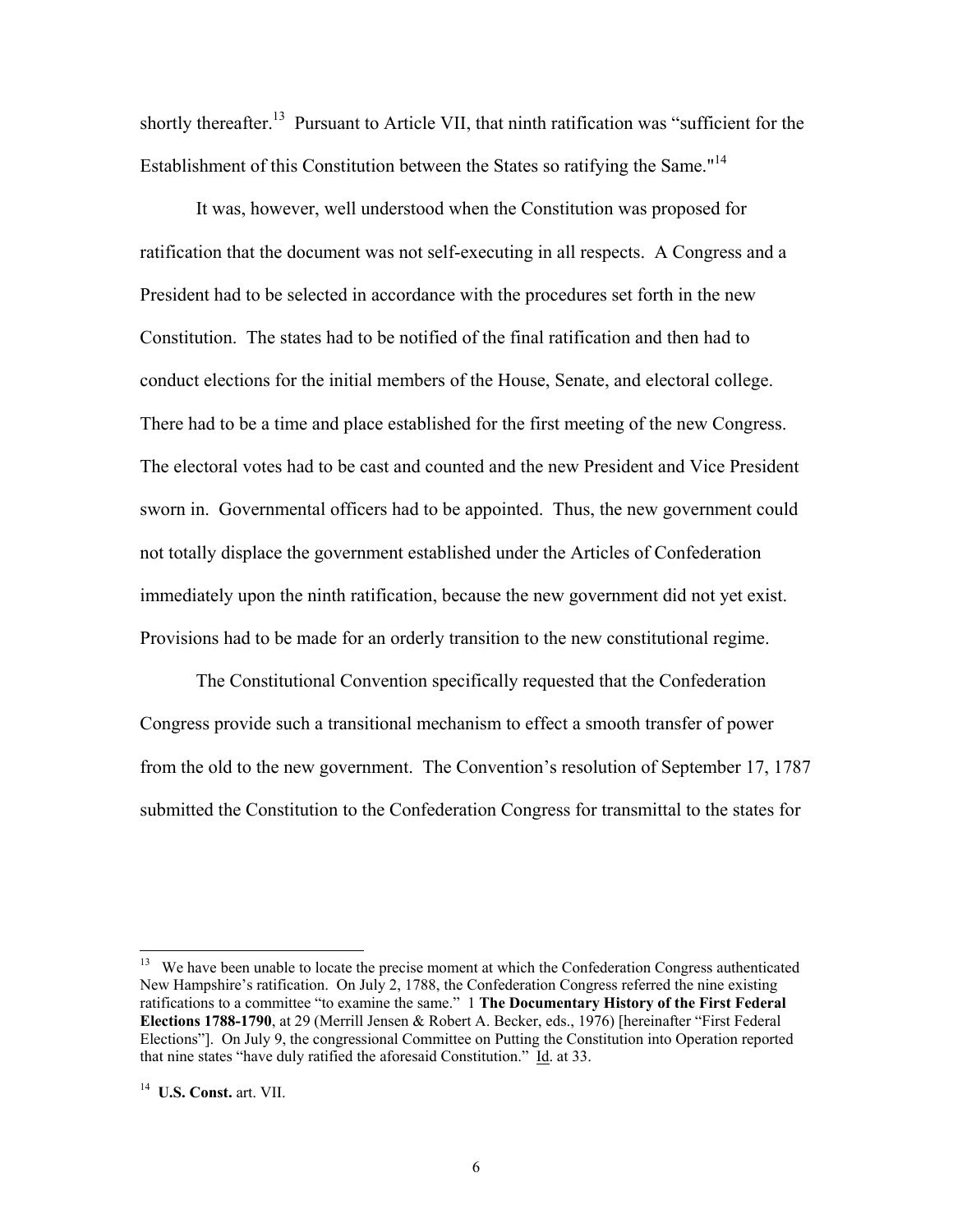ratification<sup>15</sup> and further asked the Congress to spell out some procedural details in the event of successful ratification:

 Resolved, That it is the opinion of this Convention, that as soon as the Conventions of nine States shall have ratified this Constitution, the United States in Congress assembled should fix a Day on which Electors should be appointed by the States which shall have ratified the same, and a Day on which the Electors should assemble to vote for the President, and the Time and Place for commencing Proceedings under this Constitution.<sup>16</sup>

The Congress complied with the Convention's request on September 13, 1788 by

resolving

 That the first Wednesday in January next be the day for appointing electors in the several states which, before the said day, shall have ratified the said Constitution; that the first Wednesday in February next be the day for the electors to assemble in their respective states, and vote for a President: and that the first Wednesday in March next be the time, and the present seat of Congress the place, for commencing proceedings under the said Constitution.<sup>17</sup>

According to this resolution, the new Congress would commence its operations in New

York, the site of the Confederation Congress, on March 4, 1789.

It is interesting and significant that the Framers did not write the details of a

transitional period into Article VII. The bare text of Article VII says only that nine

ratifications are sufficient "for the Establishment of this Constitution." But the

Convention and the Confederation Congress were surely right that something more was

needed to create an operational government. The federal government could not pass

<sup>&</sup>lt;sup>15</sup> See First Federal Elections, supra note XX, at 6 (quoting Resolutions of the Convention Submitting the Constitution to the Confederation Congress, 17 September 1787):

Resolved, That the preceding Constitution be laid before the United States in Congress assembled, and that it is the Opinion of this Convention, that it should afterwards be submitted to a Convention of Delegates, chosen in each State by the People thereof, under the Recommendation of its Legislature, for their Assent and Ratification; and that each Convention assenting to, and ratifying the Same, should give Notice thereof to the United States in Congress assembled.

 $16$  Id.

<sup>17</sup> Id. at 131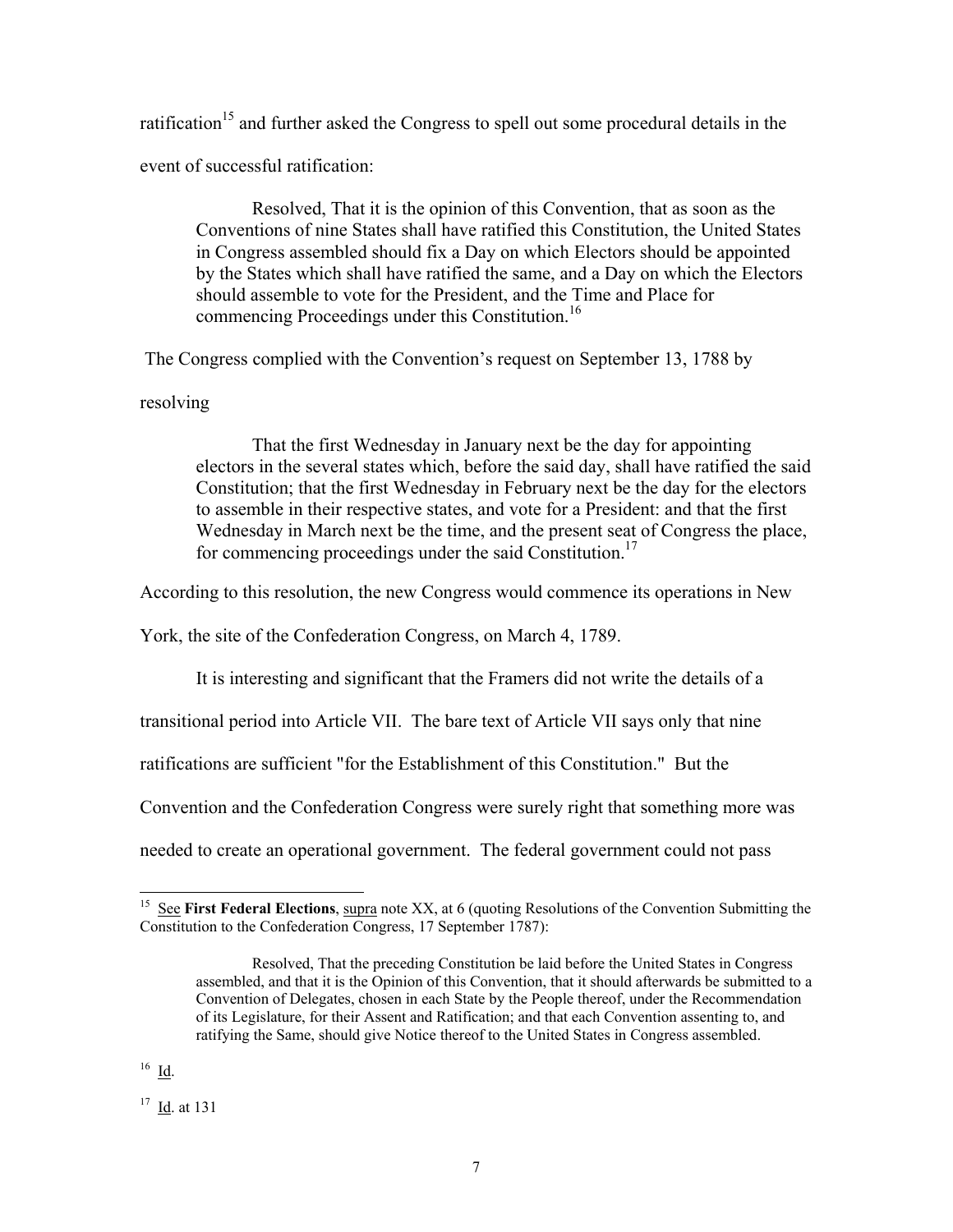laws, appoint officials, or enter into treaties without a Congress, Senate, and President. So was or was not the new government "Establish[ed]" on June 21, 1788? Or did the effectiveness of the Constitution await the entrance of the new Congress on March 4, 1789, or even the swearing in of a new President on April 30, 1789?

#### B. The Supreme Court Speaks

 The Supreme Court faced this problem squarely in 1820 in the little-known case of Owings v. Speed.<sup>18</sup> In 1785, the Commonwealth of Virginia granted a patent for 1000 acres of land to John C. Owings and another landowner. On December 2, 1788, the Virginia legislature passed a statute vesting 100 acres of the Owings tract in a set of trustees for the establishment of a new town.<sup>19</sup> Owings subsequently brought an ejectment action against lessees of the former Owings property, claiming that the statute vesting the Owings parcel in the trustees violated the Contracts Clause of the Constitution<sup>20</sup> by impairing the contract represented by the land patent.<sup>21</sup> The Supreme Court, per Chief Justice Marshall, held that the Constitution, and therefore the Contracts Clause, was not operative in 1788 when the Virginia legislature passed the statute

<sup>&</sup>lt;sup>18</sup> 18 U.S. (5 Wheat.) 420 (1820).

<sup>&</sup>lt;sup>19</sup> See Act of Dec. 2, 1788, ch. LX, 1788 Va. Acts. The statute made reference to the tract vested in "John C. Owing." All of the records in the Supreme Court, however, used the name "Owings." We assume in this article (for no reason that we can defend) that the lawyers in the case spelled Owings'(?) name correctly.

<sup>&</sup>lt;sup>20</sup> **U.S. Const.** art. I,  $\S$  10, cl. 1 ("No State shall  $\ldots$  pass any  $\ldots$  Law impairing the Obligation of Contracts").

<sup>&</sup>lt;sup>21</sup> Owing could not, of course, raise any claims under the federal Constitution for the taking of property without just compensation, because there was clearly no provision in the original constitutional text barring state takings of property.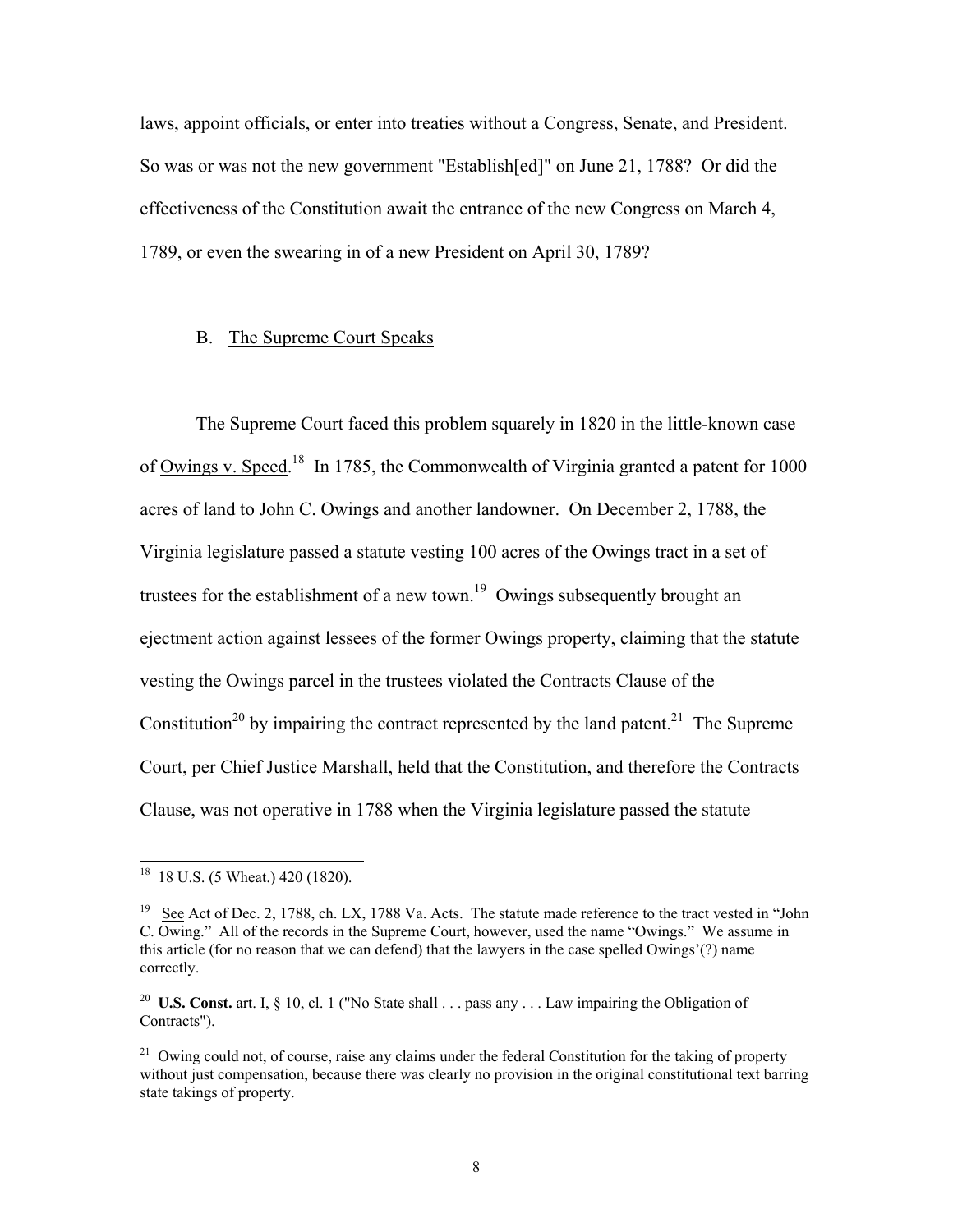divesting Owings of his property. After recounting the actions of the Constitutional Convention and the Confederation Congress concerning implementation of the new Constitution,<sup>22</sup> Marshall declared:

 Both Governments [i.e., the old Confederation government and the new constitutional government] could not be understood to exist at the same time. The new Government did not commence until the old Government expired. It is apparent that the Government did not commence on the Constitution being ratified by the ninth State; for these ratifications were to be reported to Congress, whose continuing existence was recognized by the Convention, and who were requested to continue to exercise their powers for the purpose of bringing the new government into operation. In fact, Congress did continue to act as a government until it dissolved on the first of November, by the successive disappearance of its members. It existed potentially until the 2d of March, the day preceding that on which the members of the new Congress were directed to assemble.<sup>23</sup>

In fact, as Marshall acknowledged, because Article I, section 7 makes presentment to the President a prerequisite for the enactment of valid laws,  $24$  the new government could not truly be fully operative until a President was selected and sworn in.<sup>25</sup> which would make the effective date of the new constitutional government April 30, 1789. But whether one views March 4, 1789 or April 30, 1789 as the magic moment for the effectiveness of the Constitution, the Virginia statute of December 2, 1788 was enacted before the Constitution took effect, and Owings therefore lost. So, at least, the Court held.

It is virtually certain that Owings was wrongly decided. But determining

precisely in what respect Owings was wrong proves to be a complicated task.

 $22$ Marshall's recounting left much to be desired. Marshall incorrectly fixed the date of assembly of the first Congress as March 3, 1789; it was actually March 4. And he dated the September 13, 1787 implementing resolution of the Confederation Congress as "in September or October, 1788." 18 U.S. (5 Wheat.) at 422).

 $23$  18 U.S. (5 Wheat.) at 422.

<sup>24</sup> **U.S. Const.** art. I, § 7, cl. 2.

<sup>&</sup>lt;sup>25</sup> See 18 U.S. (5 Wheat.) at 422-23.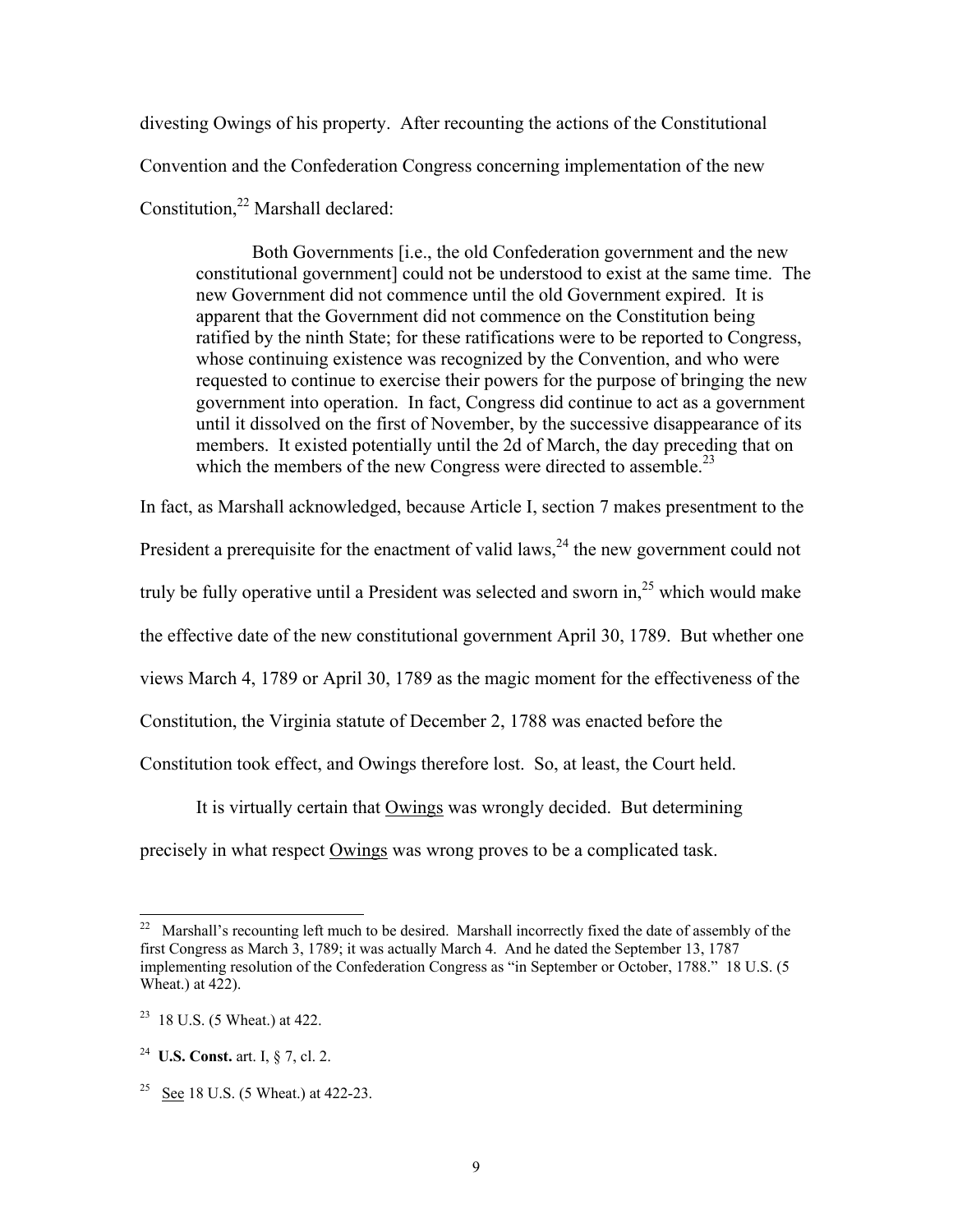#### C. A Multi-Tiered Theory of Constitutional Effectiveness

 An originalist might be tempted to say that if the Framers meant to delay the effective date of the new government beyond the moment of the ninth ratification, they could (and should) have said so in the text of the Constitution instead of issuing resolutions from the Convention on the side. If the Constitution does not take effect immediately upon ratification, this argument runs, then what sense does it make to say, in Article VII, that the Constitution is "Establish[ed]" by the necessary ratifications? The only question, on this view, is when "Ratification" of the Constitution pursuant to Article VII took place. Was it when the ninth state completed its vote, when that ninth vote was received (or certified) by the Confederation Congress, or possibly even when notice of that certification was given to the state governments? In any event, on this analysis the Constitution must have gone into effect sometime in June or July 1788.

 On the other hand, one could equally say, with Chief Justice Marshall, that the Framers did not need to state the obvious: that the Constitution, even once ratified, was not self-executing. As Marshall noted, and as the Convention recognized, the machinery of governance had to be put into place before the new national government could function. And rather than constitutionalize the specific dates of transition, the Convention left it to the Confederation Congress to determine the transitional timetable. One could argue that just as treaties between nations are not necessarily self-executing, and thus do not necessarily create enforceable rights and obligations simply by virtue of

10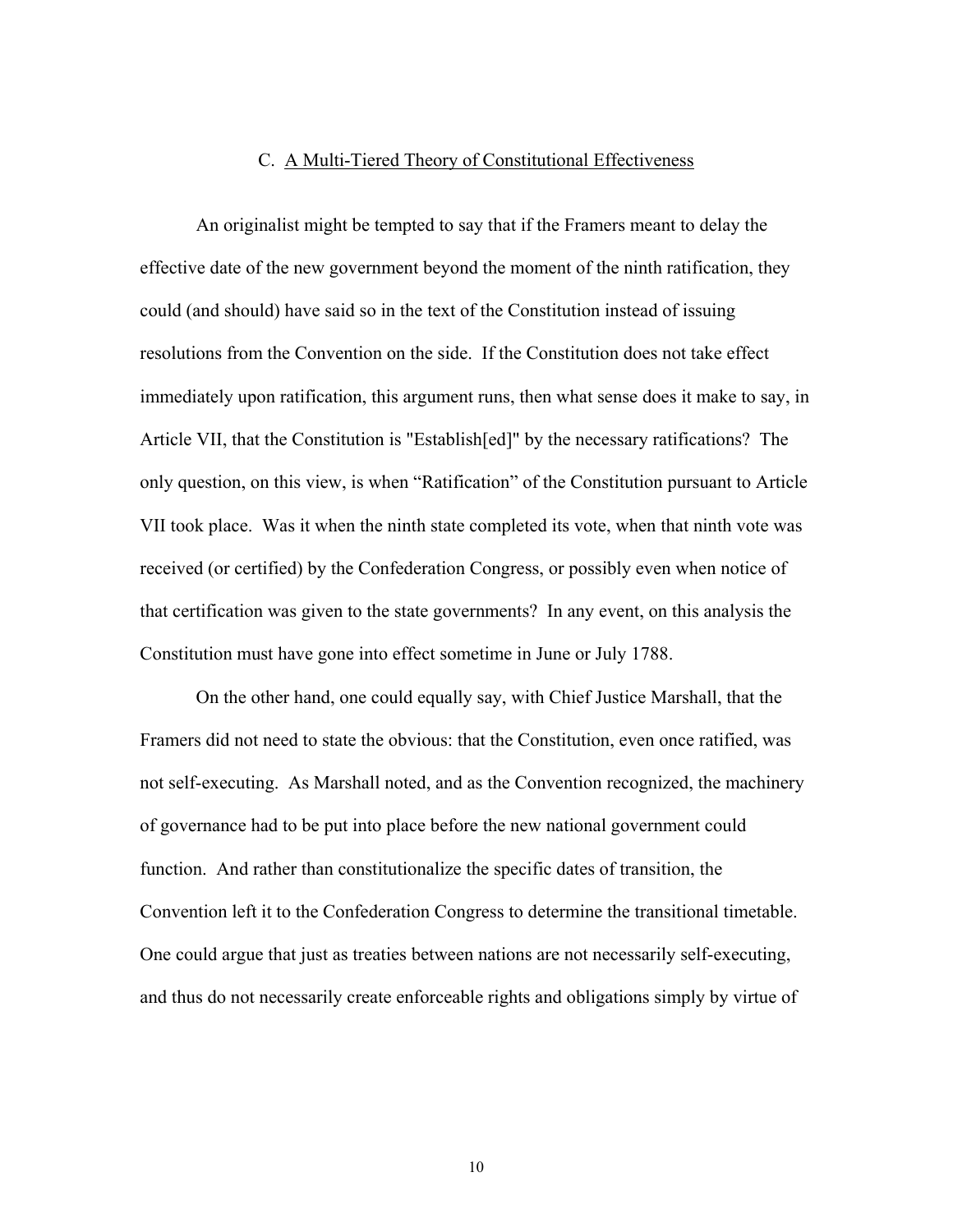their formal ratification,<sup>26</sup> so the Constitution, a "treaty" of sorts among states and people, did not create legal rights and obligations simply by virtue of formal ratification. Furthermore, one might continue, this position does not render the term "Establishment" in Article VII meaningless. Once the necessary nine ratifications were made, no state could then undo what had already been done: the Constitution was now "in place," awaiting only its full implementation. Before the ninth ratification took place, presumably any ratifying state could undo its ratification.<sup>27</sup> The "Establishment" of the Constitution under Article VII, however, took away that freedom and made the Constitution part of the legal landscape, even if that landscape continued to include the Articles of Confederation as well until the machinery of the new government was fully (for want of a better term) established.

 Both of these positions are partially right but seriously wrong. Each assumes, as did Marshall in Owings, that the Constitution must be operative or not as a whole. Perhaps, however, the Constitution becomes operative in stages, so that different portions of the document create rights and obligations at different points in time. For instance, one could say that the provisions of the Constitution that require legislative and presidential action -- and this includes some of the most important provisions -- could not be fully "in effect" until all of the executory steps necessary for their establishment had taken place. The national government could not pass laws, make treaties, or appoint

<sup>&</sup>lt;sup>26</sup> See John C. Yoo, Globalism and th<u>e Constitution: Treaties, Non-Self-Execution</u>, and the Original Understanding, 99 **Colum. L. Rev.** 1955 (1999); John C. Yoo, Treaties and Public Lawmaking: A Textual and Structural Defense of Non-Self-Execution, 99 **Colum. L. Rev.** 2218 (1999).

<sup>&</sup>lt;sup>27</sup> Cf. Michael Stokes Paulsen, A General Theory of Article V: The Constitutional Lessons of the Twentyseventh Amendment, 103 **Yale L.J.** 677, 683 (1993) (arguing that Congress and the States may revoke proposals or ratifications of constitutional amendments until, but not after, the necessary three-quarters of the States have ratified).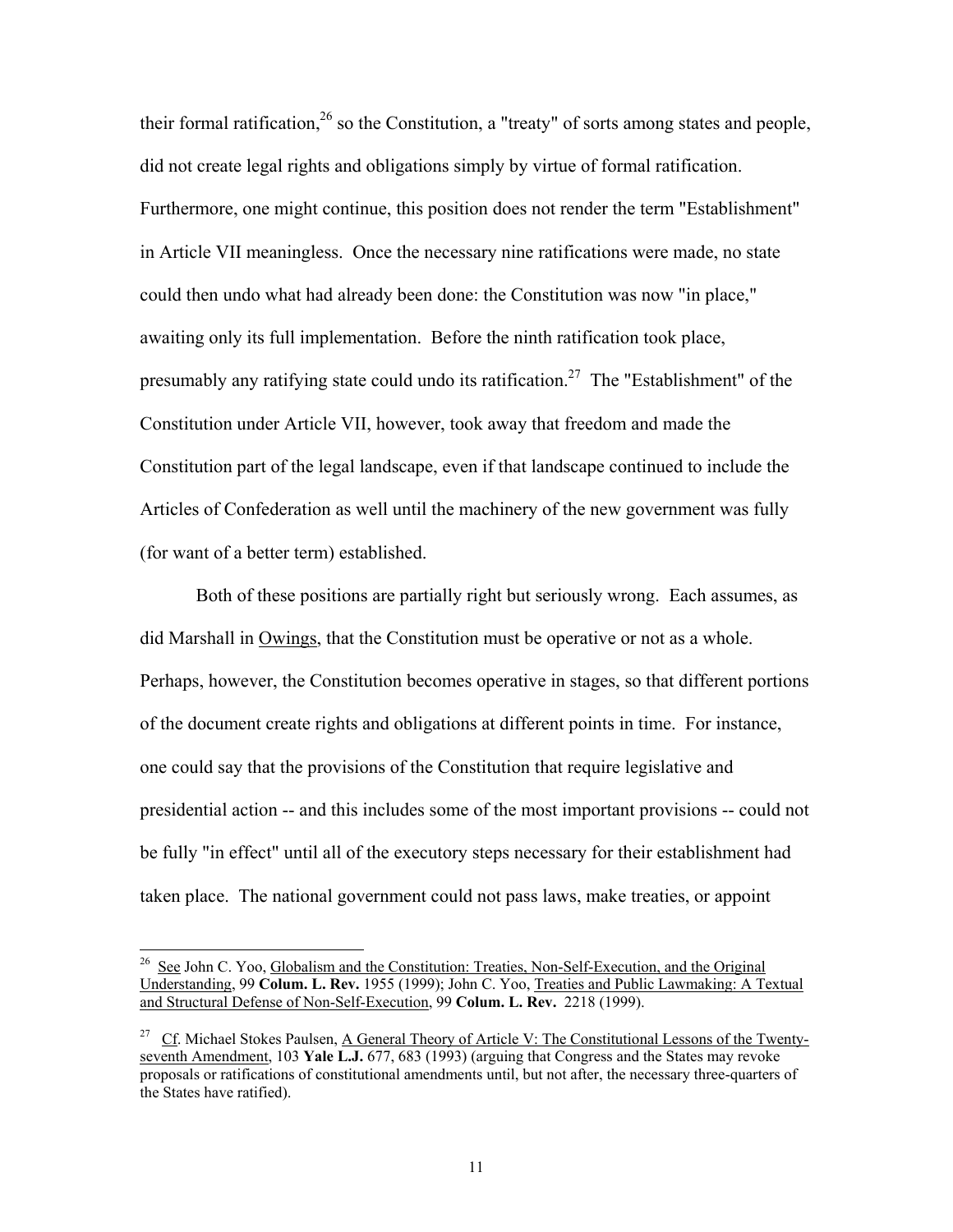officers until the Congress and the President were, both formally and functionally, in office. These provisions thus did not become legally operative until April 30, 1789. Other provisions that require only unilateral congressional action might, on this argument, have become effective on March 4, 1789; these provisions would include such matters as the selection of legislative officers,<sup>28</sup> the establishment of legislative procedures,<sup>29</sup> and the discipline of members of Congress.<sup>30</sup> Still other provisions, however, do not require any legislative or executive machinery to make them operative. These provisions could meaningfully be "in effect" at some earlier time, such as the moment of ratification. The Contracts Clause appears to be precisely the kind of provision that is self-executing in this respect. No federal legislative or presidential action is needed in order to implement its prohibition on certain kinds of state laws. The Supremacy Clause ensures that state courts must give legal effect to the Contracts Clause even if no federal judges are in office. Indeed, the Constitution's few prohibitions on states were presumably designed to prevent major evils (in order to justify the extraordinary step of limiting the powers of states), so this is a context in which the norm might be thought to operate at the soonest possible time. One could therefore agree with Marshall that some of the Constitution's provisions did not take effect until March or April 1789, but still maintain that Owings should have won his case because the Contracts Clause was effective upon ratification.

 $\overline{a}$ 

<sup>&</sup>lt;sup>28</sup> The Constitution empowers the House to "chuse their Speaker and other Officers." **U.S. Const.** art. I, § 2, cl. 5. The Vice President is declared to be the President of the Senate, see id. art. I, § 3, cl. 4, but the Senate is empowered to "chuse their other Officers." Id. art. I, § 3, cl. 5.

<sup>&</sup>lt;sup>29</sup> See id. art. I, § 5, cls. 2-3 (empowering each House to determine its rules of proceeding and to keep a journal).

<sup>&</sup>lt;sup>30</sup> See id. art. I,  $\S 5$ , cls. 1-2 (empowering each House to discipline, expel, and determine the qualifications of its members).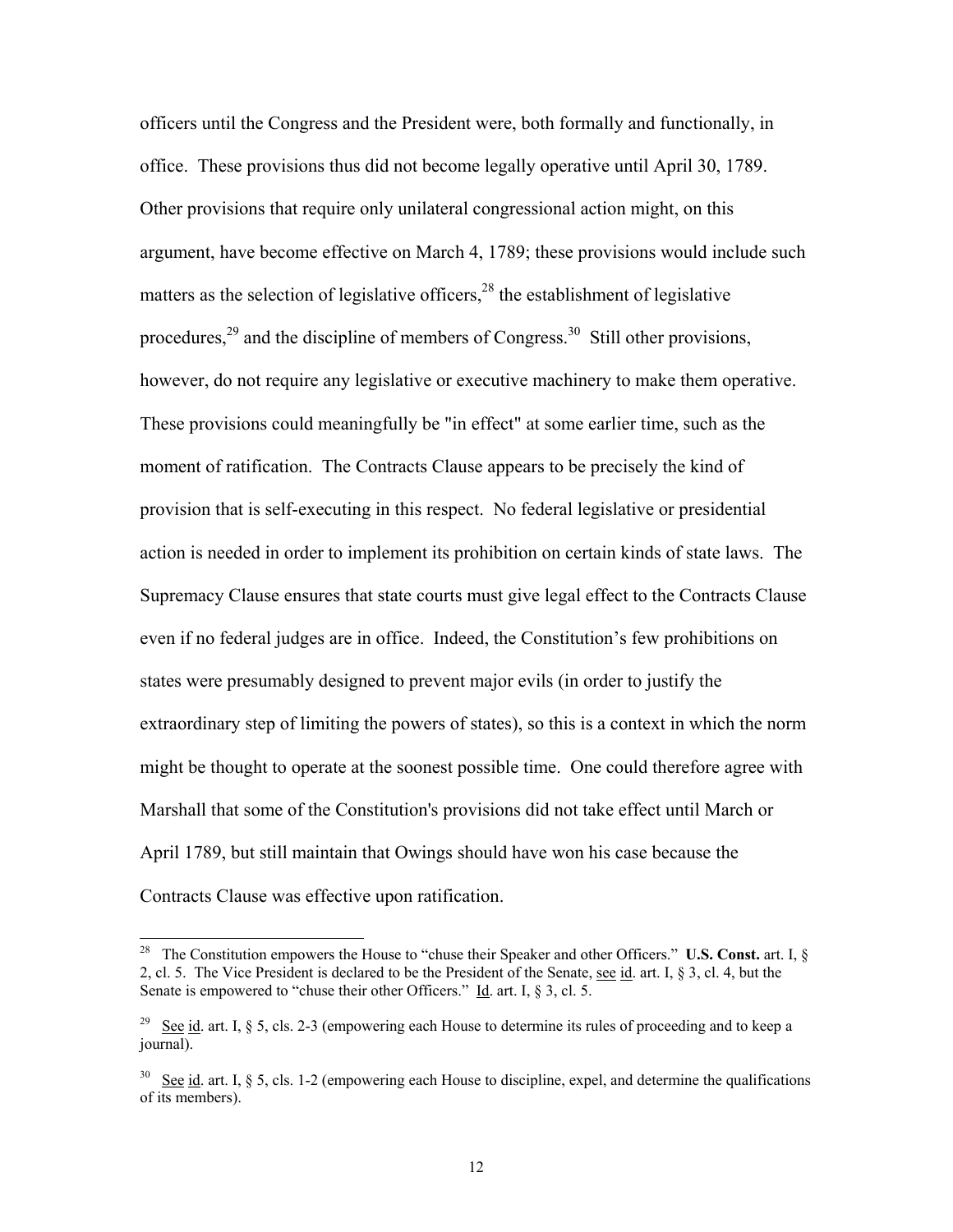This "multi-tiered" theory of constitutional effectiveness must be correct, for a host of reasons involving the implementation of the new Constitution and the founding generation's understanding of analogous legal documents.

#### 1. Lessons from the Founding

 Go back to the actions of the Convention and the Confederation Congress in implementing the new Constitution. Many of the formalities necessary to carry the Constitution into effect were directly specified in the text of the Constitution. The Constitution itself prescribed the qualifications for electors for the House and Senate,  $31$ and the states were empowered to set their own times and places for congressional elections.<sup>32</sup> Thus, the states could provide entirely for the election of members of the new Congress without any help from the Confederation Congress. Accordingly, the Convention did not request, and the Confederation Congress did not provide, any machinery for implementing the constitutional directives on congressional elections.

 There were two important matters, however, in which the intervention of the Confederation Congress was necessary. First, the Constitution specifically provided that the date for the meeting of the electoral college "shall be the same throughout the United

l

<sup>&</sup>lt;sup>31</sup> For the house, "the Electors in each State shall have the Qualifications requisite for Electors of the most numerous Branch of the State Legislature," **U.S. Const.** Art. I, § 2, cl. 1, and the senators from each state were (until the seventeenth amendment) "chosen by the Legislature thereof." Id. Art. I, § 3, cl. 1.

 $32$  See id. Art. I, § 4, cl. 1 ("The Times, Places and Manner of holding Elections for Senators and Representatives, shall be prescribed in each State by the Legislature thereof; but the Congress may at any time by Law make or alter such Regulations, except as to the Places of chusing Senators.").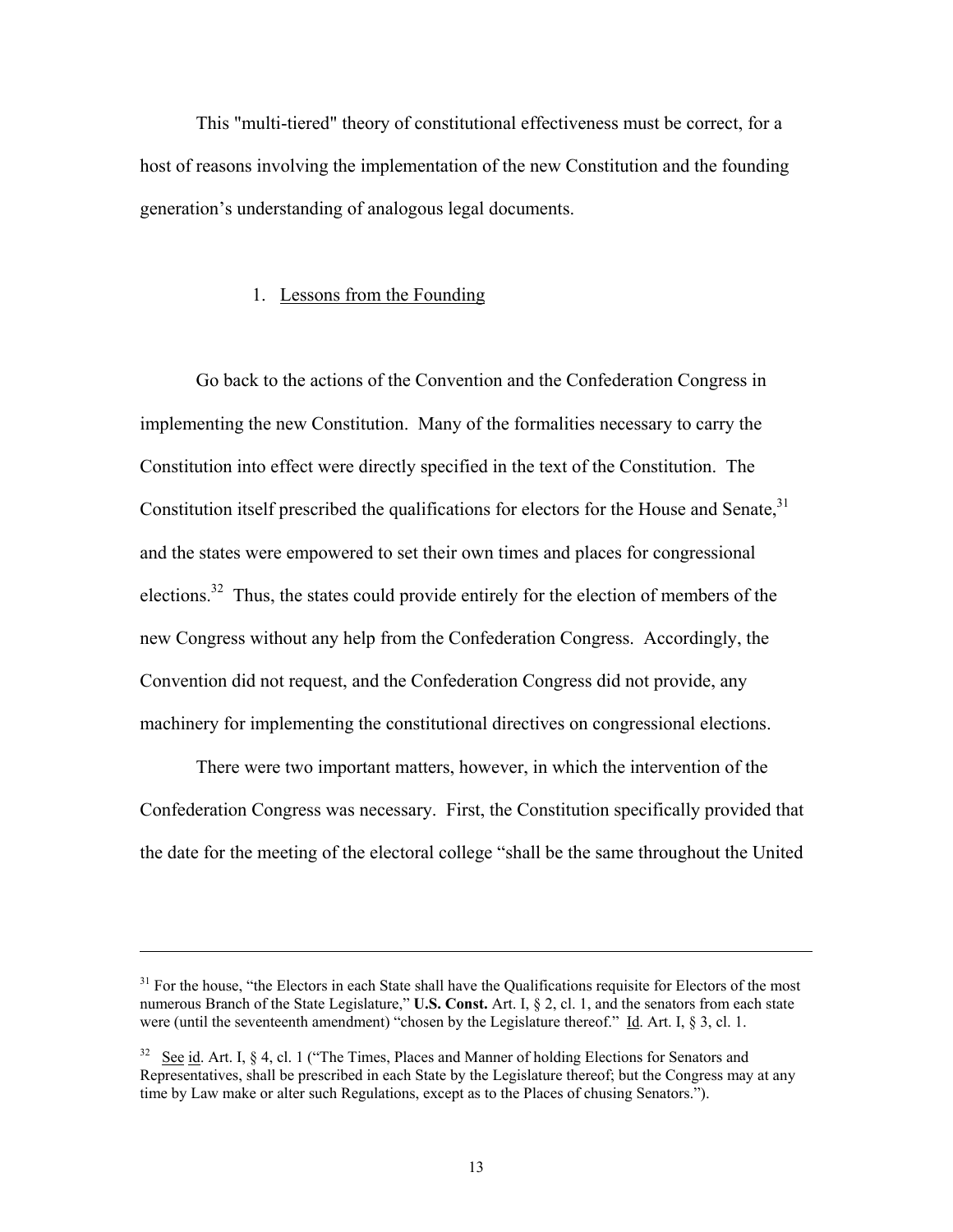States,"<sup>33</sup> but did not fix a specific date (such as, for example, "six months after ratification"). Perhaps it would have been possible for the states to agree among themselves on a uniform date for presidential election through some vehicle other than the Confederation Congress, but the pre-existing Congress was the obvious locus for that choice. Second, the Constitution did not specify a location for the new government in the interim period before a seat of government could be established under the District Clause.<sup>34</sup> Accordingly, the sole subjects on which the Convention sought action by Congress concerned the selection of presidential electors (and the subsequent counting of electoral votes) and the specification of a location for the first meeting of the new government.<sup>35</sup> And the sole subjects on which the Congress legislated for the operation of the new government concerned presidential elections and the selection of a site for the government.

 $\overline{\phantom{a}}$ 

1 **First Federal Elections**, supra note XX, at 6-7.

Id. Art. II, § 1, cl. 3. The full sentence reads: "The Congress may determine the Time of chusing the Electors, and the Day on which they shall give their votes, which Day shall be the same throughout the United States."

 $34$  See id. art. I, § 8, cl. 17 (giving Congress power "[t]o exercise exclusive Legislation in all Cases whatsoever, over such District (not exceeding ten Miles square) as may, by Cession of particular States, and the Acceptance of Congress, become the Seat of the Government of the United States").

<sup>&</sup>lt;sup>35</sup> The full text of the relevant Convention resolution read:

Resolved, that it is the opinion of this Convention, that as soon as the Conventions of nine States, shall have ratified this Constitution, the Unitd States in Congress assembled should fix a day on which Electors should be appointed by the State which shall have ratified the same, and a day on which the Electors should assemble to vote for the President, and the time and place for commencing proceedings under this Constitution. That after such publication the Electors should be appointed, and the Senators and Representatives elected: That the Electors should meet on the day fixed for the Election of the President, and should transmit their votes certified, signed, sealed and directed, as the Constitution requires, to the Secretary of the United States in Congress assembled, that the Senators and Representatives should convene at the tiem and place assigned; that the Senators should appoint a President of the Senate, for the sole purpose of receiving, opening and counting the votes for President; and, that after he shall be chosen, the Congress, together with the President, should, without delay, proceed to execute this Constitution.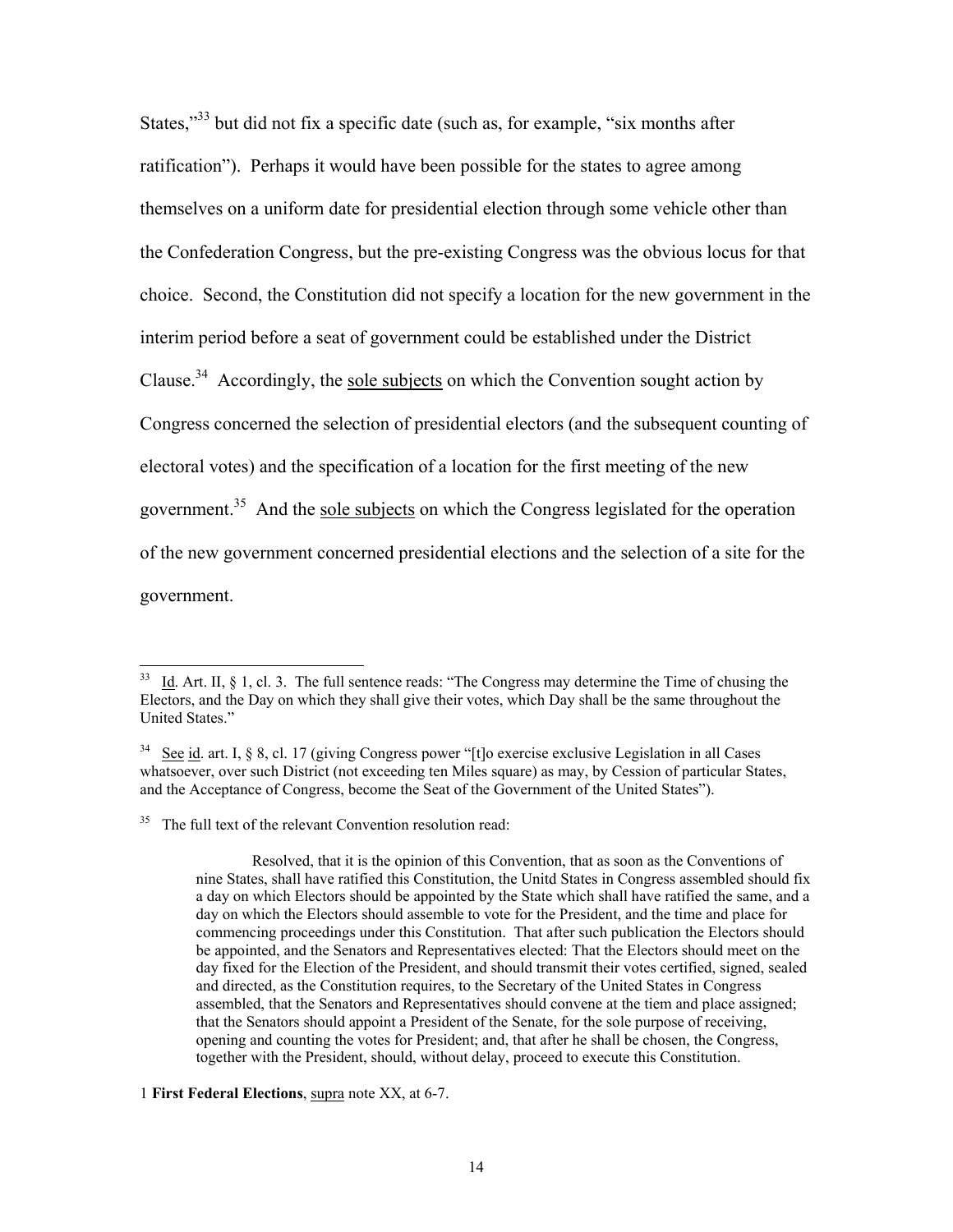The critical assumption underlying this whole procedure was that the constitutional provisions that did not require any federal legislative (or executive) action were fully effective from the moment of ratification (however that is ultimately defined). The provisions concerning the mechanisms for electing members of Congress and presidential electors were assumed by everyone to be in full force. As illustrated above, this was the unchallenged, operative assumption of the Convention and the Confederation Congress. There was substantial debate in the Confederation Congress about the proper location of the seat of government, but none at all concerning whether the Congress should, for example, specify a mode of selecting presidential electors; everyone understood that the selection of electors (though not the time of their meeting) was left to the states by the now-operative Constitution.<sup>36</sup> This was also the unchallenged assumption in the states following ratification of the Constitution. For example, on September 27, 1788, Governor Thomas Pinckney of South Carolina issued a proclamation in the wake of the election ordinance of the Confederation Congress. After reciting the text of that ordinance, Governor Pinckney declared:

And whereas the times places and manner of holding elections for senators and representatives under the constitution of the United States are to be prescribed in each state by the legislature thereof I do therefore issue this proclamation giving authentic information of the above act of Congress as an additional inducement to the punctual attendance of the members of the legislature on the seventh day of October next being the day to which they stand adjourned.<sup>37</sup>

This clearly assumes that the Constitution's provisions concerning the staffing of the new government were in full effect long before March 4, 1789. We know of nothing in any

 $36$  See id. at 23-143 (detailing the debates concerning the Confederation Congress' election ordinance of September 13, 1788).

 $37$  Id. at 152 (emphasis added).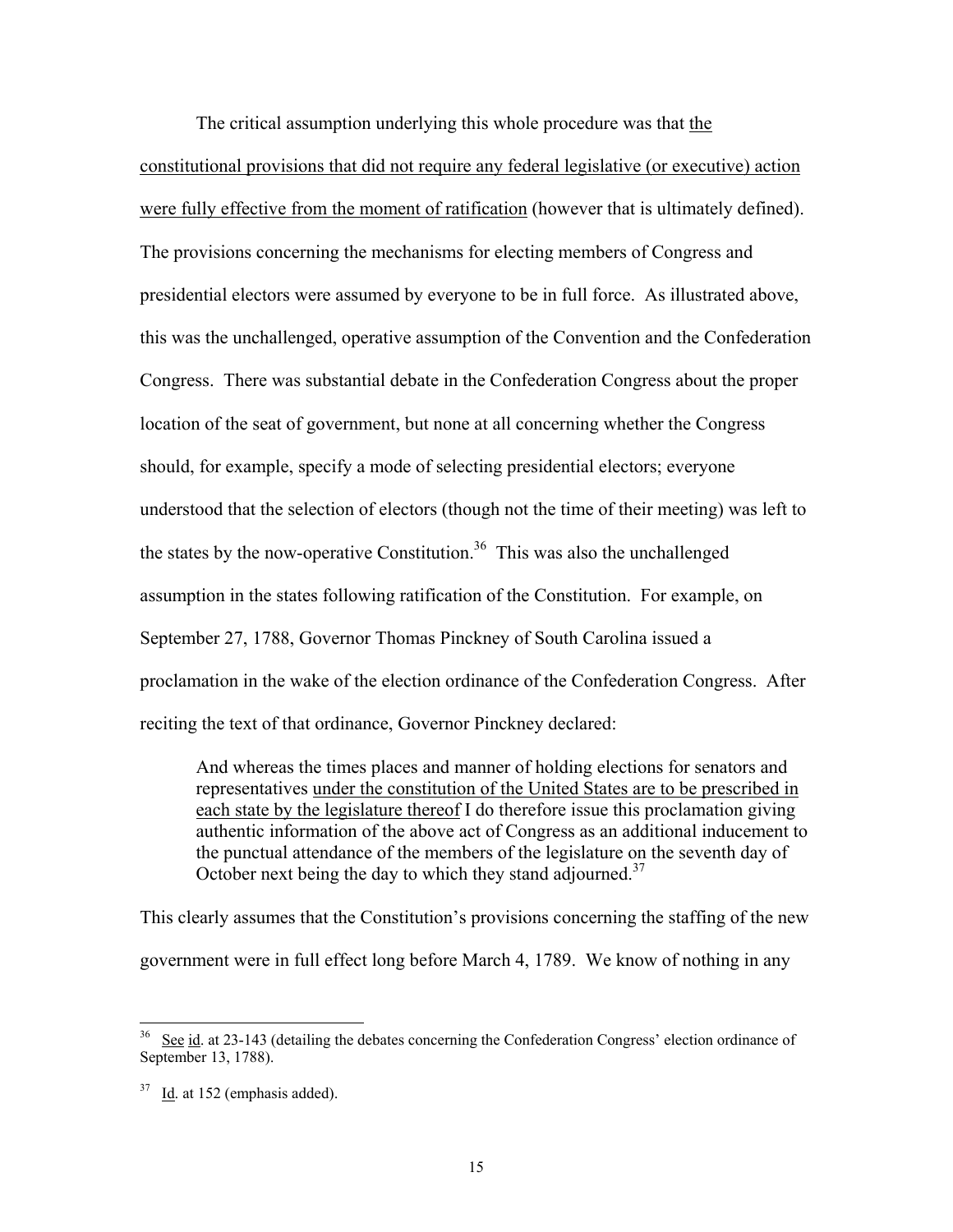state's proceedings during the founding period that called this assumption into question. Accordingly, the evidence is overwhelming that at least some parts of the Constitution – which did not require implementation by the new federal legislature and executive – were in effect immediately upon ratification.

#### 2. Lessons from the Law

 This view of immediate legal operation of (at least part of) the Constitution is consistent with general eighteenth-century norms concerning the effective date of governmental instruments. There were three kinds of public governmental instruments with which the framing generation was familiar: treaties, state constitutions, and statutes.<sup>38</sup> All three kinds of instruments were clearly understood presumptively to operate from their moment of effectiveness. Just as importantly, all three kinds of instruments were understood to be capable of taking effect in stages, with different provisions generating legal effects at different times.

#### a. Treaties

 $38\,$ Governments execute many other kinds of instruments, such as licenses, charters, land patents, and contracts, but they pertain more to private than to public law. In any event, all of these instruments as well are effective from the moment of issuance (though one can argue about precisely what events are necessary for "issuance" -- as in the case, to pick a random example, of a commission of appointment to a government post). Indeed, we have been unable to think of an instrument that is not presumptively effective from the moment of execution.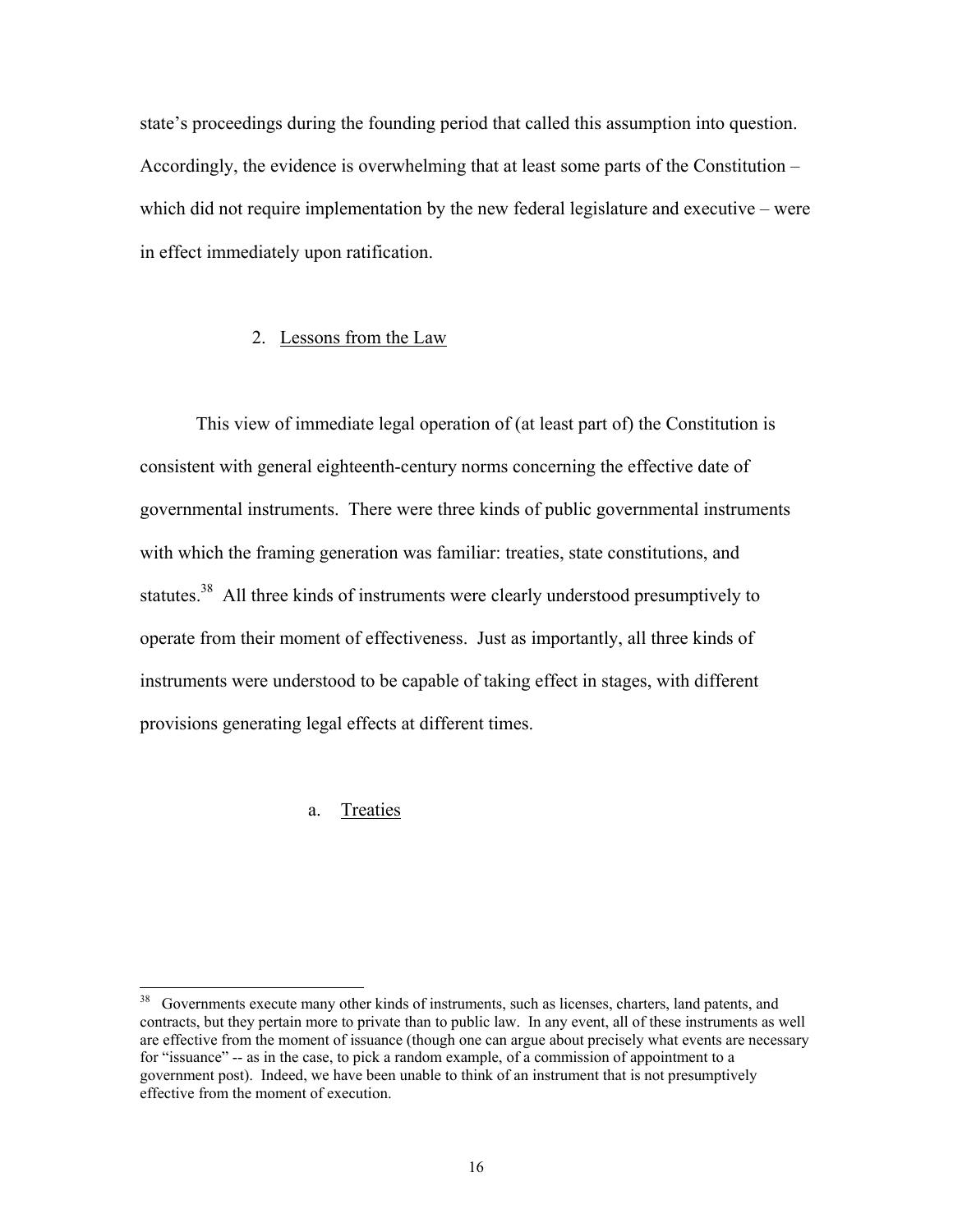Treaties have long been understood to operate from the moment of their ratification.<sup>39</sup> The Supreme Court expressed the correct founding-era rule in 1850 when it observed, "In the construction of treaties, the same rules which govern other compacts properly apply. They must be considered as binding from the period of their execution; their operation must be understood to take effect from that period, unless it shall, by some condition or stipulation in the compact itself, be postponed."<sup>40</sup>

 This rule of immediate effectiveness is graphically illustrated by the traditional practices of nations concerning such matters as the termination of war.<sup>41</sup> Suppose that two governments complete all of the necessary formalities for ratification of a treaty of peace. The peace cannot be an effective reality until the troops engaged in combat are informed of the treaty's ratification and lay down their arms. In a pre-modern era without near-instantaneous forms of communication, the process of notification to the belligerent forces could take weeks or months. If the ratification of the treaty truly "ends" the war for legal purposes, then those belligerent forces are engaged in (at the very least) tortious acts if they continue fighting, even if they have no means of knowing that the war is over. Despite this somewhat jarring consequence, international law traditionally deemed the treaty effective immediately upon ratification. The drafters of the treaty were left to deal with the potential liability of unwitting combatants once the war ends. As we have elsewhere written:

 $\overline{a}$ 

<sup>&</sup>lt;sup>39</sup> This does not mean that all treaties are necessarily self-executing. See supra note XX. But to the extent that treaties have independent legal force, that force radiates from the moment of ratification.

<sup>&</sup>lt;sup>40</sup> United States v. Reynes, 50 U.S. (9 How.) 127, 148 (1850).

<sup>&</sup>lt;sup>41</sup> The ensuing discussion is drawn from a number of sources, including **T. Baty & J. H. Morgan, War: Its Conduct and Legal Results** 398 (1915); **William Edward Hall, International Law** 482-95 (J.B. Atlay ed., Oxford 5<sup>th</sup> ed. 1904); and **Coleman Phillipson, Termination of War and Treaties of Peace** 185-98, 214-17 (1916).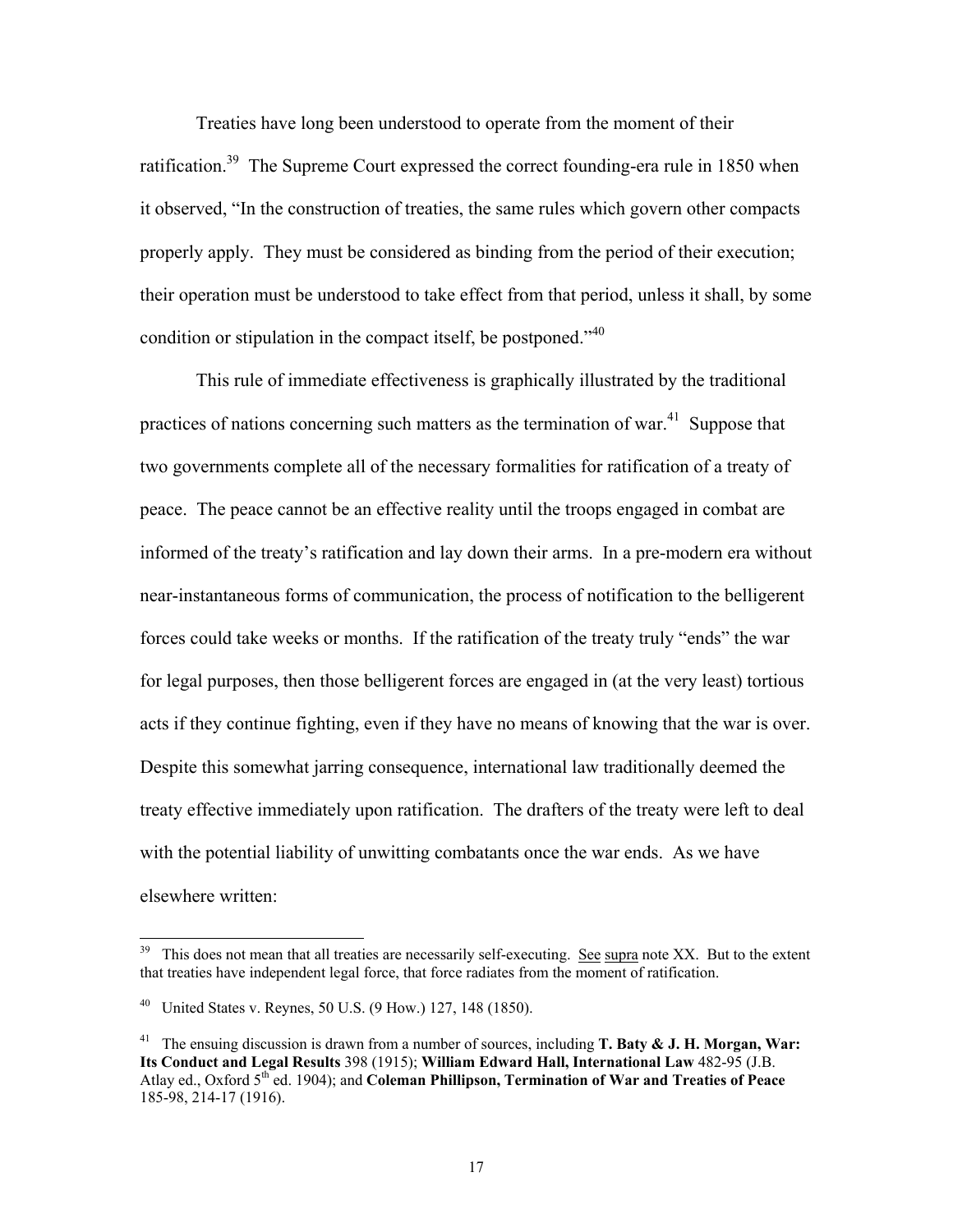A well-drafted treaty will include realistic timetables for notification and withdrawal of troops and will contain provisions for immunizing the soldiers and their governments from liability for damage inflicted before news of the peace can reach them; perhaps it will also contain provisions for compensation to the citizens and governments that suffer such damage. The end of the "war," in the extended sense that includes the post-treaty period of transition, will thus normally be determined by reference to the treaty.<sup>42</sup>

This scheme assumes that treaties take legal effect immediately upon ratification. If the contracting states want to delay the legal effectiveness of some portion of the treaty, they need to say so.

 It is commonplace, however, for different parts of the treaty to take effect at different times. In treaties that end a war of occupation, for instance, the provisions that transfer sovereignty to the conqueror can take effect immediately,  $43$  while provisions that deal with the ending of actual hostilities, the notification to combatting troops of the war's end, and the withdrawal of troops from the transferred territory might take place on a very different schedule. All parts of the instrument need not take effect at the same time.

 For an illustration, one need look no further than the Jay Treaty of 1794 that formalized the peace between the United States and Great Britain.<sup>44</sup> The vast bulk of the Treaty, involving matters such as borders, navigation, property, and trade, was obviously

<sup>42</sup> Gary Lawson & Guy Seidman, The Hobbesian Constitution: Governing without Authority, 95 **Nw. U.L. Rev.** 581, 605 (2001).

<sup>&</sup>lt;sup>43</sup> We have elsewhere discussed at some length how treaties that transfer control or sovereignty of territory from one nation to another generally take effect immediately upon completion of the necessary ratifications. See id. at 604-07.

<sup>&</sup>lt;sup>44</sup> For a similar analysis of the Treaty of Guadalupe Hidalgo that terminated the Mexican-American War, see id. at 605-06.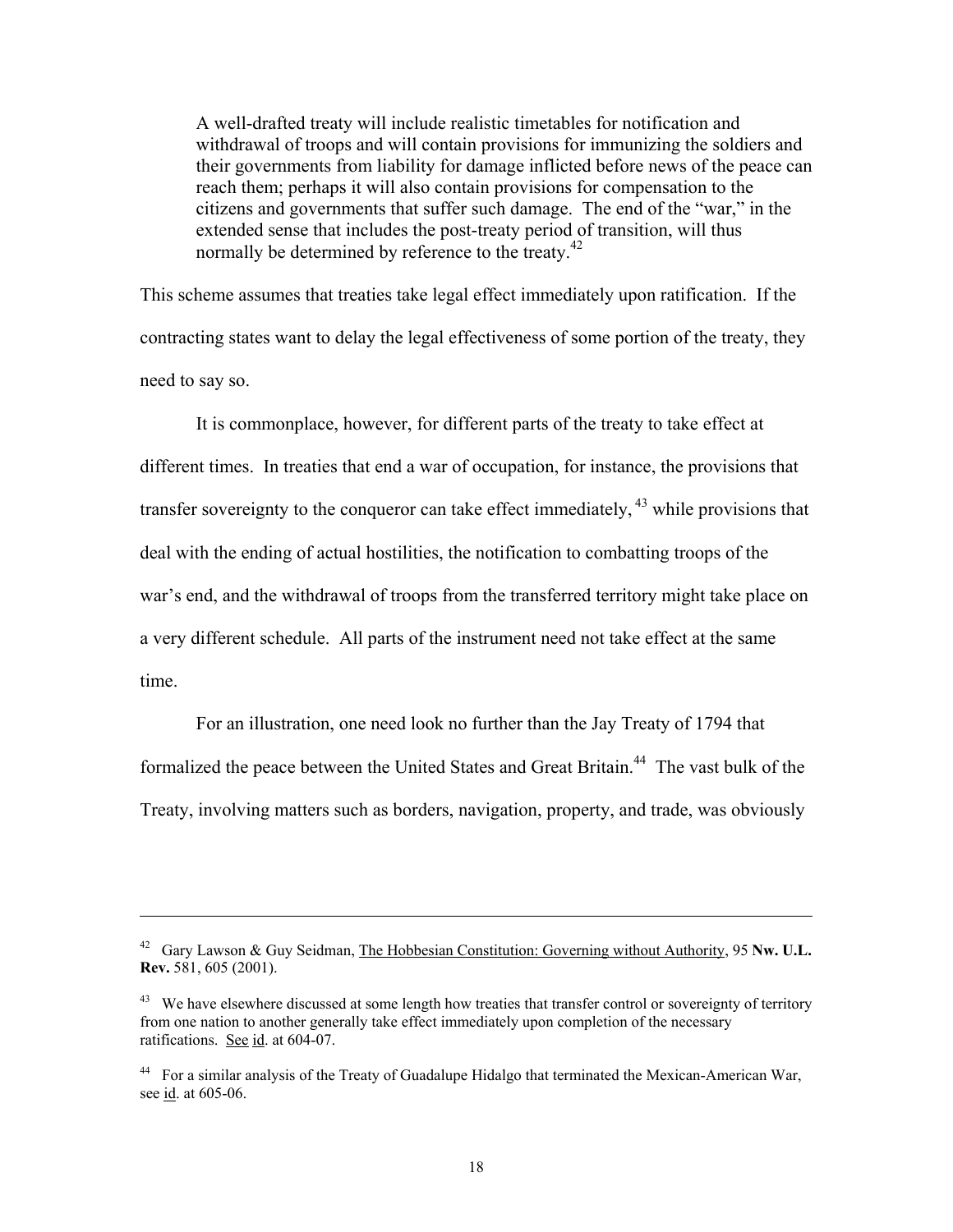designed to go into immediate operation, but Article II specified a delayed timetable for the withdrawal of British troops:

 His Majesty will withdraw all his troops and garrisons from all posts and places within the boundary lines assigned by the treaty of peace to the United States. This evacuation shall take place on or before the first day of June, one thousand seven hundred and ninety-six, and all the proper measures shall in the interval be taken by concert between the Government of the United States and His Majesty's Governor-General in America, for settling the previous arrangements which may be necessary respecting the delivery of the said posts  $\ldots$ .<sup>45</sup>

 In sum, treaties operate from the moment of their ratification unless the treaty itself provides a different effective date, and different provisions of the treaty can take effect at different points in time.

#### b. State Constitutions

 Another useful analogue to the federal Constitution is the impressive set of state constitutions that was already in place in 1787. These documents were in large measure models for the drafting of the federal Constitution and formed an essential part of the legal background against which the Constitution was written and ratified.<sup>46</sup> "Many at the Constitutional Convention in 1787 had assisted in the writing of state constitutions.<sup>47</sup>

We do not want to make too much of what is found in these state constitutions. The early models, in particular, were experiments in drafting that explored a fair amount of uncharted territory. The drafters and ratifiers of these constitutions did not always

Treaty with Great Britain, Nov. 19, 1794, Art. II.

<sup>46</sup> See **Donald S. Lutz, The Origins of American Constitutionalism** 2 (1988) (noting that state constitutions are "[r]eferred to directly or by implication more than fifty times in forty-two sections of the U.S. Constitution").

 $47$  Id. at 12.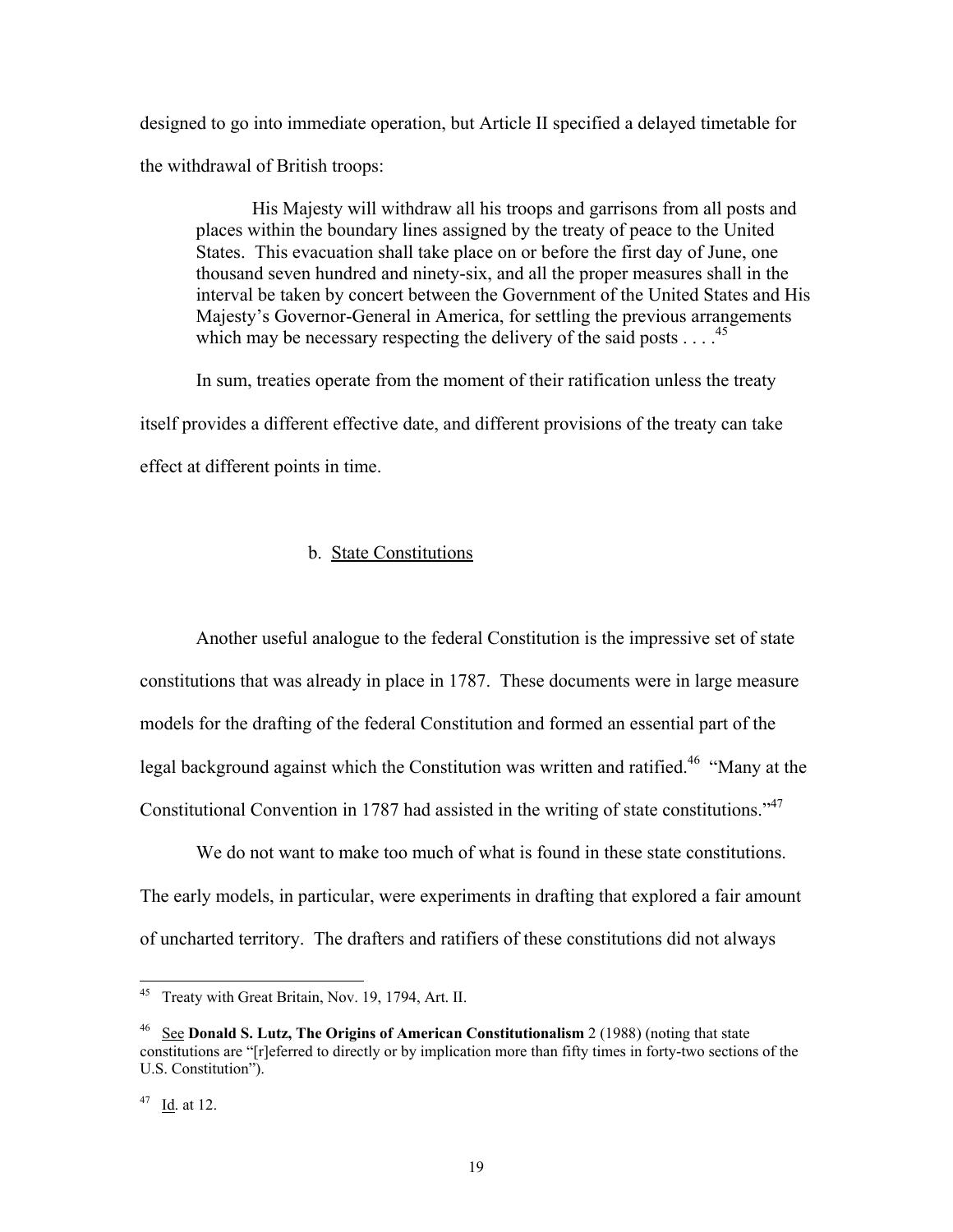have a clear picture of what they were doing, or even of what they were trying to do, and they certainly did not have the luxury of long reflection on deep questions of political theory. Nonetheless, much of what happened with these state constitutions confirms the basic propositions about legal effectiveness gleaned from a study of treaties.

 The drafters of state constitutions prior to and contemporaneous with the adoption of the federal Constitution were keenly aware of the baseline rule of immediate legal effectiveness, and they often took great care to accommodate that principle when making provision for a transfer of power from one government to the next. The most direct solution was provided by the Georgia Constitution of 1789, which declared that "[t]his constitution shall take effect, and be in full force, on the first Monday in October next, after the adoption of the same  $\ldots$ ."<sup>48</sup> By specifically delaying the effective date of operation of the constitution, the Georgia drafters evidently recognized that in the absence of any such provision, the constitution would take immediate effect. The delay in operation permitted the existing institutions to continue until the new government was in place.

We admit that this interpretation of the Georgia constitution is not inevitable. It is possible that the specified date was understood to replace some different date that would otherwise govern, such as "whenever it is reasonable for the pre-existing institutions to terminate." That is, perhaps the specified date was designed to advance rather than delay the effective date of the Georgia constitution by mandating that the new institutions appear at a set time. In order for this to be a plausible hypothesis, however, one must identify the background rule, other than immediate effectiveness, that the Georgia

 $\overline{a}$ 

<sup>48</sup> **Ga. Const. of 1789** art. IV, § 8.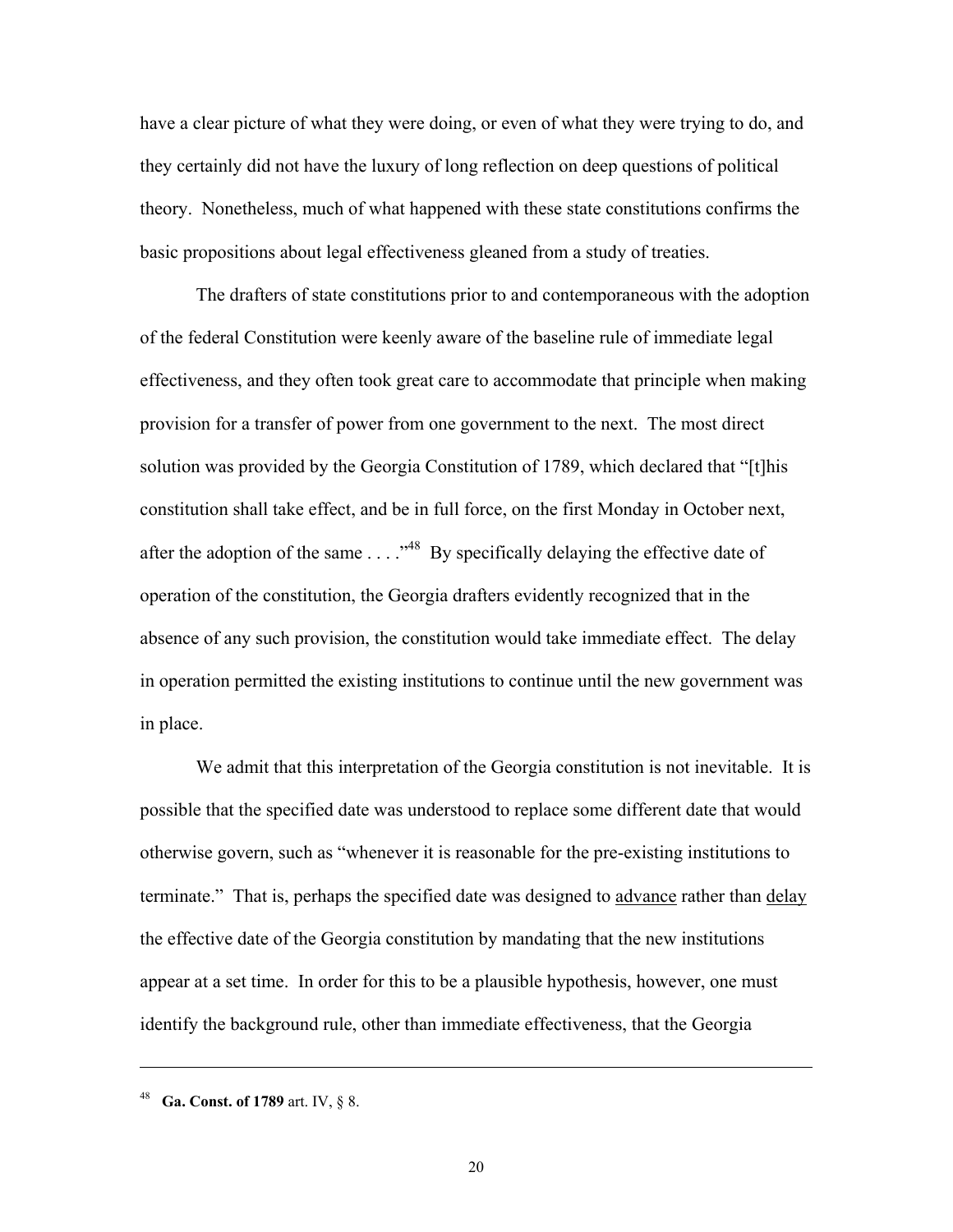constitution was displacing. It is possible to invent such rules (as we have done in this paragraph), but we are aware of nothing that would single out any such rule as a good candidate. The only background rule that had any currency, and therefore the only background rule that the constitution's drafters might reasonably seek to avoid, was the rule of immediate effectiveness.

 North Carolina had a similarly direct solution to the problem of transition. The North Carolina Constitution of 1776 stated, in a brief coda following the last numbered article, that "[t]his Constitution is not intended to preclude the present Congress [operating under the colonial charter] from making a temporary provision, for the well ordering of this State, until the General Assembly shall establish a government, agreeable to the mode herein before described."<sup>49</sup> Again, the clear underlying assumption is that the constitution takes effect immediately upon adoption unless the document states otherwise. Instead of specifying a particular date of operation, as did the Georgia Constitution of 1789, the North Carolina drafters gave authority to the pre-existing government to implement the transition. Thus, the effective date of the constitution was not strictly delayed; the constitution simply empowered existing institutions to continue in effect for some time. The distinction is important, because those provisions that did not require any period of transition, such as the bill of rights, were presumably operative from the moment of adoption.<sup>50</sup> That is the difference between the Georgia approach, which straightforwardly delays the effectiveness of the constitution, and the North

l

<sup>49</sup> **N.C. Const. of 1776** ------.

<sup>&</sup>lt;sup>50</sup> We have to say "presumably," because we have not been able to find a case, in any of the original states, that squarely presents the point.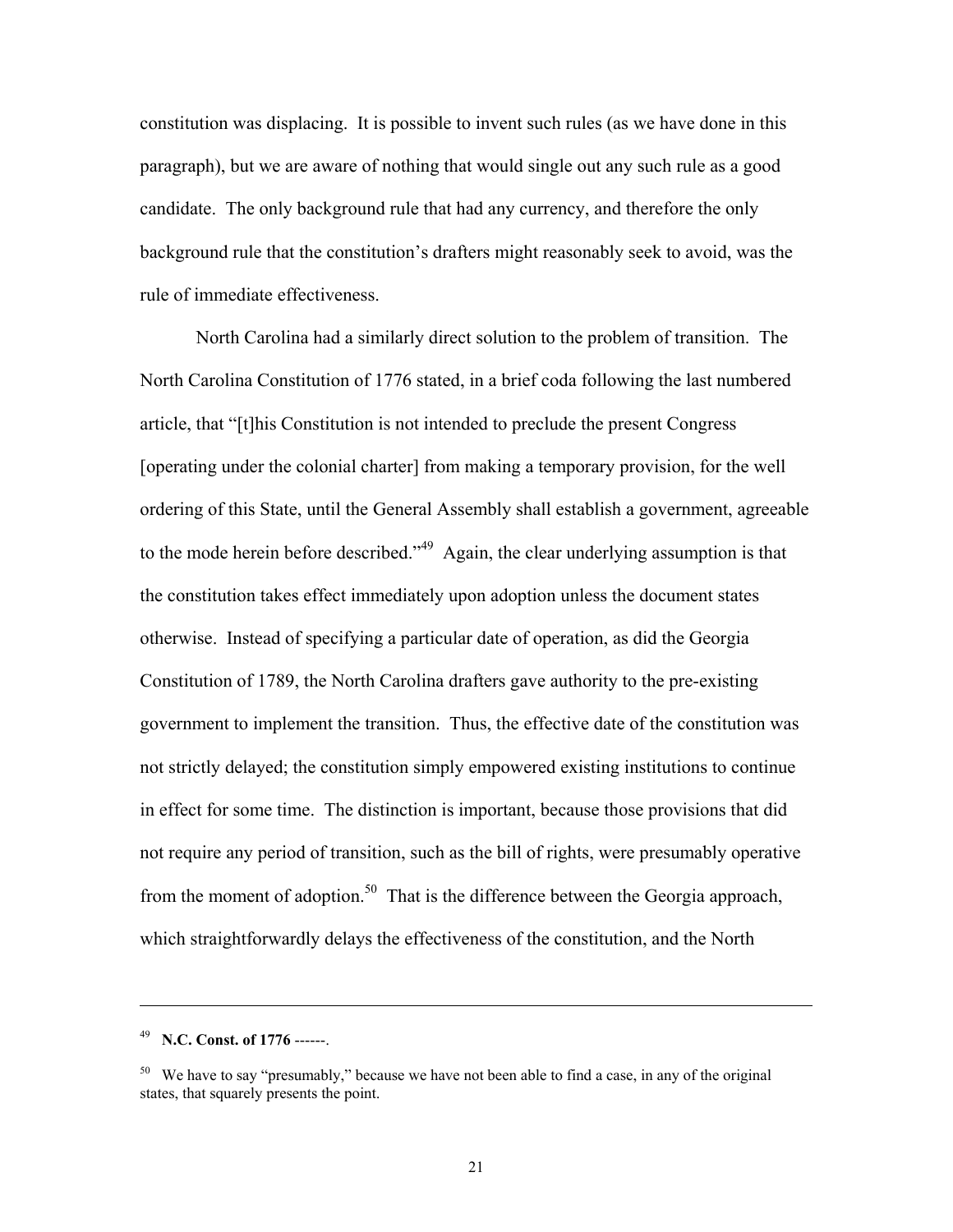Carolina approach, which allows the constitution to take immediate effect but provides for transitional mechanisms.

 Georgia, as far as we can tell, was the only state that flatly delayed the effective date of its constitution. The other states all provided some kind of transitional device. One common approach was to make express provision for the continuance in office of existing public officials until the machinery of their new governments was operative. For instance, the Massachusetts Constitution of 1780 provided:

 To the end there may be no failure of justice, or danger arise to the commonwealth from a change in the form of government, all officers, civil and military, holding commissions under the government and people of Massachusetts Bay in New England, and all other officers of the said government and people, at the time this constitution shall take effect, shall have, hold, use, exercise, and enjoy, all the powers and authority to them granted or committed, until other persons shall be appointed in their stead; and all courts of law shall proceed in the execution of the business of their respective departments; and all the executive and legislative officers, bodies, and powers shall continue in full force, in the enjoyment and exercise of all their trusts, employments, and authority; until the general court, and the supreme and executive officers under this constitution, are designated and invested with their respective trusts, powers, and authority.<sup>51</sup>

The New Hampshire Constitution of 1784 similarly provided:

 To the end that there may be no failure of justice or danger arise to this state from a change in the form of government, all civil and military officers, holding commissions under the government and people of New Hampshire, and other officers of the said government and people, at the time this constitution shall take effect,shall hold, exercise and enjoy all the powers and authorities to them granted and committed, until other persons shall be appointed in their stead.<sup>52</sup>

The Pennsylvania Constitution of 1790 contained elaborate provisions for the

continuation in office of the existing authorities:

<sup>51</sup> **Mass. Const. of 1780** art. IX.

<sup>52</sup> **N.H. Const. of 1784** -----.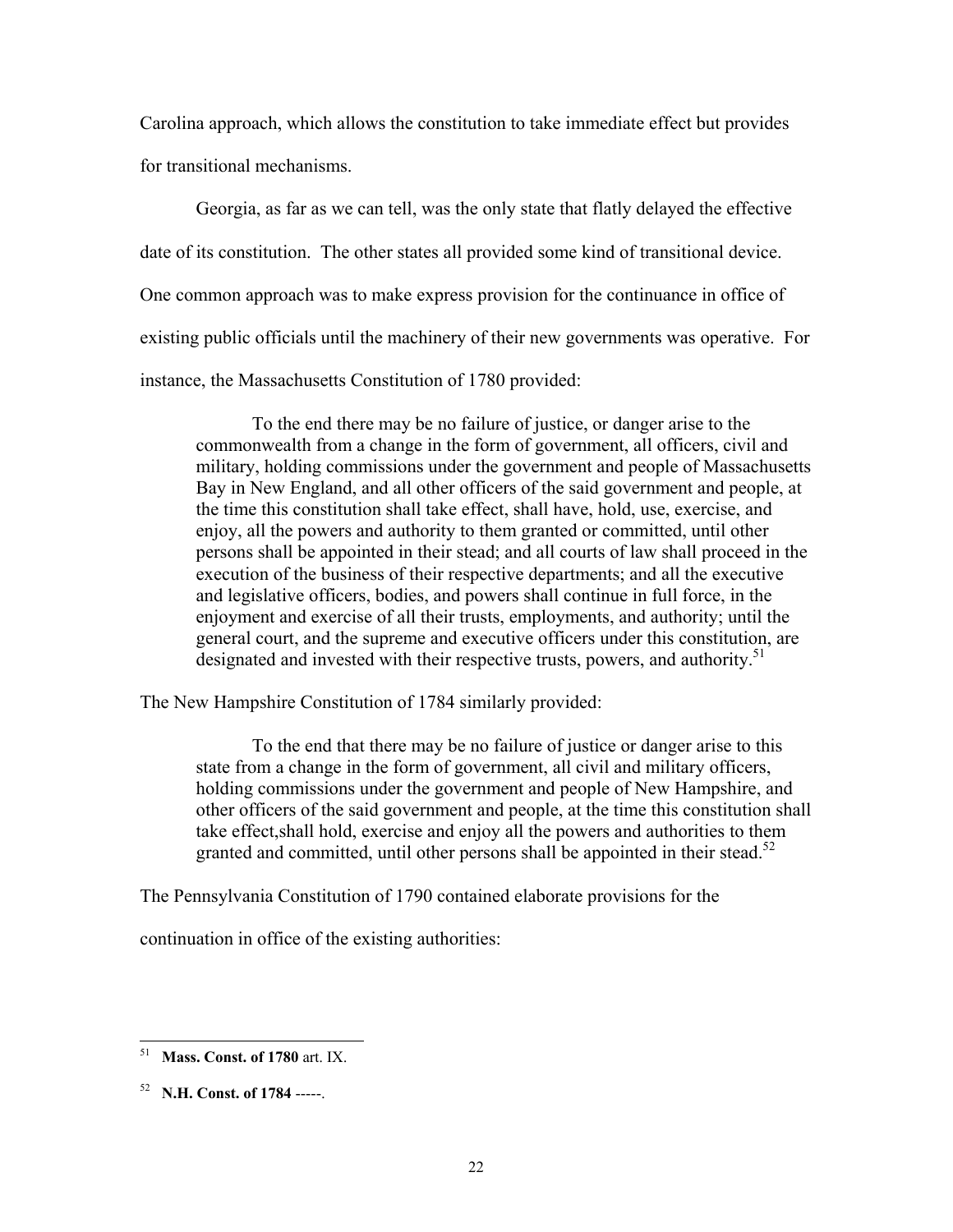That no inconvenience may arise from the alterations and amendments in the constitution of this commonwealth, and in order to carry the same into complete operation, it is hereby declared and ordained:

 That the president and supreme executive council shall continue to exercise the executive authority of this commonwealth, as heretofore, until the third Tuesday of December next; but no intermediate vacancies in the council shall be supplied by new elections.

 That all officers in the appointment of the executive department shall continue in the exercise of the duties of their respective offices until the first day of September, one thousand seven hundred and ninety-one, unless their commissions shall sooner expire by their own limitations, or the said offices become vacant by death or resignation, and no longer, unless reappointed and commissioned by the governor; except that the judges of the supreme court shall hold their offices for the terms in their commissions respectively expressed.

 That justice shall be administered in the several counties of the State, until the period aforesaid, by the same justices, in the same courts, and in the same manner as heretofore.<sup>53</sup>

The Delaware Constitution of 1776, the South Carolina Constitution of 1778, and the Virginia Constitution of 1776 also expressly provided for the continuation in office of various officials until elections were held under the new constitutions.<sup>54</sup> All of these provisions made sense only on the assumption that pre-existing governmental institutions had authority only to the extent that such authority was recognized by the new constitutions. And that, in turn, assumes that the new constitutions were, to the extent possible, operative from the moment of their adoption.

 As in the case of North Carolina, this approach of "granting a continuance" to pre-existing institutions presumably has the effect of allowing provisions that do not require transitional mechanisms, such as bills of rights and selection procedures for the new government, to take effect immediately.<sup>55</sup> Other provisions that require action by

l

. . . .

<sup>53</sup> **Pa. Const. of 1790** Schedule §§ 2-4.

<sup>54</sup> **Del. Const. of 1776** art. 27; **S.C. Const. of** 1778 art. II; **Va. Const. of 1776** ¶¶ -----.

 $55$  As noted above, see supra note XX, we must base this conclusion on inference rather than authority.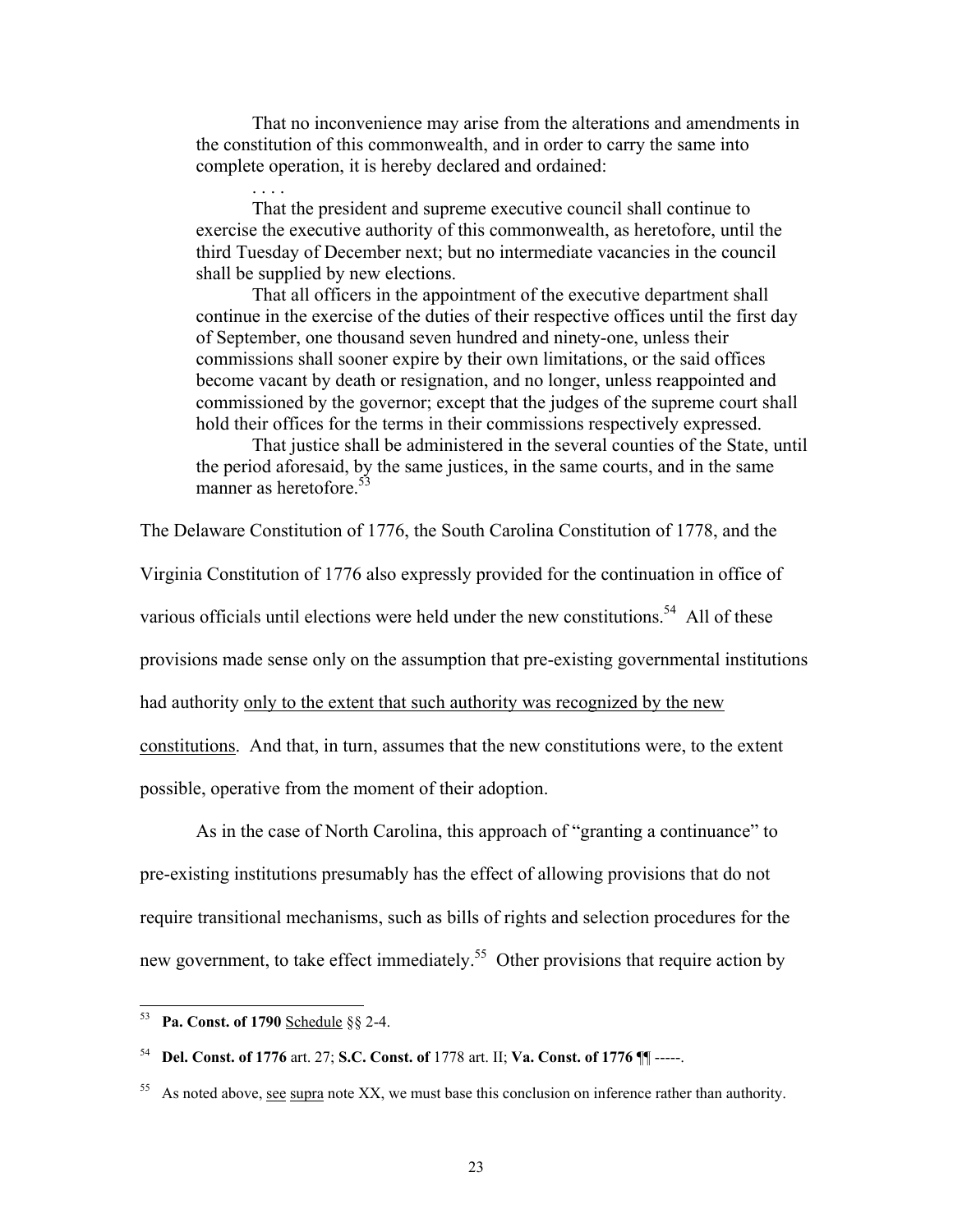officials under the new government cannot, of course, take effect until those officials are in place. Thus, the notion of a constitution that becomes operative in stages was familiar, at least in structure, from the models of state constitutions that were available in the late eighteenth century.

 A number of states expressly recognized that pre-existing laws had to be in some sense ratified by the new constitutions. A good illustration is article XXI of the New Jersey Constitution of 1776:

[A]ll the laws of this Province . . . shall be and remain in full force, until altered by the legislature of this Colony (such only excepted, as are incompatible with this Charter) and shall be, according as heretofore, regarded in all respects, by all civil officers, and others, the good people of this Province.<sup>56</sup>

Not only does this provision reflect the view that the old laws would expire unless reaffirmed by the new constitution, but the clause stating that laws "incompatible with this Charter" do not survive again shows how the document was understood to operate from the moment of its adoption.

In states like New Jersey that did not expressly provide for the continuation in office of pre-constitutional authorities, did the rule of immediate operation instantaneously wipe out the existing governmental authorities, even before the new institutions were in place? The answer is obviously no, and it can be reached through several lines of reasoning. First, one could say that a reference to "all the laws" that remain in effect under the new constitution includes laws concerning governmental structure. Those laws would thus continue in effect until displaced by action of the existing authorities pursuant to the new constitution. Second, one could say that the

l

<sup>56</sup> **N.J. Const. of 1776** art. XXI. See also **Mass. Const. of 1780** --- art. VI; **N.Y. Const. of 1777** art. XXXV; **S.C. Const. of 1776** art. XXIX.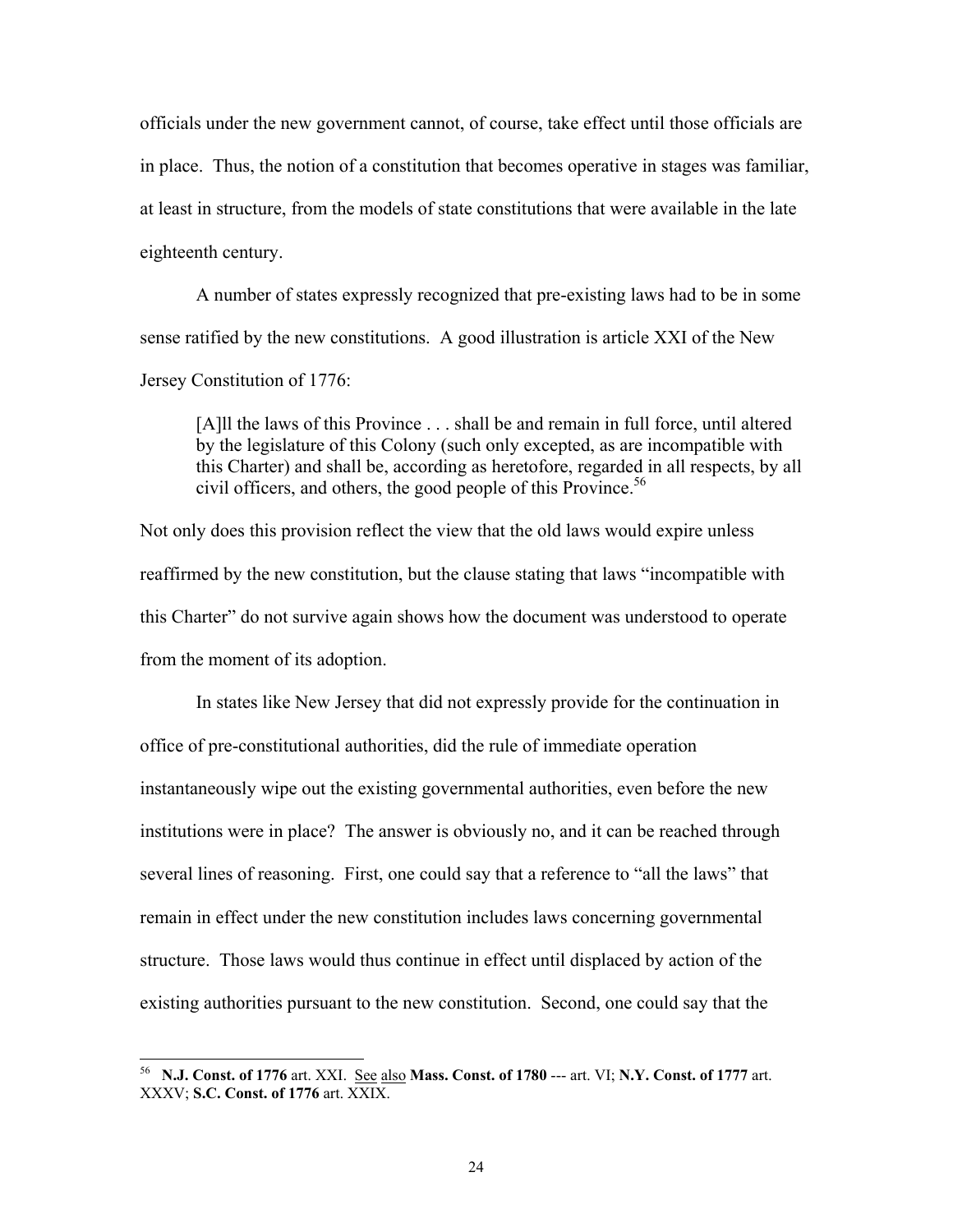continuation of the existing authorities was implicit in the new constitution, even without an express provision preserving their authority. Obviously, an express provision would be preferable, as some of these states ultimately realized,<sup>57</sup> but it would not be bizarre to say that the new constitution implicitly retained the existing governmental institutions until their replacements had taken office. But under any of these understandings, some parts of the constitutions became immediately effective, while others had to await the transition to the new regime to become fully effective.

 To be fair, not every early state constitution demonstrated the same level of care about the details of transition. The New Hampshire Constitution of 1784, as noted, paid acute attention to these matters, but the New Hampshire Constitution of 1776 said only that the existing legislators "assume the name, power and authority of a house of Representatives or Assembly."58 The 1789 Georgia Constitution specified an effective date for the instrument, but the 1777 state constitution merely set a date for the election of legislators and county officers.59 And while the Pennsylvania Constitution of 1790 had one of the most complete transition schedules to be found in any early constitution, the state's 1776 constitution merely maintained the existing legislature by implication.<sup>60</sup> Nonetheless, the overwhelming message from the state constitutions, and particularly

<sup>57</sup> See **N.J. Const. of 1844** art. ---, **S.C. Const. of 1778** art. II.

<sup>58</sup> **N.H. Const. of 1776** ---.

<sup>59</sup> **Ga. Const. of 1777** arts. II & LIII.

<sup>60</sup> See **Pa. Const. of 1776**, Plan or Frame of Government for the Commonwealth of Pennsylvania § 9 ("The members of the house of representatives shall be chosen annually by ballot, by the freemen of the commonwealth, on the second Tuesday in October forever, (except this present year"). The 1777 Vermont Constitution followed the Pennsylvania model in this respect, as it did in many others. See **Ver. Const. of 1777**, Plan or Frame of Government § VIII.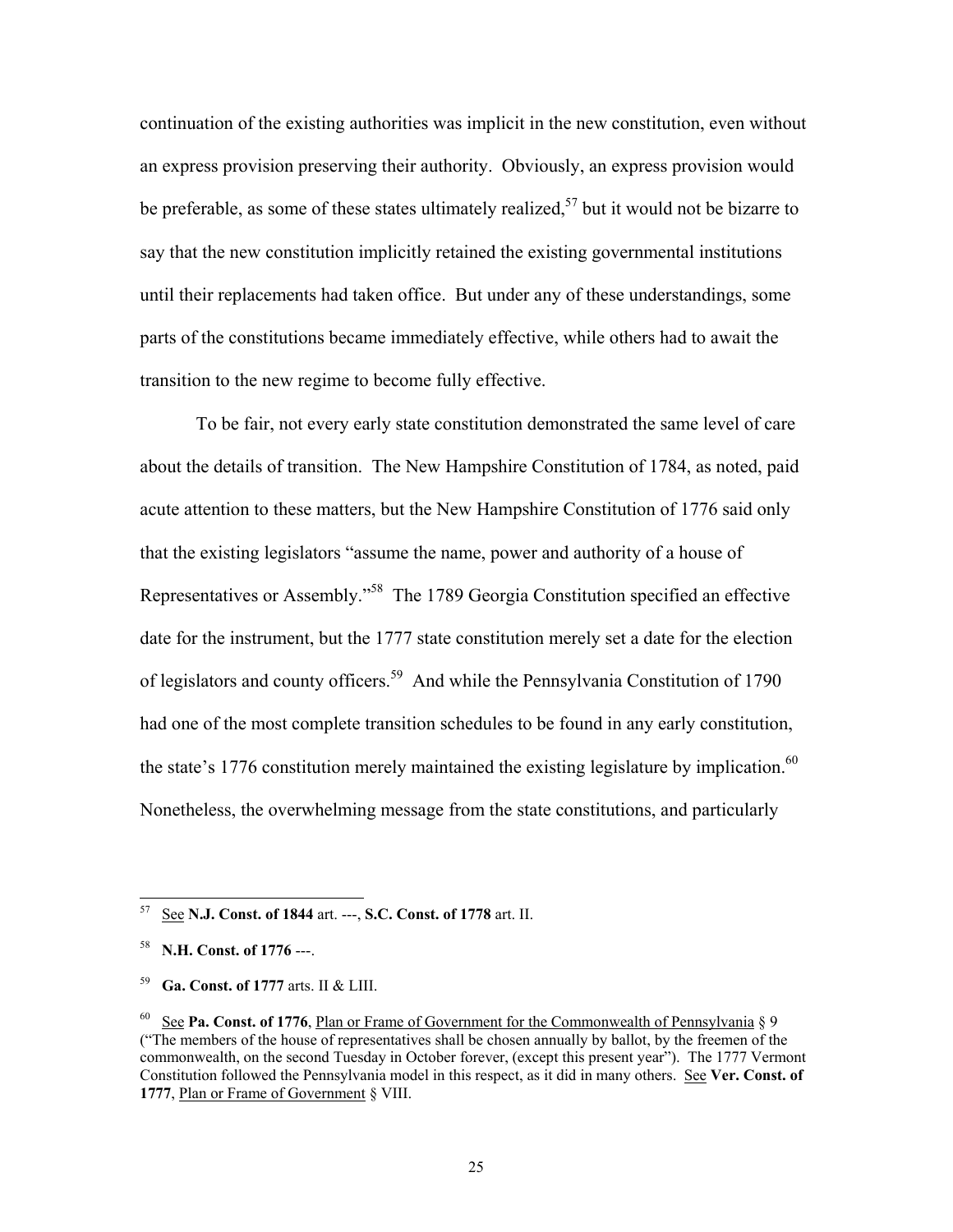from the constitutions that were framed after the intial wave of adoptions in  $1776-77$ , <sup>61</sup> is that eighteenth-century constitution-makers were keenly aware that such documents took effect upon adoption. One can fairly say that by 1789, it was the clear understanding in the states that constitutions presumptively take effect immediately upon their adoption.<sup>62</sup> It was just as clear that constitutions could take effect in stages: some provisions could take effect at once, while others awaited transitional action by the pre-existing authorities.

#### c. Statutes

 $\overline{\phantom{a}}$ 

 The same rule concerning effectiveness applied to statutes. It has long been settled that statutes take effect on the day of their enactment unless the statute itself specifies a different time.<sup>63</sup> The First Congress under the Constitution evidently shared this view. That Congress knew how to prescribe an effective date later than the date of enactment: the second statute of the First Congress, which imposed various customs duties, delayed the effective date of the tariffs by periods ranging from four weeks to sixteen months.<sup>64</sup> Significantly, the Congress had no problem with the idea that different

<sup>61</sup> On the different stages, or "waves," of state constitutional development, see **Lutz**, supra note XX, at 103-04.

 $62$  This understanding did not disappear. Twentieth-century drafters were, if anything, even more acutely aware of the need for constitutions to provide specifically for transitional mechanisms because of the presumptive rule of immediate effectiveness. See **Committee on State Government, Model State Constitution** 21-22, 51-52 ( $5<sup>th</sup>$  ed. 1948) (recommending, and explaining the need for, a transitional schedule in new constitutions).

<sup>&</sup>lt;sup>63</sup> See Arnold v. United States, 13 U.S. (9 Cranch) 104, 119 (1815); LaFontant v. INS, 135 F.3d 158, 160-61 (D.C. Cir. 1998).

 $64$  Act of July 4, 1789, ch. II,  $\S$  1, 1 Stat. 24, 24 (1789) (making most duties effective "from and after the first day of August next ensuing"); id. § 2, 1 Stat. at 26 (duties on hemp imposed "from and after the first day of December, which shall be in the year one thousand seven hundred and ninety").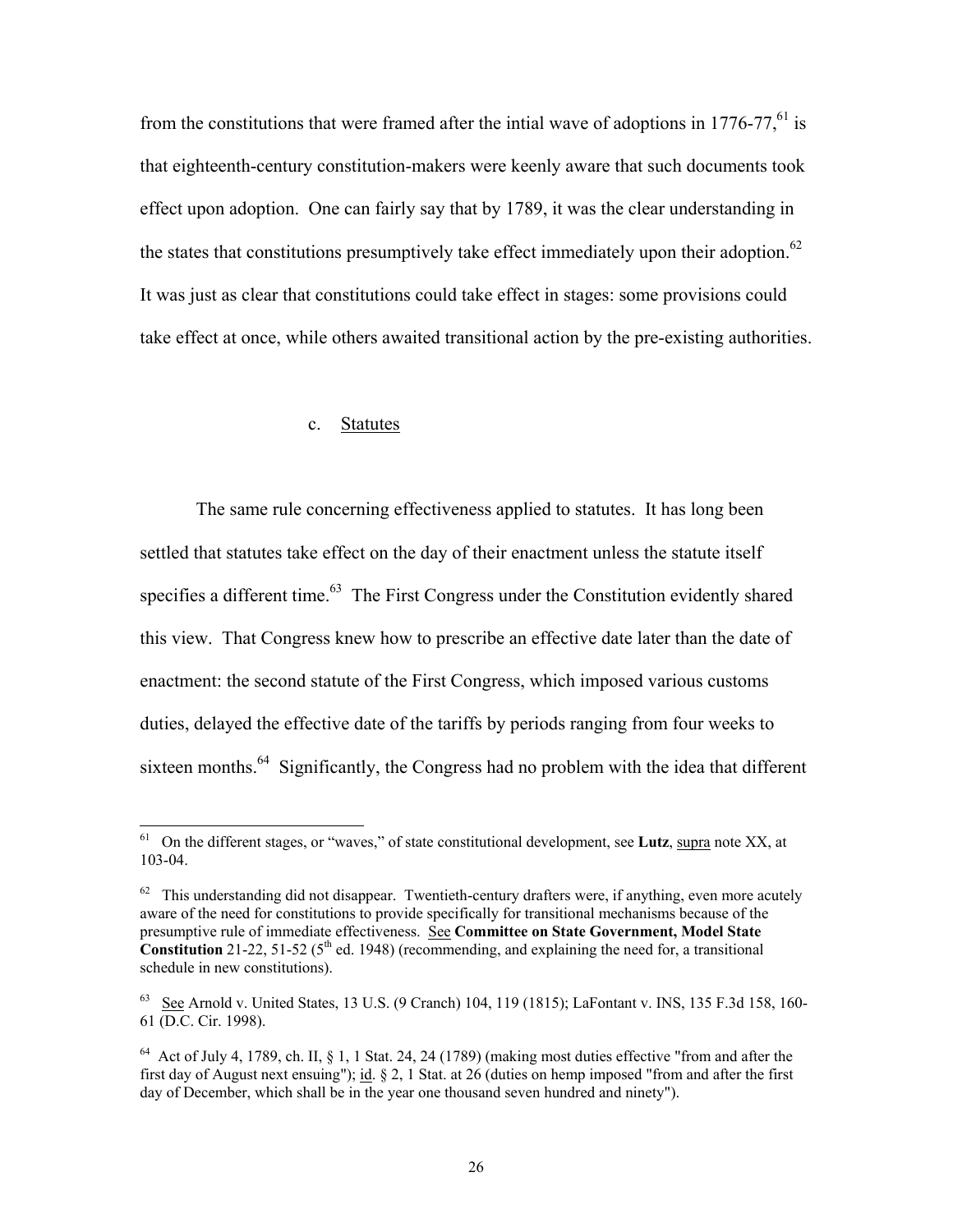parts of the statute would take effect at different times, as reflected in the (widely) differential periods of delay for different tariffs.

 The government's other early statutes, however, including the federal government's first major criminal enactment containing such matters as a provision imposing the death penalty for counterfeiting federal securities,  $65$  specified no effective date, meaning that the legislature must have intended the date of enactment to serve as the effective date.

 But could they really have meant this? Suppose that on April 30, 1790, the federal legislature enacts a criminal statute prescribing the death penalty for knowingly passing counterfeit federal securities. On May 1, 1790, a person in Georgia commits an act that falls within the terms of the statute. The conduct occurs after enactment of the statute, but there is no way in 1790 that news of the enactment could have reached every recess of Georgia by the next day. It was therefore metaphysically impossible for the defendant to have learned of the statute before committing the acts. Can that person lawfully be sent to the gallows? $66$ 

 Although it may jar modern sensibilities, the answer – or at least the eighteenthcentury answer -- is almost surely yes. The Constitution does exhibit a measure of concern for notice of the law. The Constitution flatly prohibits either the states or the federal government from passing ex post facto laws<sup>67</sup> – that is, laws that punish conduct that was legal at the time that the conduct occurred. But that goes only to the problem of

 $65$  See Act of Apr. 30, 1790, ch. IX,  $\S$  14, 1 Stat. 112, 115 (1790).

<sup>&</sup>lt;sup>66</sup> Lest there be any doubt, the statute prescribed that "the manner of inflicting the punishment of death, shall be by hanging the person convicted by the neck until dead." Id. § 33, 1 Stat. at 119.

<sup>67</sup> **U.S. Const.** Art. I, §9, cl. 3; id. art. I, §10, cl. 1.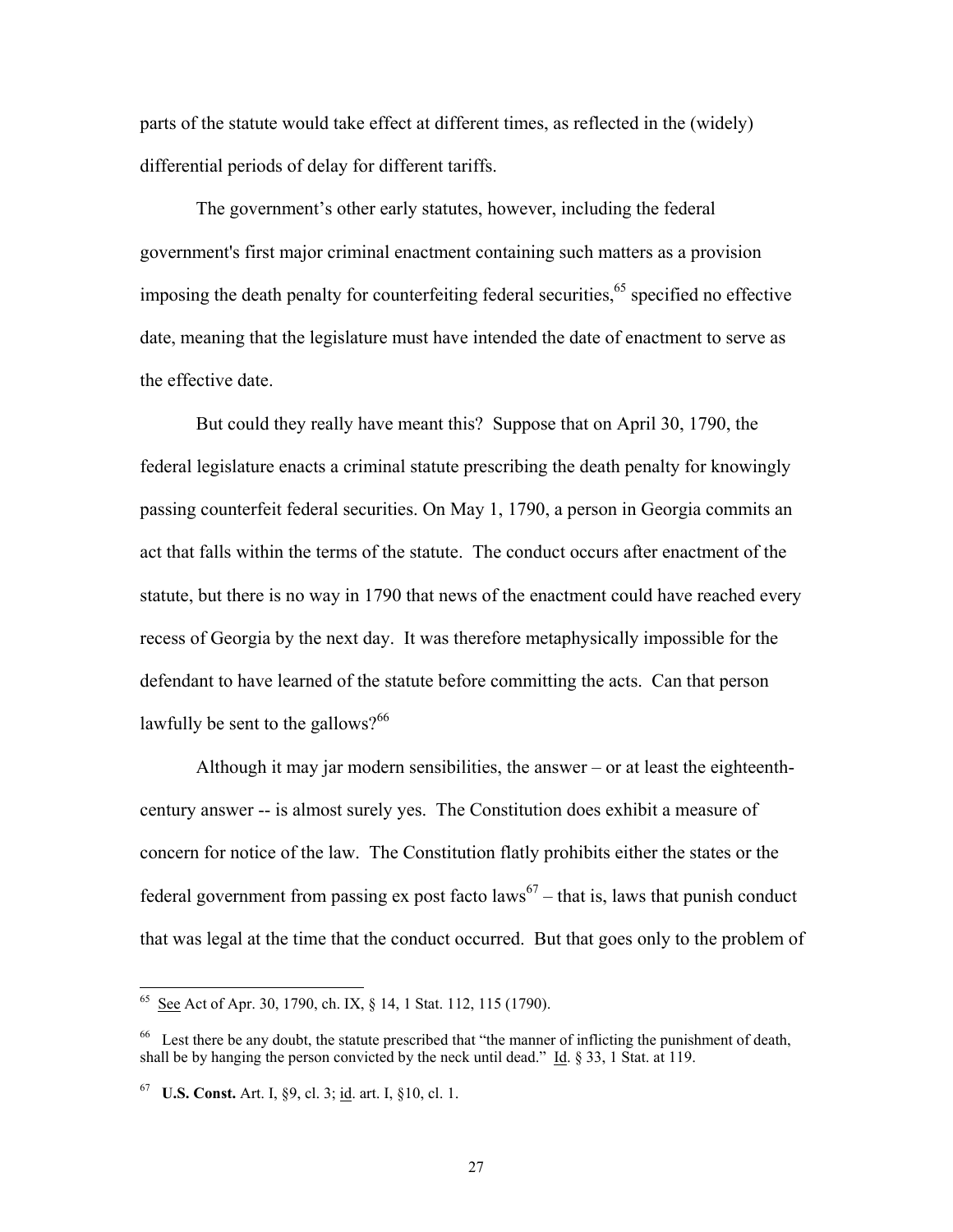retroactive criminalization.<sup>68</sup> It does not reach the problem of communication: the necessity of a time lag between enactment of a law and its promulgation to the affected public. It is quite clear that the ex post facto clauses do not address this latter issue. State constitutions prior to 1789 often contained provisions prohibiting ex post facto laws, and those provisions uniformly and expressly referred only to statutes that sought to punish conduct that took place before the statutes came into existence.<sup>69</sup> A law does not become "ex post facto" simply because one does not, and cannot, have knowledge of its enactment.

 Nor do notions of due process impose a constitutional "waiting period" on the effectiveness of statutes.<sup>70</sup> As noted above, the clear tradition, reflected in early statutory and decisional law, treated immediate effectiveness of even criminal laws as the accepted, and acceptable, norm. The English practice was even harsher. Until an enactment of 1793 made the date of the King's assent to a statute the standard commencement date for the statute's operation, the rule was that statutes were deemed to relate back to the first day of the session in which they were passed.<sup>71</sup> The American prohibition against ex post facto laws neatly dealt with the retroactivity problems inherent in this scheme, but the British and American practices – and the narrow response to the

 $\overline{a}$ 

It has long been held that the ex post facto clauses apply only to criminal laws. See Calder v. Bull, 3 U.S. (3 Dall.) 386, 390-91 (Chase, J.); id. at 396-97 (Paterson, J.); id. at 399-400 (Iredell, J.) (1798). We accept that conclusion here without seriously engaging it.

See id. at 396-97 (Paterson, J.).

 $70\,$  We say "notions of due process" to accommodate the fact that due process constraints applied to federal legislative action before ratification of the fifth amendment in 1791. The requirement in the sweeping clause, see **U.S. Const.** Art. I, § 8, cl. 18, that executory laws be "necessary and proper" contains the substance of most of what was codified in the bill of rights in 1791. See Gary Lawson, The Bill of Rights As an Exclamation Point, 33 **U. Rich. L. Rev.** 511 (1999).

<sup>71</sup> See 44 **Halsbury's Laws of England** 567 (4th ed. 1983); **Henri Levy-Ullmann, The English Legal Tradition: Its Sources and History** 243-44 (1935).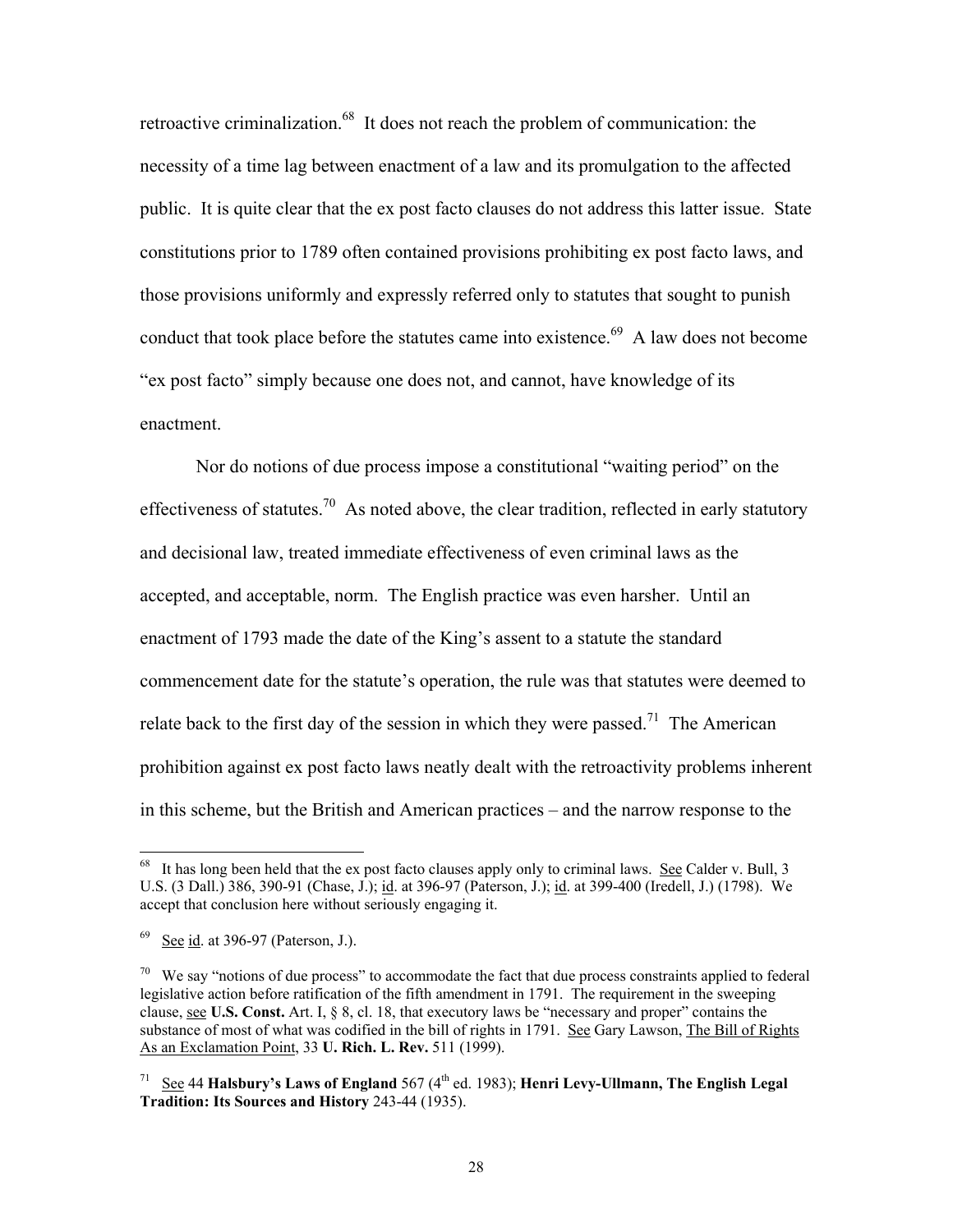practices reflected in the various ex post facto clauses – argue very strongly against the existence of any kind of tradition of post-enactment notice that could form the foundation for a due process challenge.<sup>72</sup>

 Accordingly, the general rule for the legal effectiveness of statutes in the late eighteenth century was quite clear: statutes were deemed operative from the moment that they came into existence unless the provisions themselves contained a different effective date.

#### d. The Constitution

 Thus, with respect to every major governmental instrument that was available as a model in the late eighteenth century, the rule respecting effectiveness was the same: such instruments take effect from the moment of their adoption unless there is some provision that says otherwise.<sup>73</sup> And where provisions say otherwise, the delay in effectiveness can be partial. Legal instruments need not be effective or ineffective in toto at any particular moment in time.

 Nothing in the Constitution categorically delays its effectiveness. On the contrary, Article VII strongly indicates that ratification (adoption) is enough for the "Establishment" of the Constitution. So why doesn't that mean that the whole document took effect immediately in the summer of 1788? The simple answer is that some provisions were incapable of taking effect immediately because they required action by

 $\overline{\phantom{a}}$ 

29

<sup>&</sup>lt;sup>72</sup> Needless to say, we are talking about the original meaning of due process limitations. A litigant today in the position of our hypothetical 1790 counterfeiter might well have a very strong claim under modern assumptions about due process.

 $^{73}$  Finally, one should note that judicial orders – another form of governmental instrument – are enforceable when they are issued unless the court or legislature in some fashion stays the mandate.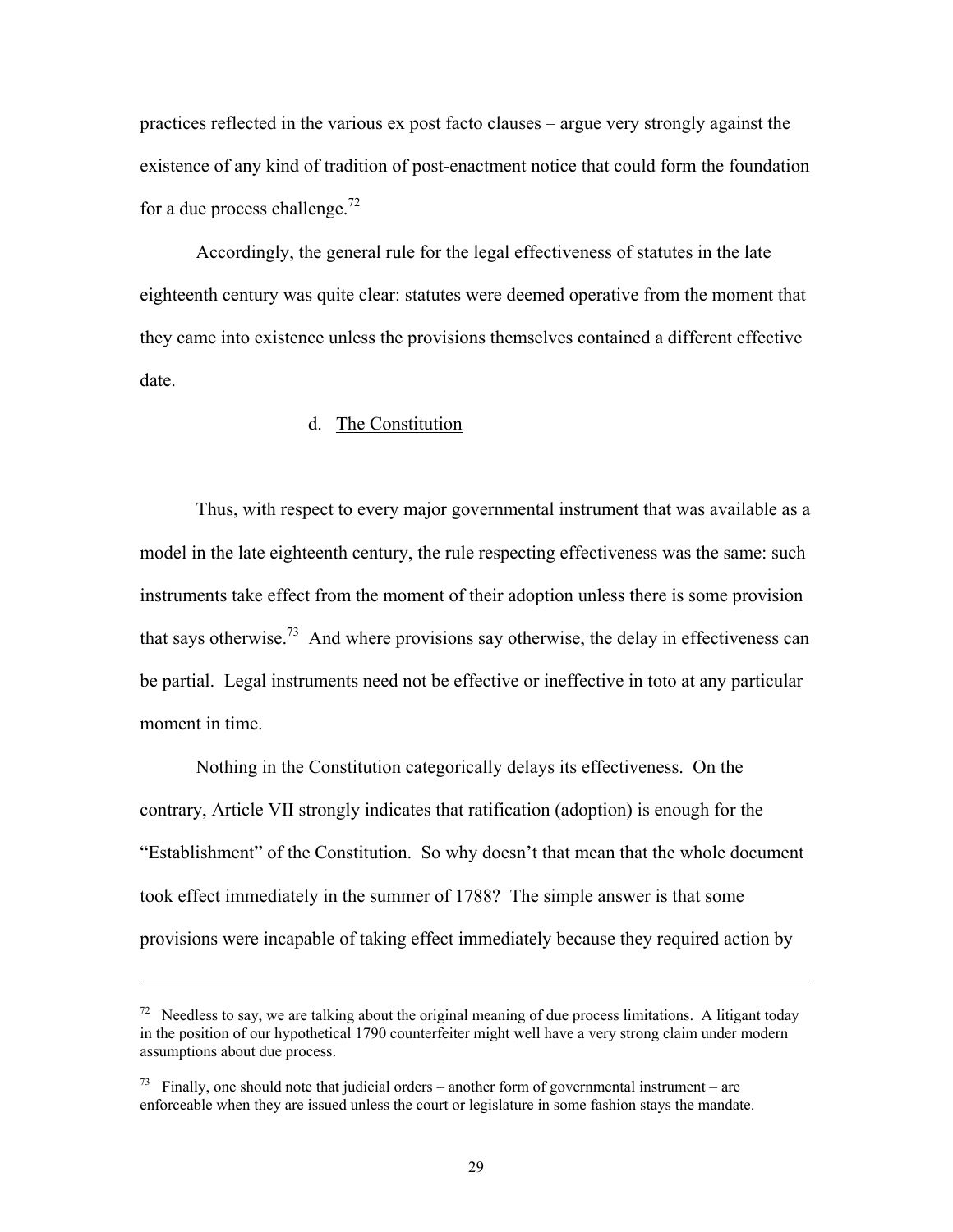governmental actors who did not yet exist. Although the Constitution could have expressly provided for a transitional period, as did many of the contemporaneous state constitutions, its failure to do so poses no great problem for originalist textualists. Even the most ardent textualist (and at least one of the present authors fits that description quite nicely) will agree that inferences from a document's structure and context are permissible interpretative tools. If it is obvious on the face of a legal instrument that its effective date, or the effective date of at least part of the instrument, must be at some point in the future, one should give effect to that obvious meaning. It is clear that the Constitution, even without saying so expressly, contemplates that its provisions for legislative and executive action do not take effect until appropriate steps have been taken to put the new government into place. This also means that the pre-existing authorities, such as the institutions created by the Articles of Confederation, were not immediately displaced by ratification of the new Constitution. The machinery of the old regime could continue until the machinery of the new regime was in place.

 But those considerations apply only to the parts of the Constitution that, by necessary inference, carry an implied effective date that goes beyond the moment of ratification. Provisions that are eminently capable of taking effect upon ratification, such as the selection provisions for members of Congress and presidential electors and the article I, section 10 restraints on state power, such as the Contracts Clause, do take effect immediately. An implication from necessity only goes as far as the necessity requires.

 There remains only the task of determining when the Constitution was ratified and its self-executing provisions immediately took effect. Although it is possible to argue that a "Ratification" isn't really a "Ratification" until it has been verified by some official

30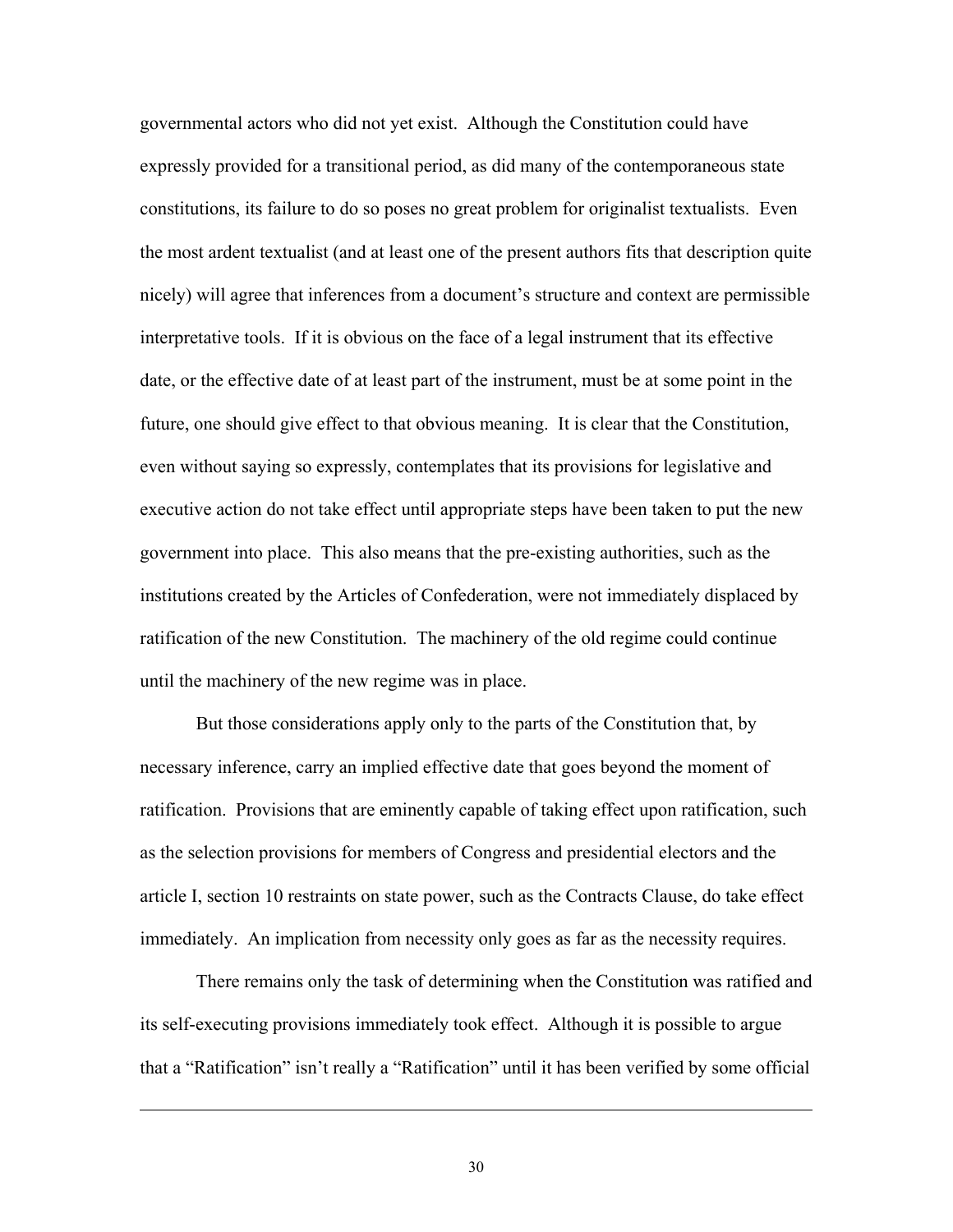authority, the straightforward answer appears to be the correct one: the Constitution was properly ratified when the necessary ninth state convention completed its work, which in this case was 1:00 P.M. on June 21, 1788. All subsequent events, such as notification to Congress and the other states and verification by Congress of the authenticity of the ratifying documents, merely communicate or give evidence of the relevant event. Just as a statute or treaty binds even those who do not (and cannot) know about its adoption, the ninth ratification of the Constitution was legally effective without regard to the extent to which that adoption was communicated to the world. The Contracts Clause of the Constitution, and all other provisions that were capable of taking effect upon adoption of the Constitution, became effective on June 21, 1788. When Chief Justice Marshall said otherwise, he was simply wrong.

#### 3. Lessons from the Founders?

 Our argument thus far is based on the straightforward text of Article VII and inferences from the founding era's treatment of similar legal instruments. What about direct evidence of the original understanding of the effect of New Hampshire's ratification? What did people say about the legal effectiveness of the Constitution in the summer of 1788? Didn't the Virginia legislature, for instance, make a very powerful statement when it passed a law divesting Owings of his land after Virginia had ratified the Constitution?

 There are two kinds of answers to these obvious queries: interpretative and substantive. The interpretative answer threatens to take us far afield and can be treated

31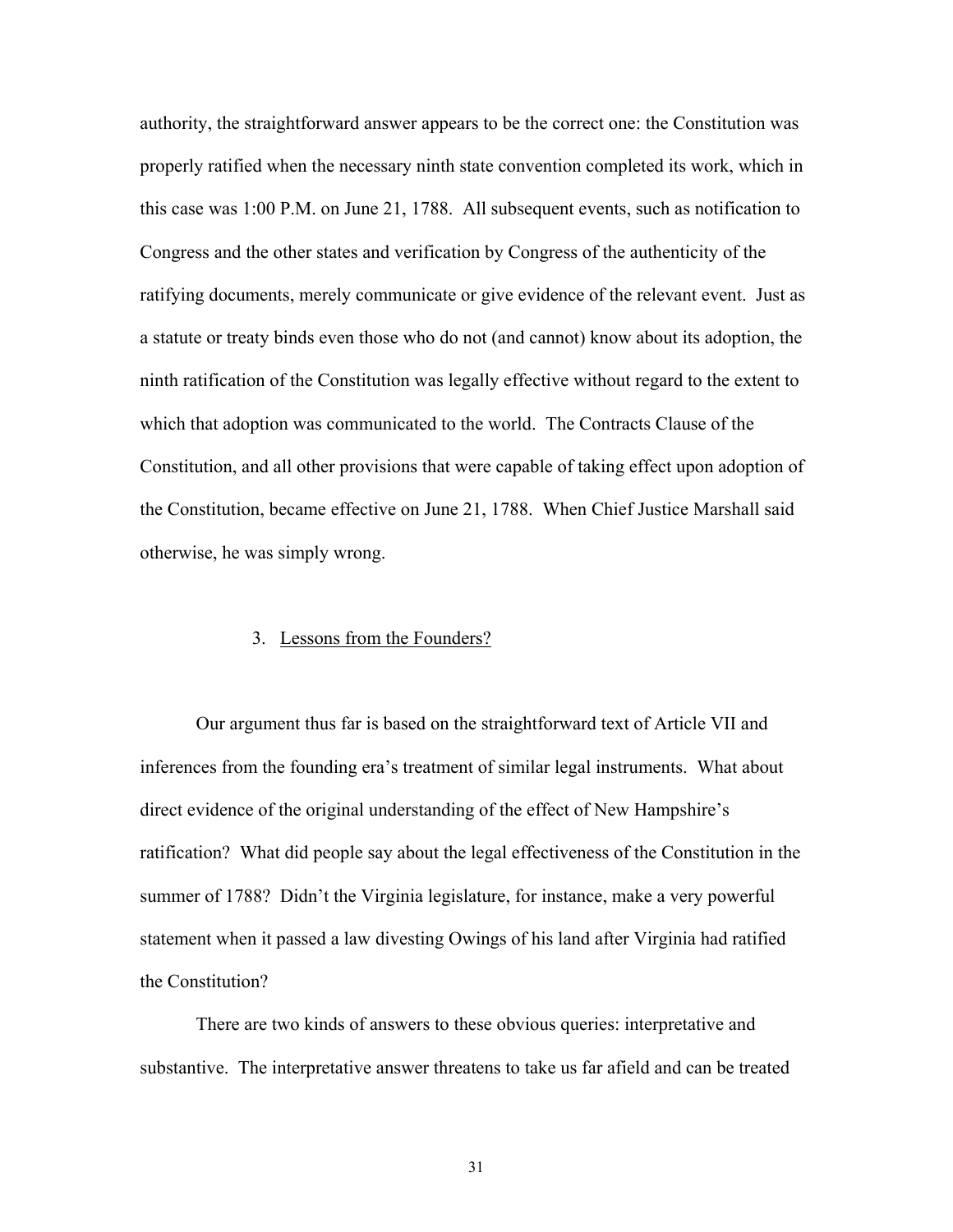here only briefly: so-called direct evidence of constitutional meaning, consisting of statements of informed individuals made during the relevant events, is not really as direct as is commonly thought. If one is looking for the actual intentions or understandings – the mental states – of persons who lived during the founding era, their recorded statements are good (even if not conclusive) evidence of those intentions. But we do not regard the search for original meaning as a search for historically concrete understandings. Instead, we conceive of the inquiry in hypothetical terms: what would a fully informed public audience, in possession of all relevant information about the Constitution and the world around it, have understood the Constitution to mean? Although evidence of actual mental states is admissible and relevant to prove constitutional meaning in this sense –after all, one cannot really know what a hypothetical audience would have thought at a particular time without knowing something about what real audiences actually thought -- it is not conclusive, and often is not even the best available evidence. Actual mental states may not reflect actual meaning if people did not fully understand certain important features of the Constitution or the world. That is why arguments from text, structure, and general background understandings are, in general, more powerful than arguments from historical authority – not because of any problems of discovering, reconciling, and aggregating intentions (though these are real problems), but because of the nature of original meaning.<sup>74</sup>

 $74$  Of course, to explain, much less defend, this understanding of original meaning would require a book. One of us is planning such a book, though it will not be forthcoming any time soon, so the reader is advised to control his or her anticipation. For some very preliminary thoughts on the meaning and mechanics of originalism, see Steven G. Calabresi & Saikrishna B. Prakash, The President's Power to Execute the Laws, 104 **Yale L.J.** 541, 550-59 (1994); Mark D. Greenberg & Harry Litman, The Meaning of Original Meaning, 86 **Geo. L.J.** 569 (1998); Gary Lawson, On Reading Recipes . . . and Constitutions, 85 **Geo. L.J.** 1823 (1997).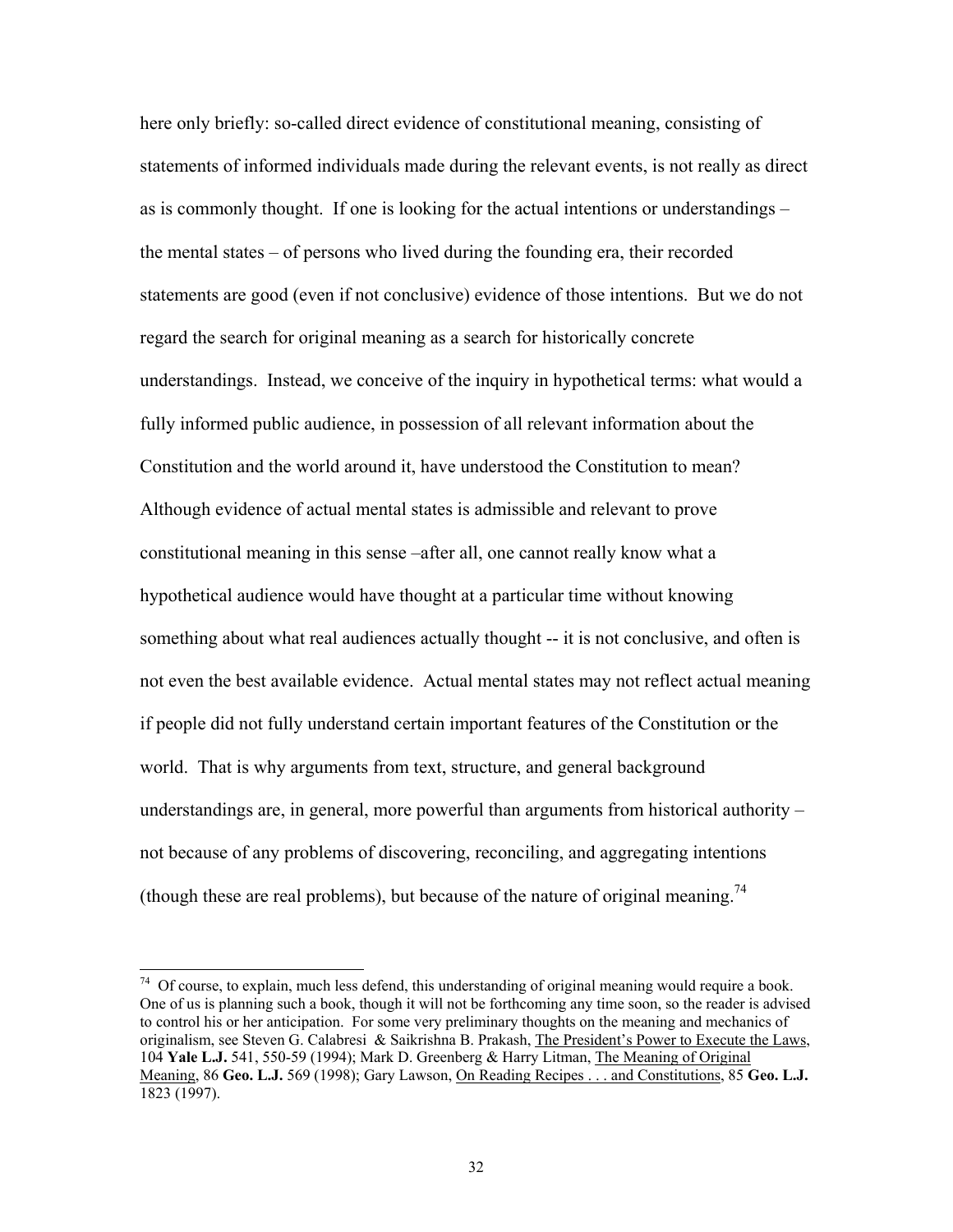At the substantive level, even if one is interested in historical commentary on the legal status of the Constitution in 1788, one is likely to be disappointed. The simple fact is that people were not thinking much about the legal effect of New Hampshire's ratification in the summer of 1788. Attention was focussed on the concrete problems of putting together a functioning union. New Hampshire was a minor player in this drama. The lead actors were Virginia and New York, with North Carolina playing a supporting role.<sup>75</sup> To put it bluntly, no one much cared if there was a new federal union of nine states if Virginia and New York did not sign on. A fairly typical comment – perhaps especially pointed for its objectivity – came from the French minister plenipotentiary, who upon learning of New Hampshire's ratification wrote that "without Virginia and Newyork the new Government will exist more in name than in fact."76 Ezra Stiles said virtually the same thing in his diary: "Adoption of the new foederal Constitution by the State of New Hampshire . . . . So now the new Constitution is ratified, i.e., literally – but if N York, Virga. & No Caro should not accede, it will yet be some time before the Ratification may be considered as completely established."<sup>77</sup> This was no doubt the general sentiment: even if, in some legalistic sense, the Constitution was now ratified as law, the union would be of little practical use without the remaining big states. The legal effectiveness of the Constitution simply was not the major issue of the day.<sup>78</sup> That role

<sup>75</sup> Rhode Island was also in the cast, but only as a bit player.

<sup>76</sup> Letter from Comte de Moustier to Comte do Montmorin, June 25, 1788 (reprinted in 18 **Documentary History of the Ratification of the Constitution** 189, 192 (John P. Kaminski & Gaspare J. Saladino, eds. 1995).

 $77$  Ezra Stiles Diary, June 25, 1788 (reprinted in id. at 194).

 $78$  This is reflected in the ambivalence of historians concerning the significance of New Hampshire's ratification. See **Herbert Aptheker, Early Years of the Republic** 102 (1976) ("New Hampshire ratified on June 21, 1788 and since she was the ninth State to do so, her action in a formal sense satisfied the requirements for ratification as established by the Philadelphia convention") (emphasis added); **Andrew C.**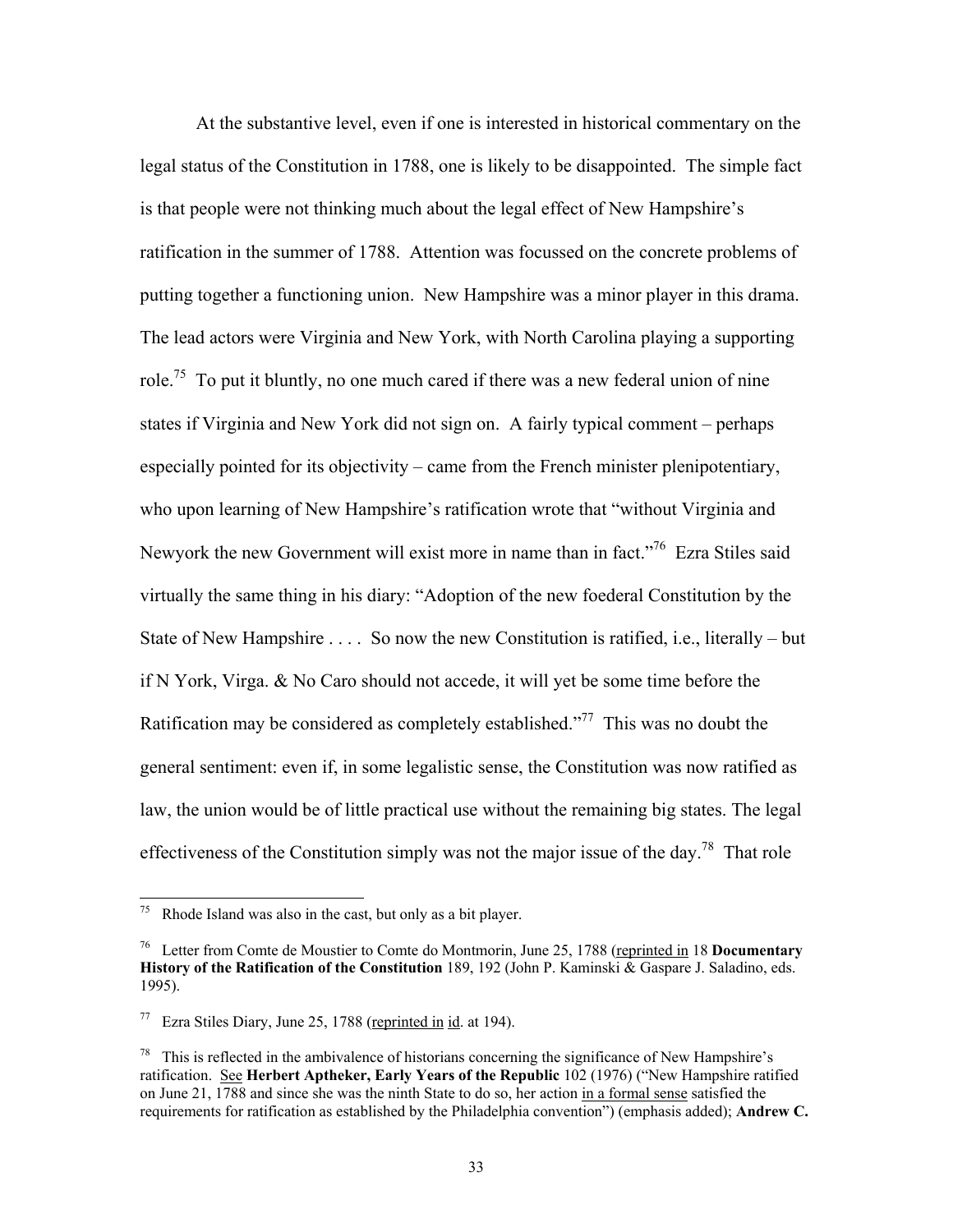was filled by the attempt to get New York and Virginia on board. To the extent that people talked about the New Hampshire ratification, it was largely in the context of its potential effect on the conventions in other states. As another French observer astutely put it, "[New Hampshire's] Ratification is enough for the Establishment of the new Constitution . . . . But it is believed that Congress, before joining together the nine States in the new Confederation, is waiting until Virginia, North Carolina and New-York, whose conventions are now assembled, have adopted or rejected the proposed Constitution."79 Even after Virginia joined the union, George Washington was still focussed on the practical need to bring the other states into the fold.<sup>80</sup>

 In short, the purely legal question that we address here, and that Chief Justice Marshall faced in Owings v. Speed, was not a question that people were asking, much less answering, in the summer of  $1788$ <sup>81</sup> Their attention was directed to the more

 $\overline{\phantom{a}}$ 

<sup>80</sup> See Letter from George Washington to Charles Coteworth Pinckney, June 28, 1788 (reprinted in id. at 207).

<sup>81</sup> If one must have an obligatory contemporaneous document, the most relevant discussion that we have found is in two letters from Tenche Coxe and Nalbo Frazier to some merchants in Barbados. On July 10, 1788, Coxe and Frazier wrote that "the affairs of this Country are now placed upon a safe & promising footing by the Adoption of the New Constitution [.]  $\text{[I]t}$  is binding on the ten States that have adopted . . . ." Letter from Tenche Coxe & Nalbo Frazier to James O'Neal, July 10, 1788 (reprinted in id. at 255) (emphasis added). On July 11, they wrote:

. . . The various foreign Gentlemen connected in the American Trade will have great safety hereafter in their Connexions with this County from the final Adoption & ratification of the new form of Government. No papers tenders  $\&$  no law impairing or staying the execution of Contracts can hereafter take place, and our State courts will not have to determine between foreigners  $\&$  us; but an impartial federal Court[.]

**McLaughlin, A Constitutional History of the United States** 202 (1935) ("The New Hampshire convention . . . adopted the Constitution, June 21, 1788. But the all-important states of New York and Virginia were still in doubt."); **Richard B. Morris, The Forging of the Union 1781-1789**, at 312 (1987) ("Although New Hampshire, the ninth state, ratified the Constitution four days ahead of Virginia, thus putting the charter into effect, a key battle remained to be waged to attach New York to the Union. Without New York the nation would remain split asunder") (emphasis added).

<sup>&</sup>lt;sup>79</sup> Letter from Phillipe Andre Joseph de Letombe to Comte de la Luzerne, June 26, 1788 (reprinted in id. at 194, 195).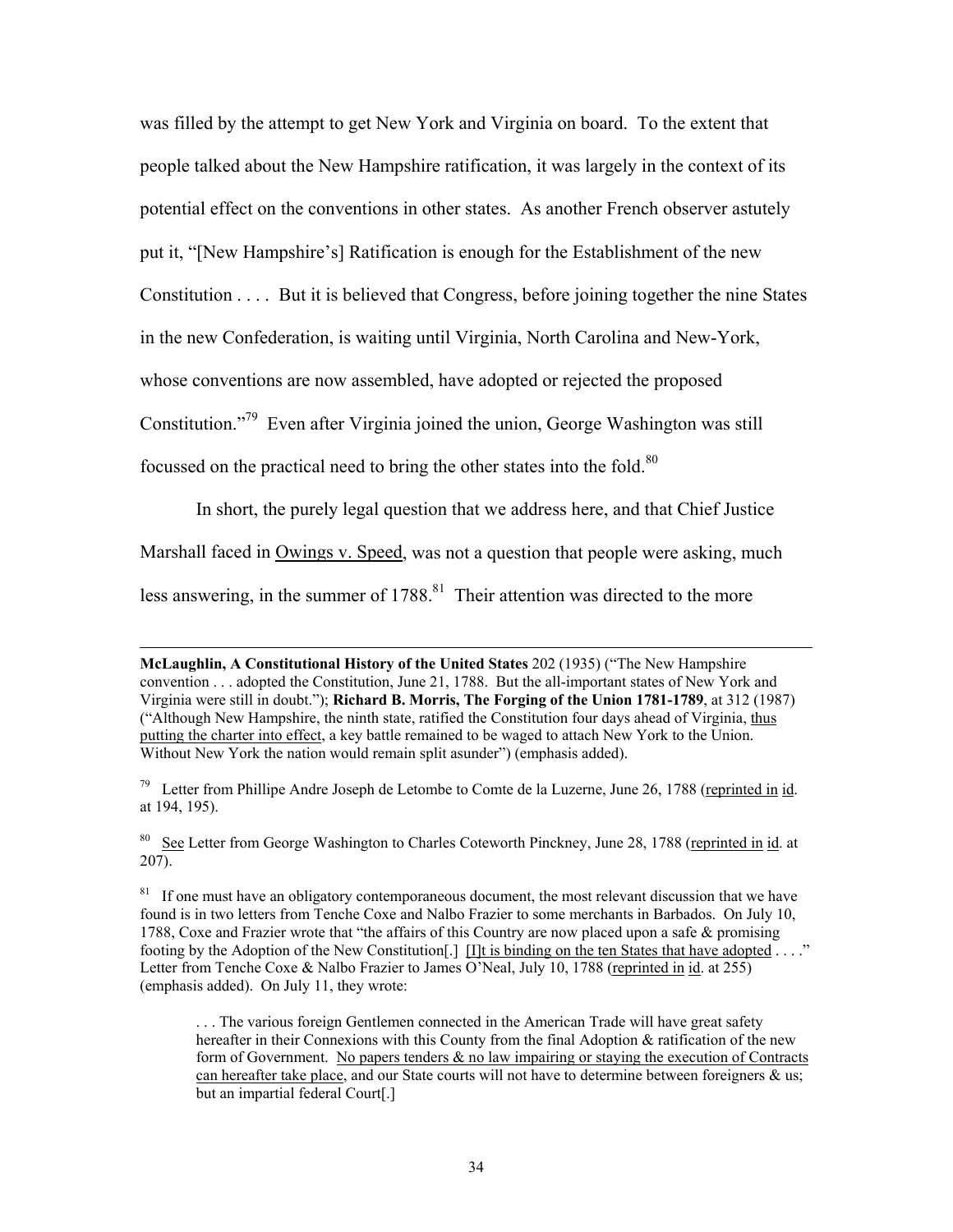immediately practical problems of putting together a nation. A legal union was not necessarily a functioning union. Nine states may have been enough to establish the Constitution, but if New York and Virginia were not among them, they were not enough to fulfill the objectives of unification.

 The founding generation can be forgiven for not paying attention to the legal niceties of the effect of ratification. We now have the luxury of time and hindsight. So did Chief Justice Marshall, which makes his decision in Owings all the less excusable.

#### D. If One Government Wasn't Bad Enough . . .

 Chief Justice Marshall's argument in Owings boils down to the single statement that the constitutional government and the government under the Articles of Confederation "could not be understood to exist at the same time."<sup>82</sup> Because the government under the Articles continued to exist after the decisive ninth ratification - how else could it verify the ratifications and fix dates for the session of the new Congress and for the selection of presidential electors? – and indeed continued to exist "potentially until . . . the day preceding that on which the members of the new Congress were directed

Letter from Tenche Coxe & Nalbo Frazier to Stephen Blackett, July 11, 1788 (reprinted in id. at 255-56) (emphasis added). Taken out of context, the emphasized portions could be taken to suggest that the authors understood the Constitution's prohibitions on states to be immediately effective. But the subsequent reference to federal courts, which clearly could not operate until the machinery of the new government was in place, indicates that authors were not focussing on the possible differential effects of various constitutional provisions. Thus, aside from any questions about how much weight to attach to private commercial correspondence – even from so notable a figure as Tenche Coxe – there is no indication that anyone was thinking directly about the effective date of the Article I, section 10 prohibitions on states.

<sup>82 18</sup> U.S. (5 Wheat.) at 422.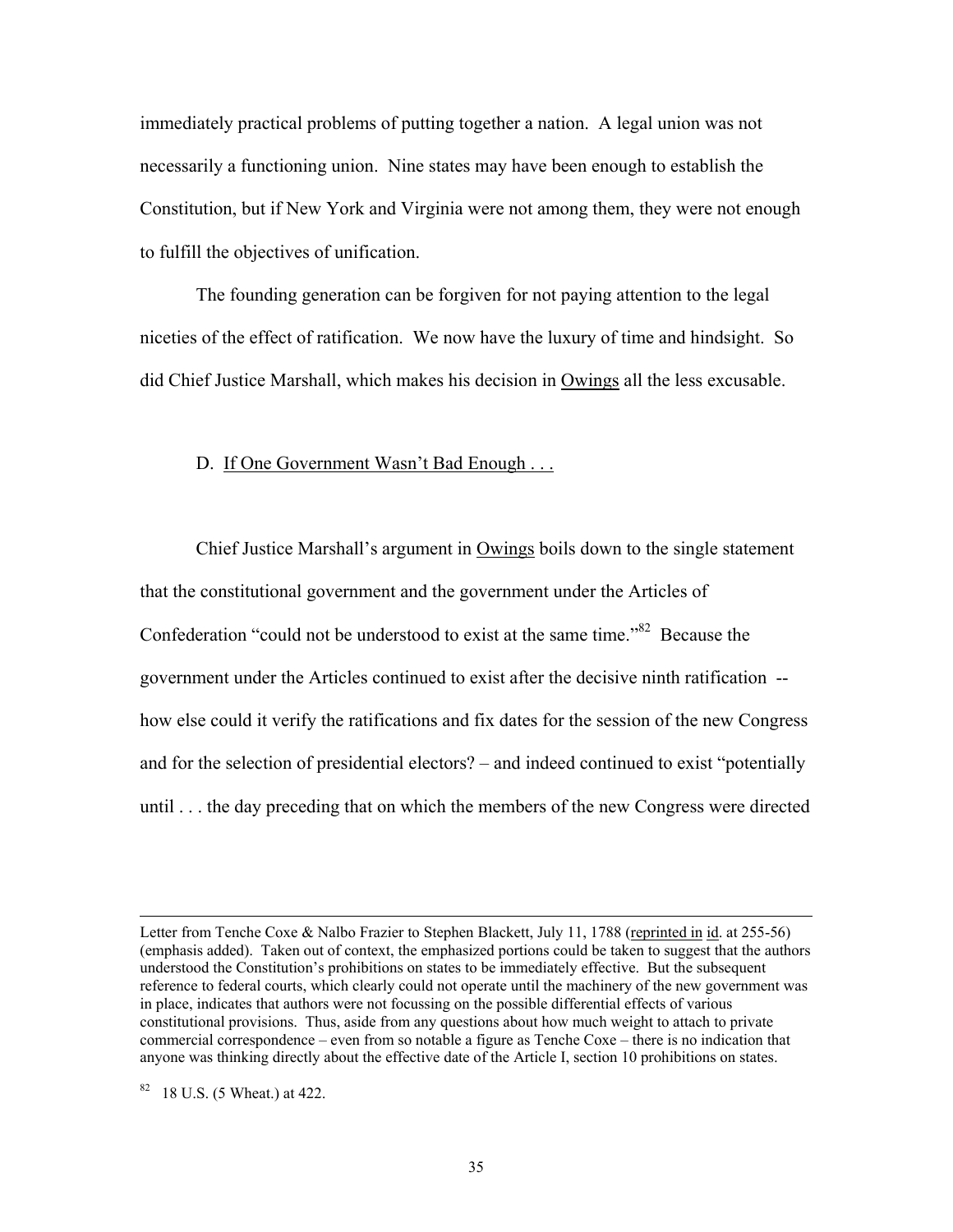to assemble,"83 the new constitutional government could not possibly be said to exist until the new Congress met.

 Taken at face value, this is a very peculiar position. The new government clearly could not exercise legislative, executive, or judicial authority until it had legislative, executive, and judicial personnel capable of carrying those powers into effect. Had the Constitution been nothing but the structural blueprint for a new set of federal institutions, Marshall's point might have some force. But the Constitution was obviously more than that. It was also a denial of state power in certain important respects. There is nothing illogical about the simultaneous existence of the governmental institutions under the Articles and the prohibitions on state action contained in the Constitution.<sup>84</sup> And that, as we have seen, is precisely what the best understanding of the Constitution's effectiveness requires. Marshall's all-or-nothing view of constitutional effectiveness is simply unwarranted.

 It is hard to resist another response to Marshall as well. The idea that there is something logically impossible about two governments existing simultaneously over the same territory is, to say the least, strange coming from a Federalist judge. Any federal system that does not absolutely separate the realms of authority of the national and local governments presents this picture of overlapping sovereigns. Of course, any such regime requires conflict-of-laws norms to resolve jurisdictional disputes, but the idea that you cannot have two governments that both have some measure of authority over a territory is just silly. Moreover, this notion of overlapping jurisdiction is familiar from international

<sup>83</sup> Id.

<sup>&</sup>lt;sup>84</sup> Indeed, many of the Constitution's prohibitions on state action were foreshadowed by similar prohibitions in the Articles of Confederation.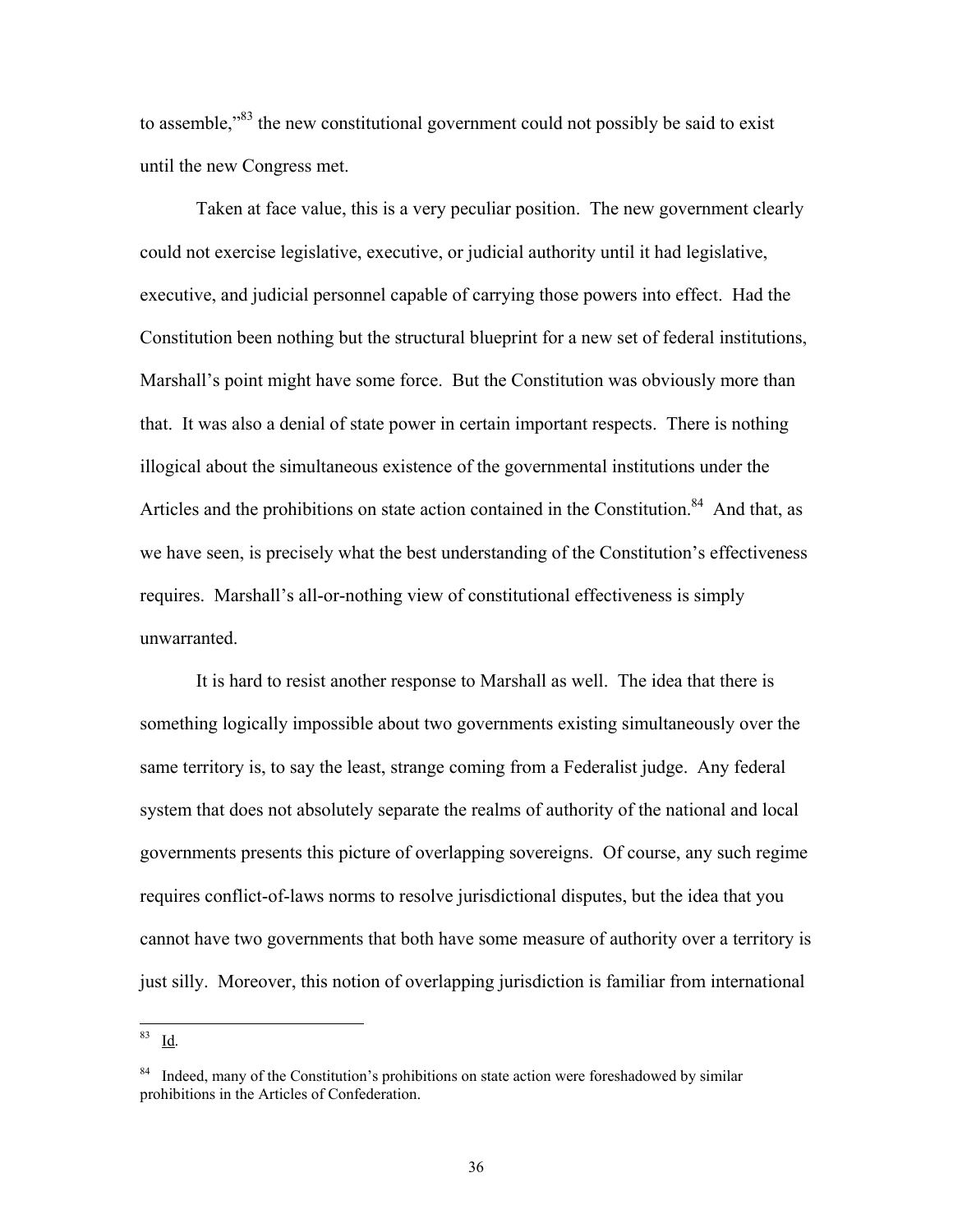law. As Marshall himself wrote in United States v. Rice in  $1820$ <sup>85</sup> the occupancy of foreign territory during wartime gives the occupying nation a right to administer the territory, but does not make the occupied territory a formal part of the administering nation. The scheme of private rights that pre-existed the occupation continues until changed in accordance with appropriate domestic and international norms. And although the public institutions of governance of the occupied nations are immediately displaced upon occupation, those institutions do not disappear. If the occupying nation leaves without permanently acquiring the territory through cession, the original sovereign does not need to re-create all of its prior institutions of government; they simply laid dormant until the end of the occupation. In a very real sense, wartime occupation of territory involves overlapping governments.

 It is doubtful that Marshall really meant something as silly as the proposition that there cannot ever be overlapping governments. Perhaps he had in mind something more functional: in the absence of the institutional machinery of the new constitutional government, who would enforce the "self-executing" prohibitions, such as the Contracts Clause? Until federal judges were appointed, there were no federal courts. Until a Congress and President were selected, there could be no federal enforcement mechanism for any constitutional provisions. If, as modern positivists will doubtless insist, there cannot be any legal rights without corresponding remedies,<sup>86</sup> what can it mean to say that the Constitution created legal rights and obligations in the summer of 1788?

 $85$  17 U.S. (4 Wheat.) 246 (1819).

<sup>86</sup> See, e.g., Gregory E. Maggs, Karl Llewellyn's Fading Imprint on the Jurisprudence of the Uniform Commercial Code, 71 **U. Colo. L. Rev.** 541, 579 (2000) ("as a central tenet of his jurisprudence, Llewellyn believed that people only had legal rights to the extent that the law provided them remedies").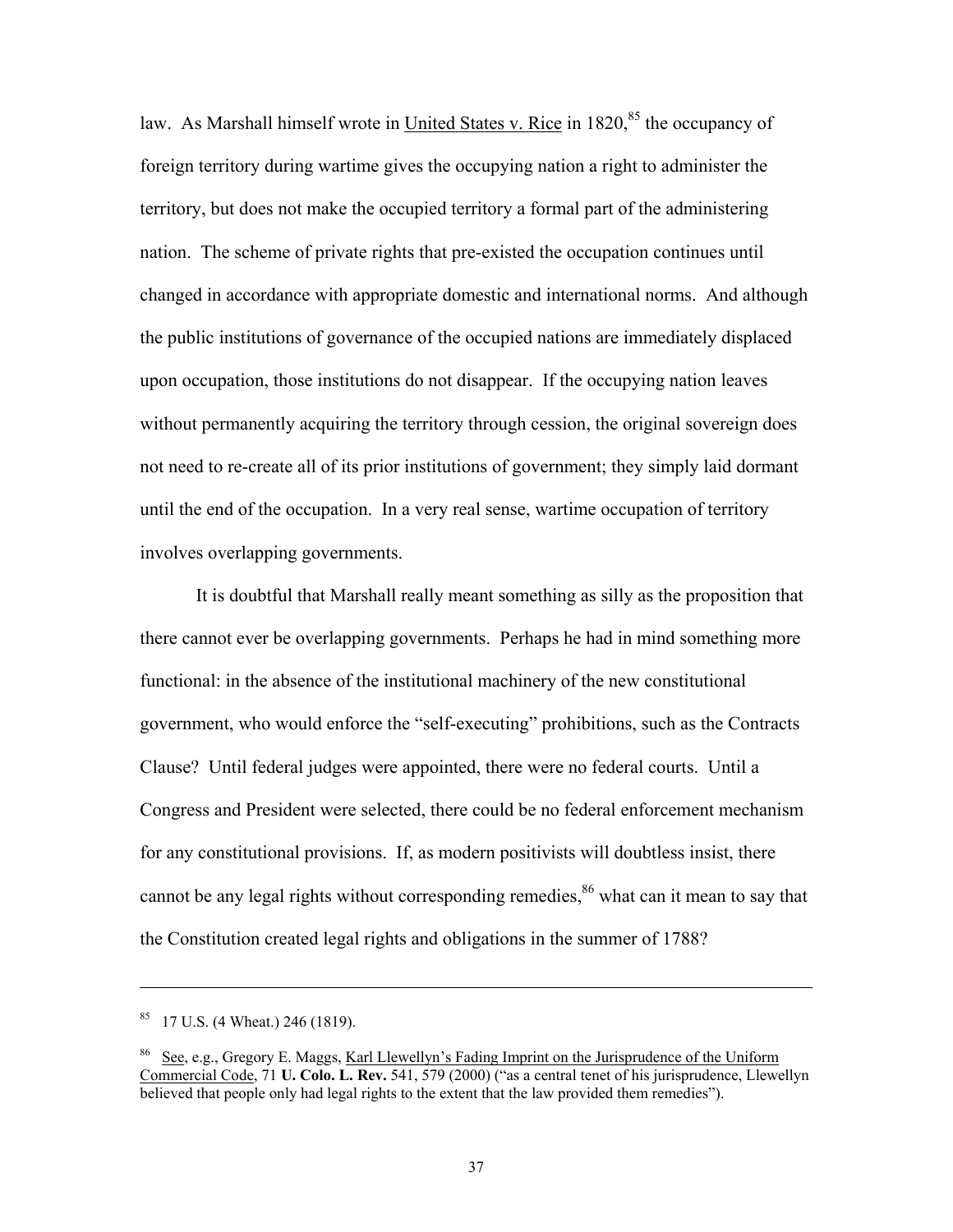A full treatment of the issues lurking behind this seemingly simple objection would require a separate article, but a few remarks will be sufficient for our purposes here. The simplest answer is that an enforcement mechanism for constitutional violations was indeed in place in 1788. Article VI of the Constitution provides that "[t]his Constitution . . . shall be the supreme Law of the Land; and the Judges in every State shall be bound thereby, any Thing in the Constitution or Laws of any State to the Contrary notwithstanding."<sup>87</sup> State courts, as courts of general jurisdiction, were therefore bound to apply federal constitutional rules in cases to which they apply as soon as the Constitution became effective. It is true that federal courts would not sit in superintendence of state decisions until sometime in 1789, but even after the federal personnel were in place, state courts were expected to be the front-line defense against many constitutional violations, including violations by their own states.<sup>88</sup> Thus, the necessary governmental apparatus to enforce the Constitution was in place on June 21, 1788.

 Even if one will settle for nothing but a federal enforcement mechanism, it is still meaningful to say that the Constitution became law when it was ratified. It was evident in 1788 that the new government would be up and running in relatively short order. A potential plaintiff in 1788 had only to wait for the appropriate machinery of federal governance to be in place in order to raise constitutional claims. There is nothing absurd

<sup>87</sup> **U.S. Const.** art. VI, cl. 2.

<sup>&</sup>lt;sup>88</sup> That is not to say that the founding generation unanimously expected state courts to entertain all possible cases arising under the Constitution. See Michael G. Collins, Article III Cases, State Court Duties, and the Madisonian Compromise, 1995 **Wis. L. Rev.** 39, 52-78. But to the extent that there were thought to be "enclaves" of exclusive federal jurisdiction, claims under the Contracts Clause were unlikely candidates. See id. at 78-105 (discussing the types of cases for which the arguments for exclusive federal jurisdiction were most prominent).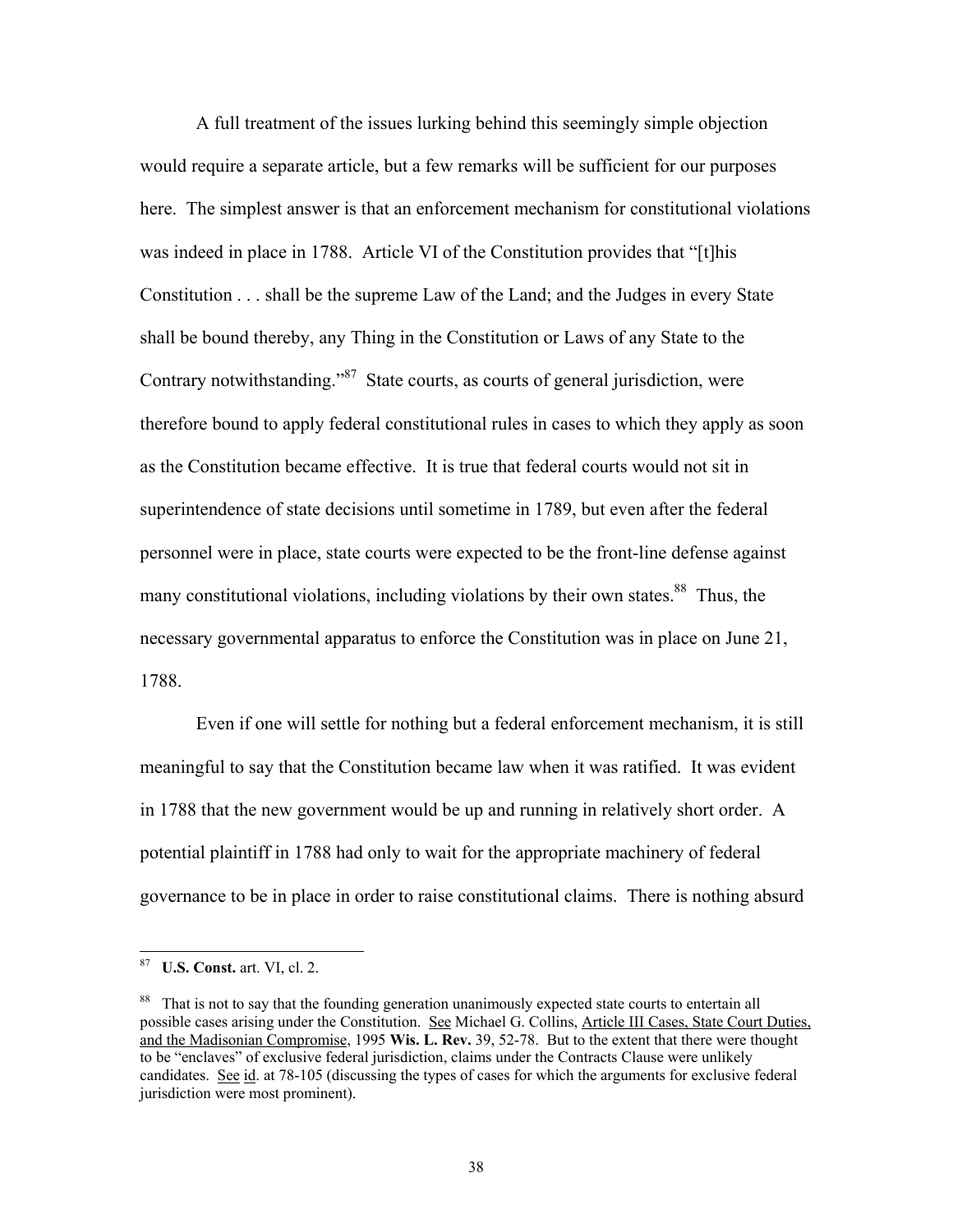about a scheme in which rights are established at one time and the remedies are provided at another. Justice delayed is not – or at least is not always -- justice denied; it is justice delayed. The delay may be inconvenient, hurtful, and occasionally fatal, but conceptually one can hold fast to the notion that rights must have remedies, and even to the notion that federal rights must have federal remedies, and still conclude that the Constitution became law in 1788.

 Moreover, the idea that legal rights could not exist without an external enforcement mechanism is hard to square with the founding-era acceptance of international law. The Constitution, of course, expressly recognizes the "law of nations<sup>89</sup> as a distinct legal category, and founding-era documents and early cases are filled with references to the law of nations as a robust source of authority.<sup>90</sup> Indeed, in 1819, Congress went so far as to criminalize "piracy, as defined by the law of nations."91 There was (and is) obviously no legal enforcement mechanism external to the United States whose function was to enforce the law of nations. That did not prevent eighteenthcentury thinkers from viewing it as law. Nor did the (short-term) absence of federal enforcement machinery prevent the federal Constitution from having the status of law prior to the Spring of 1789.

 Underlying this concern about rights and remedies is the slippery concept of sovereignty. Who was the sovereign in the United States on June 21, 1788? To what

 $\overline{a}$ 

See **U.S. Const.** art. I, § 8, cl. 10 (giving Congress power "[t]o define and punish . . . Offences against the Law of Nations").

<sup>90</sup> See Stewart Jay, The Status of the Law of Nations in Early American Law, 42 **Vand. L. Rev.** 819 (1989).

<sup>&</sup>lt;sup>91</sup> Act of Mar. 3, 1819, ch. 77,  $\S$  5, 3 Stat. 510, 513-14. The statute was upheld (over a vigorous dissent) as a constitutional exercise of the power to "define" the offense of piracy. See United States v. Smith, 18 U.S. (5 Wheat.) 153 (1820).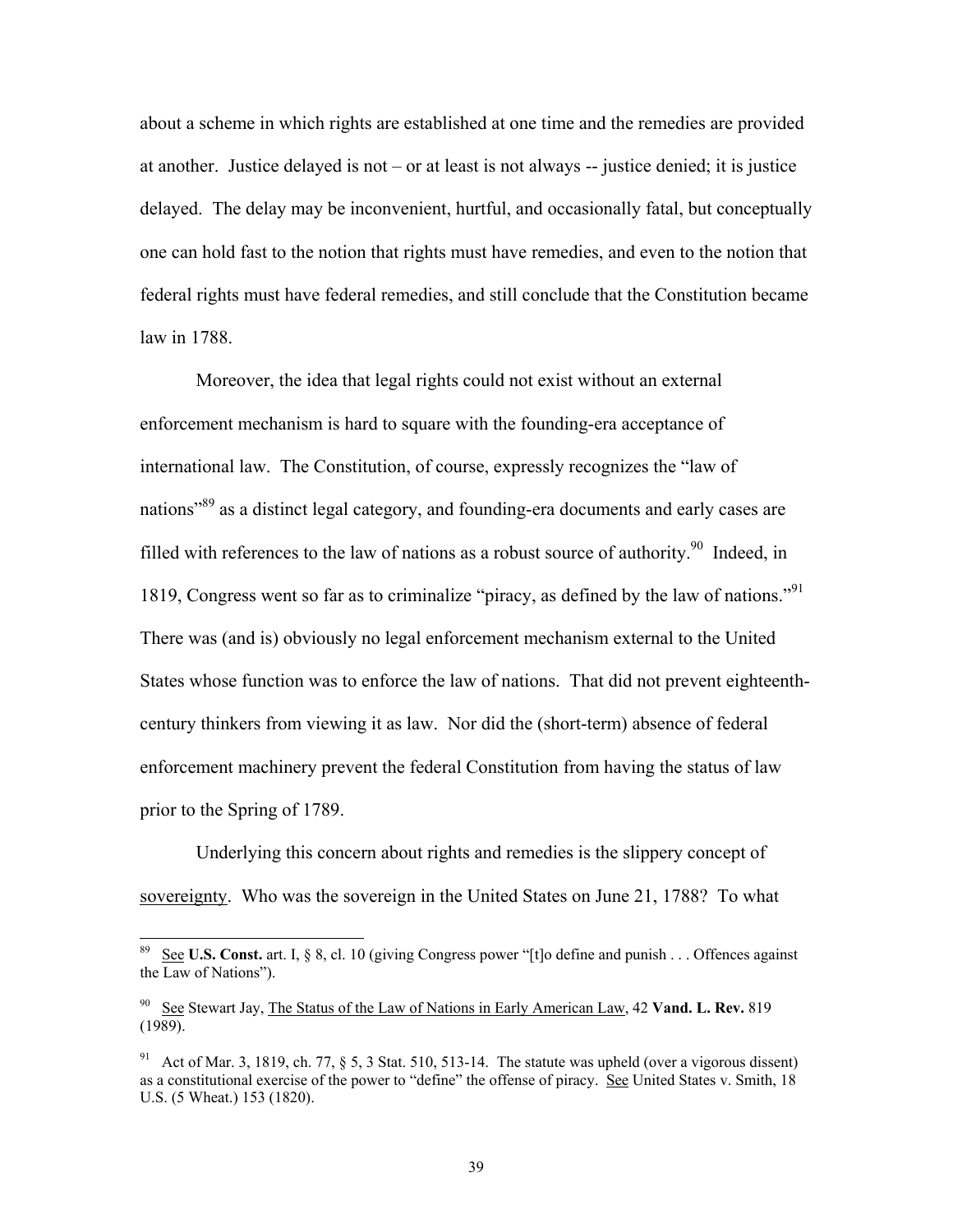extent was that sovereign's power defined by the Constitution? Can one speak of a document as "sovereign," or can that term be applied only to a concrete set of human institutions? These are questions for another day. For now, it is enough to note that the concept of sovereignty was undergoing a revolution in eighteenth-century America that may dwarf the role of the written Constitution as a distinctively American contribution to political theory. If sovereignty is not a single brute fact, but is instead a complex interplay among sometimes complementary and sometimes competing human institutions, then that understanding harmonizes well with the notion of a constitution that is, at a particular moment in time, partially effective and partially ineffective. The legal status – or, rather, the legal statuses – of the Constitution in the summer of 1788 may thus provide insight into some very deep questions of governance that are at the heart of the American revolutionary political experience.

#### II. THIS LAND IS WHOSE LAND?

Ill-defined speculations about deep political theory aside, why would anyone today care about such arcane matters as the "true" effective date of the Constitution? The fate of a good portion of upstate New York, however, turned on the question a mere two decades ago, and the Supreme Court's wrong answer in 1820 had major consequences. One suspects that a correct understanding of the Constitution's effective date would not – and perhaps should not -- have altered the outcome in that case, but we will never know.

In the 1780s, the Oneida Indian Nation was in possession of more than five million acres of land in central New York State. The State wanted the land. On June 23,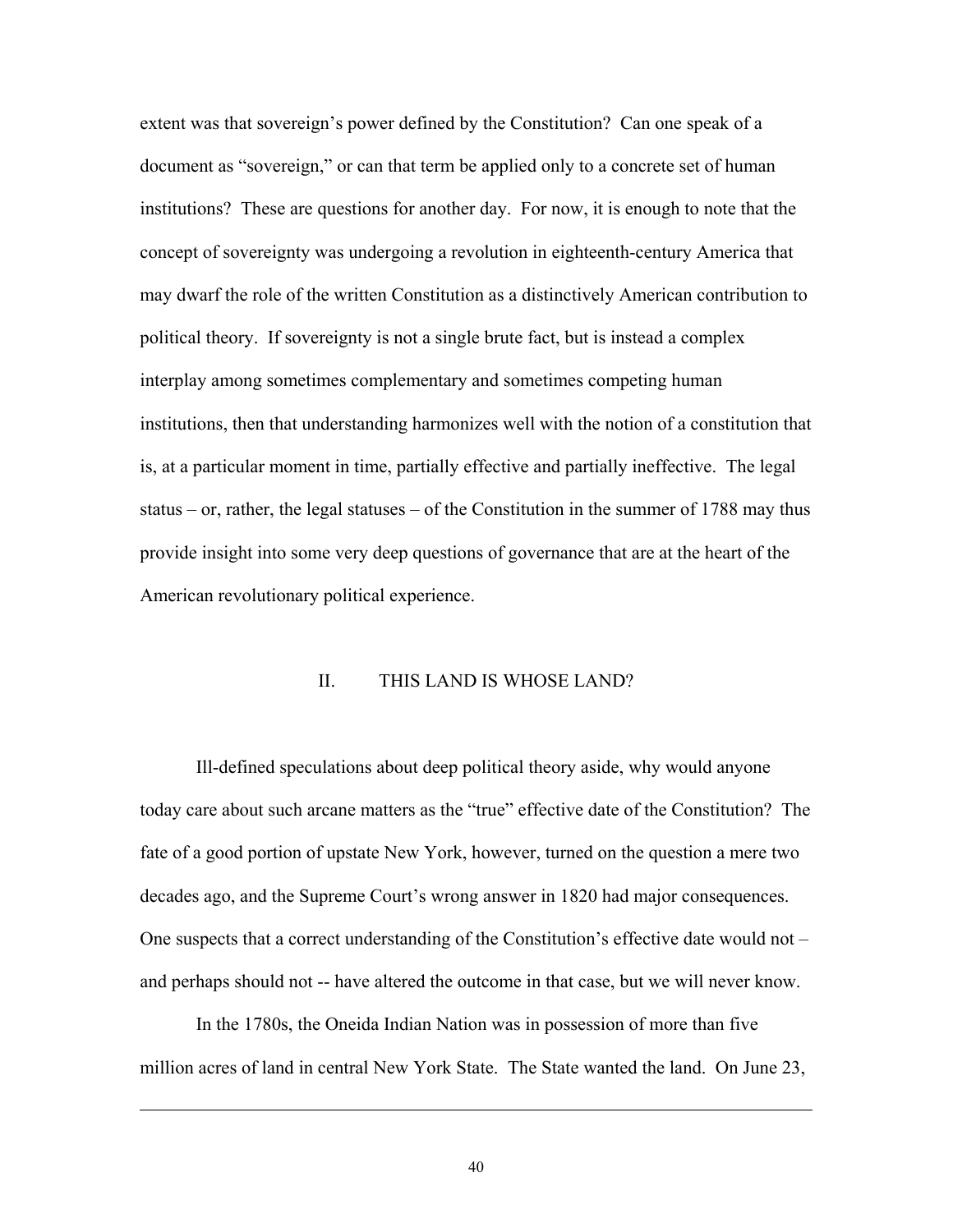1785, the Oneidas were induced -- allegedly by threats from the state Governor to refuse to protect their lands from trespasses -- to sign a treaty selling 300,000 acres of their territory to the State. On September 22, 1788, New York procured another treaty with the Oneidas -- this time allegedly by fraud and misrepresentation -- for the remaining  $lands<sup>92</sup>$ 

Two hundred years later, the Oneidas sued to recover their property.<sup>93</sup> The primary substantive issue in the case involved whether the Articles of Confederation disabled the states from entering into treaties with Indians.<sup>94</sup> After considerable effort, the federal courts concluded that the Articles did not invalidate the transactions.<sup>95</sup> We accept that conclusion here without examining it. Our concern is with a different argument that received almost no attention.

The Treaty of Fort Schuyler, which transferred the vast bulk of the land in question to the state of New York, was signed on September 22, 1788. New Hampshire became the ninth state to ratify the federal Constitution on June 21, 1788. New York

 $92$  Some of the relevant court opinions provide a fuller statement of the facts. See Oneida Indian Nation of New York v. State of New York, 860 F.2d 1145, 1148-49 (2d. Cir. 1988); Oneida Indian Nation of New York v. State of New York, 520 F. Supp. 1278, 1286-88 (N.D.N.Y. 1981).

<sup>&</sup>lt;sup>93</sup> State statutes of limitations for the recovery of real property do not apply to claims by Indian tribes. See Oneida Indian Nation of New York v. State of New York, 691 F.2d 1070, 1083-84 (2d Cir. 1982).

<sup>&</sup>lt;sup>94</sup> The case also presented a host of issues concerning jurisdiction, justiciability, and remedies that are not relevant here For a discussion of some of the remedial issues, see Joshua N. Lief, Note, The Oneida Land Claims: Equity and Ejectment, 39 **Syracuse. L. Rev.** 825 (1988).

<sup>&</sup>lt;sup>95</sup> It took four decisions to finalize that conclusions: the original district court decision rejecting the claims, see Oneida Indian Nation of New York v. State of New York, 520 F. Supp. 1278 (N.D.N.Y. 1981); a court of appeals decision remanding for further consideration, see Oneida Indian Nation of New York v. State of New York, 691 F.2d 1070 (2d Cir. 1982); a second district court decision reaffirming the original disposition, see Oneida Indian Nation v. State of New York, 649 F. Supp. 420 (N.D.N.Y. 1986); and the final affirmance by the Second Circuit, see Oneida Indian Nation of New York v. State of New York, 860 F.2d 1145 (2d. Cir. 1988).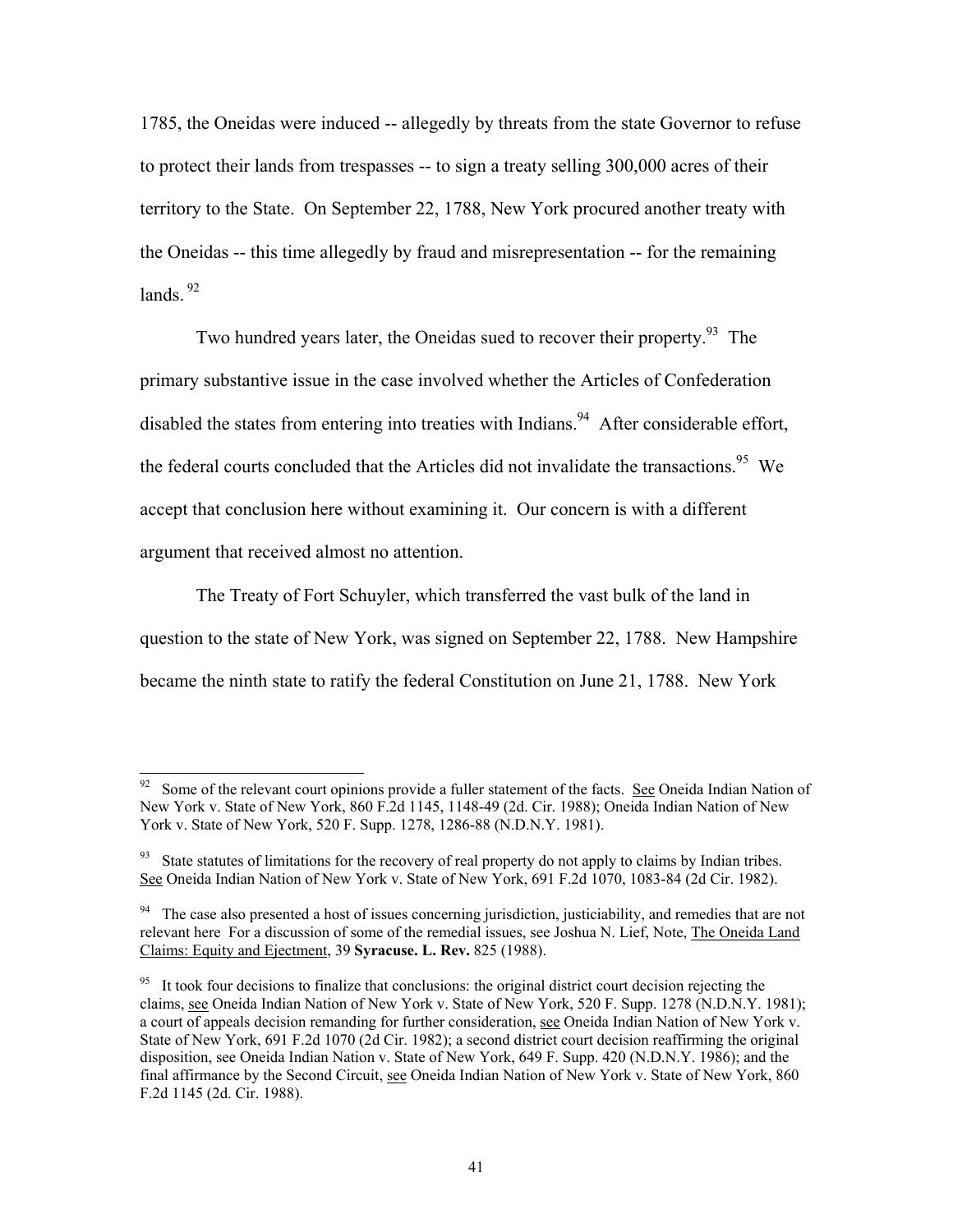added its ratification on July 26, 1788. Thus, when the Treaty of Fort Schuyler was signed, New York was officially part of the new federal union.

The Constitution prescribes that "[n]o State shall enter into any Treaty, Alliance, or Confederation."<sup>96</sup> The President and Senate have the exclusive power to make treaties under the Constitution.<sup>97</sup> Although the Articles of Confederation also restricted the power of states to enter into treaties,<sup>98</sup> those restrictions were substantially more limited than those provided in the federal Constitution.<sup>99</sup> It was taken for granted in the Oneida litigation that federal power to enter into treaties with Indians was plenary and exclusive under the Constitution.<sup>100</sup> Thus, assuming that the constitutional term "Treaty" includes agreements with Indian tribes, $101$  and assuming that the Constitution was in effect when

**U.S. Const.** art. I, § 10, cl. 1.

See id. art. II, § 2, cl. 2. Congress has power to "regulate Commerce . . . with the Indian Tribes." Id. art. I, § 8, cl. 3. Whether that power is also exclusive is another story.

<sup>&</sup>lt;sup>98</sup> See Articles of Confederation, Art. VI $(1)$  ("No State without the consent of the United States in Congress assembled, shall . . . enter into any conference, agreement, alliance or treaty with any king, prince or foreign state").

<sup>&</sup>lt;sup>99</sup> The language of Article I, section 10 is more categorical than the language in Article VI of the Articles of Confederation: it is a flat prohibition on state treaties, rather than a requirement of congressional consent, and it contains no specific mention of treaties with "any king, prince or foreign state," which language could conceivably exclude treaties with Indian nations or tribes. Moreover, the Indian Commerce Clause of Article I, see **U.S. Const.** art. I, § 8, cl. 3 (giving Congress power "[t]o regulate Commerce . . . with the Indian Tribes"), is not subject to the substantial reservation of state authority contained in the analogous grant in the Articles of Confederation. See Articles of Confederation, Art. IX(4) (giving the Confederation Congress "sole and exclusive right and power of . . . regulating the trade and managing all affairs with the Indians, not members of any States, provided that the legislative right of any State within its own limits be not infringed or violation").

<sup>100</sup> See 860 F.2d at 1159-60.

<sup>&</sup>lt;sup>101</sup> For an argument that agreements with Indians might not be treaties in the full constitutional sense, see Karen D. Kendrick-Hands, Note, State Sovereignty and Indian Land Claims: The Validity of New York's Treaties Prior to the Nonintercourse Act of 1790, 31 **Syr. L. Rev.** 797, 816-19, 835-39 (1980). The claim is substantial: it has considerable support in founding era materials and may be the only view that makes sense of the doctrine of discovery, as it applies to title descended from European conquests in North America. Nonetheless, it is probably wrong. Congress did not require Indian land sales to take place through treaties "entered into pursuant to the constitution" until the Indian Trade and Intercourse Act of 1793. See Act of March 1, 1793, ch. 19, § 8, 1 Stat. 329, 330. The original 1790 version of the Intercourse Act required merely that such sales "be made and duly executed at some public treaty, held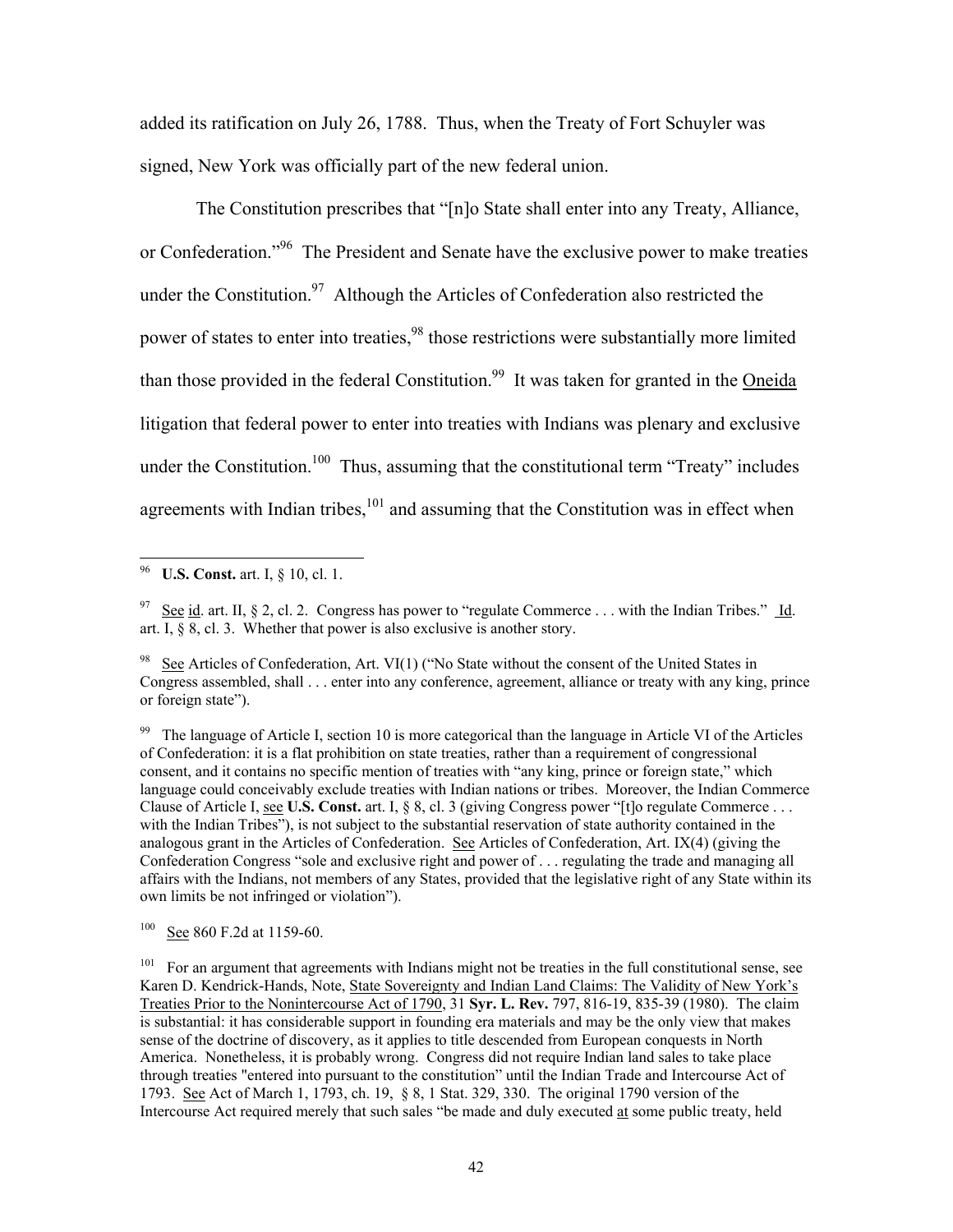the Treaty of Fort Schuyler was signed, it would appear that New York had no power to

enter into the treaty in 1788.

The Oneidas advanced this argument in 1981, and it was casually dismissed by

the District Court on the strength of Owings v. Speed:

Crucial to the plaintiffs' argument is their assertion that the Constitution was in effect on September 22, 1788, the date on which the Treaty was concluded. The plaintiffs contend that the Constitution became effective after ratification by the ninth State on June 21, 1788, with New York ratifying in July of 1788.

However, the Supreme Court long ago concluded otherwise in a case in which the issue was whether the provisions of the Constitution applied to acts of state legislatures in 1788 . . . .

The Court in Owings ruled that the Constitution did not become operative until the first Wednesday in March of 1789, the date set by resolution of the old government. Therefore, plaintiffs' claims under the Constitution must fail.<sup>102</sup>

The issue does not appear in any subsequent decision involving the Oneidas' claims; the

plaintiffs presumably (and quite reasonably) abandoned it once the court invoked

Owings.

 $\overline{\phantom{a}}$ 

The clause prohibiting the states from entering into treaties, however, surely went

into effective upon ratification of the Constitution. The clause does not require any

federal legislative or executive action for its implementation; it is a straightforward denial

of state power.<sup>103</sup> Accordingly, as of June 21, 1788, no state that ratified the Constitution

102 520 F. Supp. at 1323.

<sup>103</sup> The District Court, echoing the thoughts of Ms. Kendrick-Hands, see Kendrick-Hands, supra note XX, at 836-37, suggested that federal legislation was necessary in order to deprive the states of their right to acquire title to Indian lands. See 520 F. Supp. at 1323 n.45. This makes sense, however, only if

under the authority of the United States." Act of July 22, 1790, ch. 33, § 4, 1 Stat. 137, 138 (emphasis added). The word "at" indicates that the term "treaty" in the 1790 act merely meant a public meeting of some kind – a usage that was not uncommon in the eighteenth century. See Kendrick-Hands, supra, at 816-17 & n.153. If, however, Indian treaties were not treaties in the constitutional sense, then Congress had no authority in 1793 to require their use – as it has done for the past 200 years. See 25 U.S.C. § 177 (1994) ("No purchase, grant, lease, or other conveyance of lands, or of any title or claim thereto, from any Indian nation or tribe of Indians, shall be of any validity in law or equity, unless the same be made by treaty or convention entered into pursuant to the Constitution."). Congress cannot make something a constitutional "treaty" if it doesn't already fit the description.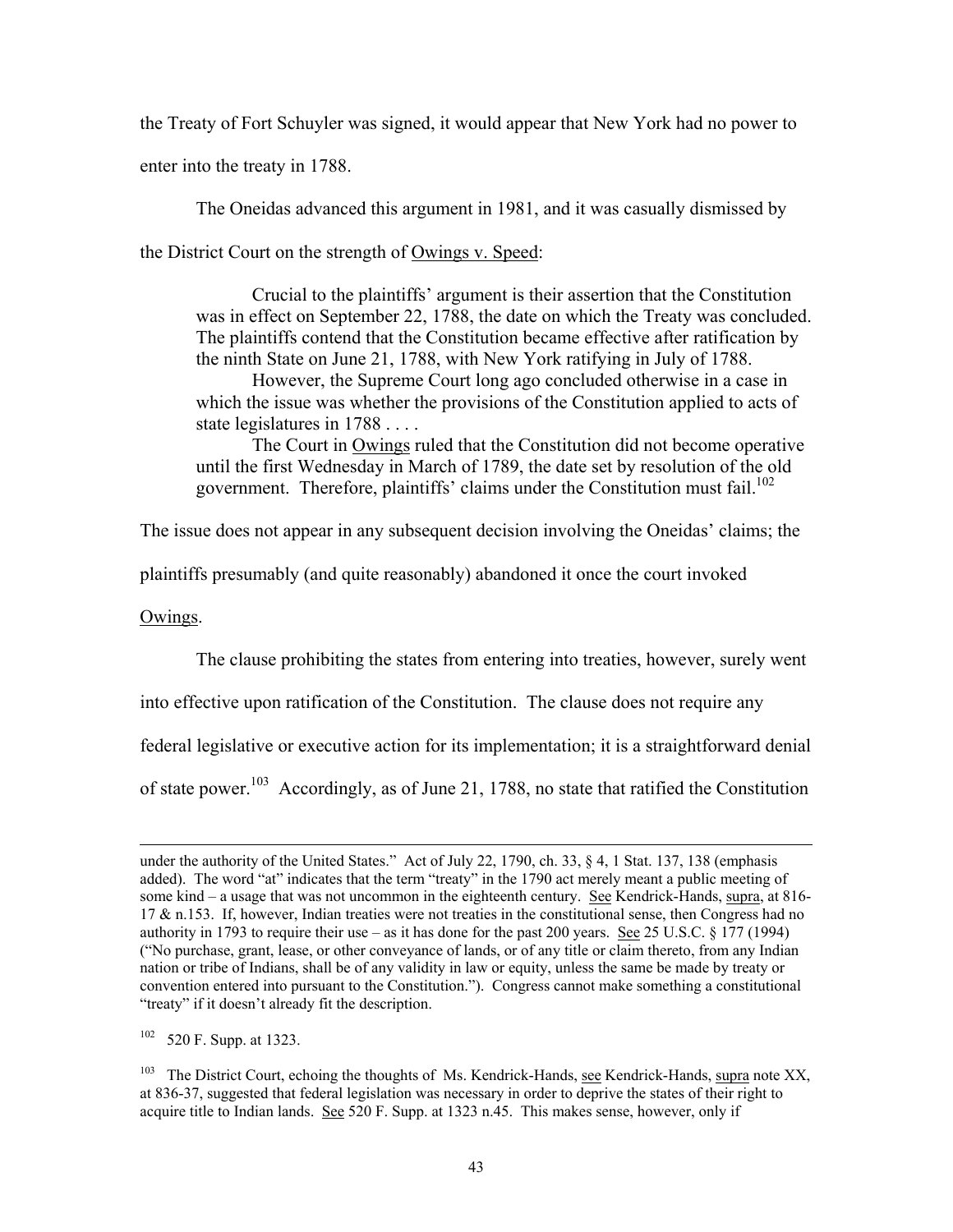could enter into a treaty. When New York ratified the Constitution on July 26, 1788, it thereby surrendered its power to make treaties. Even if, as the federal courts held in the Oneida litigation, the Articles of Confederation did not disable the states from purchasing land from Indians through treaties, those states that ratified the Constitution bound themselves to the document's prohibitions, including the prohibition on treaties. As far as the ratifying states were concerned, the government under the Articles had the exclusive right to enter into treaties with Indians until the new federal government had a functioning President and Senate (and perhaps a functioning House of Representatives to the extent that treaties were not self-executing).<sup>104</sup> Accordingly, the Treaty of Fort Schuyler was palpably illegal.

Perhaps concerns about justiciability or remedies would, and should, have ultimately prevented the Oneidas from reclaiming their land. Perhaps there may even have been a way for New York validly to have purchased the land through some mechanism other than a treaty. We have no considered opinion on these subjects. But surely the Oneidas' arguments deserved more consideration than Chief Justice Marshall's ancient blunder permitted.

agreements with Indians are not "treaties" in the constitutional sense. The prohibition on state treaties is part of a single clause that contains most of the original Constitution's denials of state power. See **U.S. Const.** art. I, § 10, cl. 1 ("No State shall enter into any Treaty, Alliance, or Confederation; grant Letters of Marque and Reprisal; coin Money; emit Bills of Credit; make any Thing but gold and silver Coin a Tender in Payment of Debts; pass any Bill of Attainder, ex post facto Law, or Law impairing the Obligation of Contracts, or grant any Title of Nobility."). The Treaty or Alliance Clause no more requires federal legislative implementation than does the Bill of Attainder Clause, the Contracts Clause, or the Titles of Nobility Clause. If the state can acquire Indian title through some means other than a treaty, that is a different matter. But there is little to be said for the view that that Treaty or Alliance Clause is not selfexecuting.

<sup>&</sup>lt;sup>104</sup> For a spirited debate over the extent to which treaties are self-executing under the Constitution, see Yoo, Globalism and the Constitution, supra note XX; Martin S. Flaherty, History Right?: Historical Scholarship, Original Understanding, and Treaties As "Supreme Law of the Land," 99 **Colum. L. Rev.** 2095 (1999); Carlos Manuel Vazquez, Laughing at Treaties, 99 **Colum. L. Rev.** 2154 (1999); Yoo, Treaties and Public Lawmaking, supra note XX.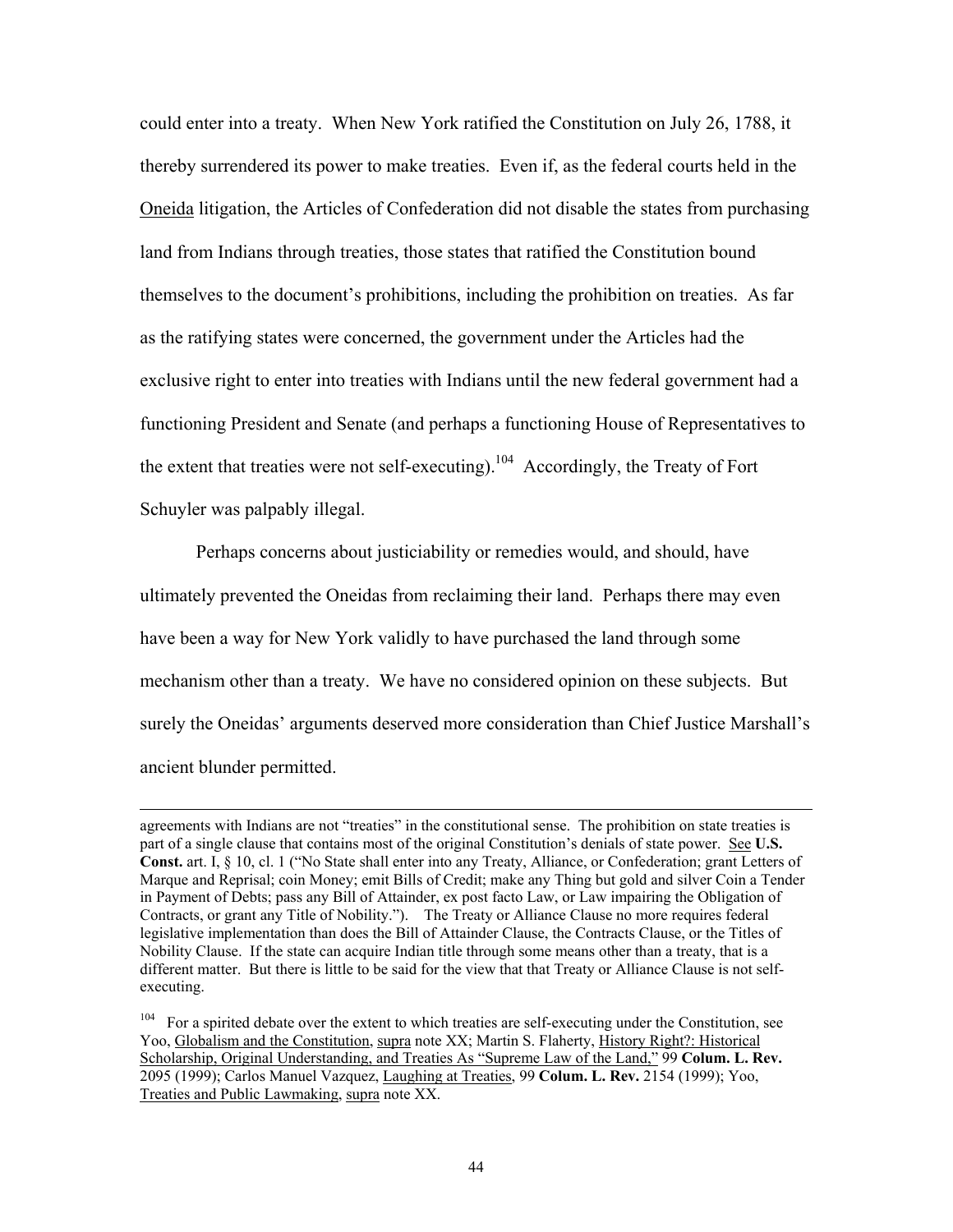#### III. THE MARSHALL PLAN

John Marshall was a smart man. He seldom acted in a major way without an agenda and without a keen eye for consequences. How could he make such an obvious mistake in Owings about something as basic as the effective date of the Constitution?

It is possible, of course, that neither he nor anyone else thought of Owings as a major case. Perhaps the decision was tossed off hurriedly (it certainly reads as though it was hastily written), and no one gave the matter any serious thought. One should at least entertain the idea, however, that Marshall knew exactly what he was doing.

What would have happened (other than the restoration of Owings' possession of his land) had Marshall ruled in favor of Owings? By March 4, 1789, everyone had had a chance to get used to the idea of the new federal government. Elections had been held, and the changing of the guard from the Articles to the Constitution was complete. State legislatures, in particular, were certainly aware by that time that the Article I, section 10 prohibitions needed to be obeyed. Was that really true before that date? If the Constitution became effective for nine states as of June 21, 1788 (and as of the date of their ratifications for Virginia and New York), then the Article I, section 10 prohibitions were legal norms as of that date. They thus bound states that may not even have been aware of the decisive ninth ratification for some time. And as evidenced by the Virginia statute in Owings, even after ratification states were not necessarily acting under the impression that they were bound by the Constitution's restrictions.<sup>105</sup> It is possible that

l

<sup>&</sup>lt;sup>105</sup> Is that not strong evidence of a public understanding that the Constitution was not, in any sense, effective until (at least) March 4, 1789? It is perhaps evidence, but not strong evidence. Everyone treated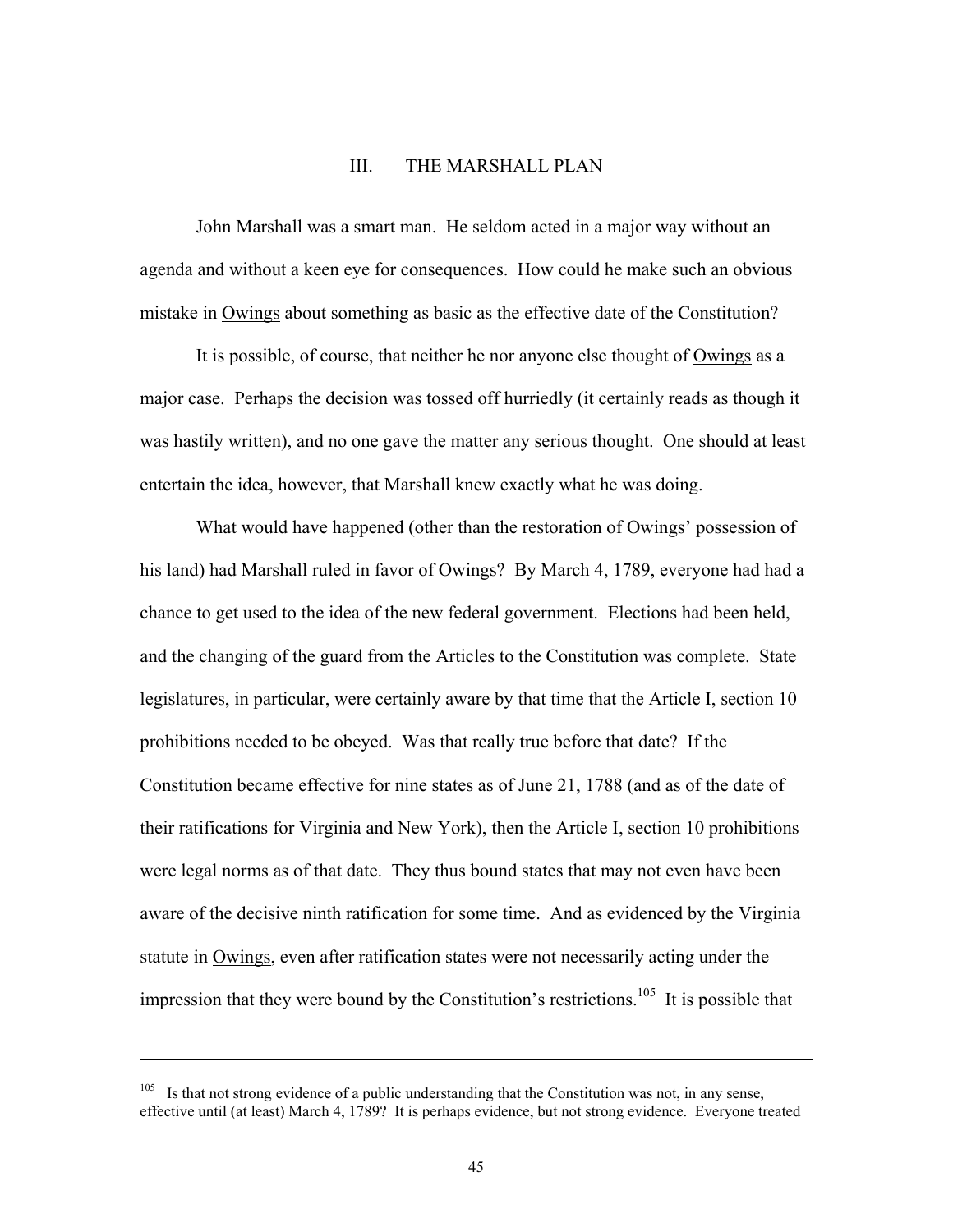many land titles beyond Owings' could be called into question by a holding that the Contracts Clause was in effect from the moment of ratification. The disruptive consequences of a judgment for Owings might be significant.

More to the point, the Constitution also declares that "[n]o State shall . . . emit Bills of Credit [or] make any Thing but gold and silver Coin a Tender in Payment of Debts."<sup>106</sup> Were all of the ratifying states in compliance with these provisions from June 21, 1788 on? The point is not whether they were or were not. We do not know. Neither, we suspect, did John Marshall in 1820. But if states were in fact (so Marshall could at least imagine) issuing paper money in various forms between the summer of 1788 and the spring of 1789, what would be the consequences in 1820 of reaching back 30 years to undo at least some of those transactions? Perhaps most of those claims would be timebarred. Perhaps the effect of holding the Constitution to be in effect from ratification would be minimal. Perhaps there were in fact no transactions to undo. But why (from Marshall's perspective) risk it when a simple resolution, with a clearly drawn line, is readily at hand? And it is all the more attractive because the rule works in favor of state legislation. Just one year after McCulloch v. Maryland, <sup>107</sup> did it really make sense to drop another potential bomb on the states, with hard-to-foresee consequences?

We have no way to know whether any of this speculation even remotely rings true. But if it is at all close to the mark, there is an interesting convergence between Owings and the Oneida cases. The strict question of the legal rights of the Oneida Nation

the selection provisions for the staffing of the new government as being effective from the moment of ratification. There is no good distinction between those provisions and the Article I, section 10 prohibitions. If Virginia legislators thought otherwise, that was (or should have been) their misfortune.

<sup>106</sup> **U.S. Const.** art. I, § 10, cl. 2.

 $107$  17 U.S. (4 Wheat.) 316 (1819).